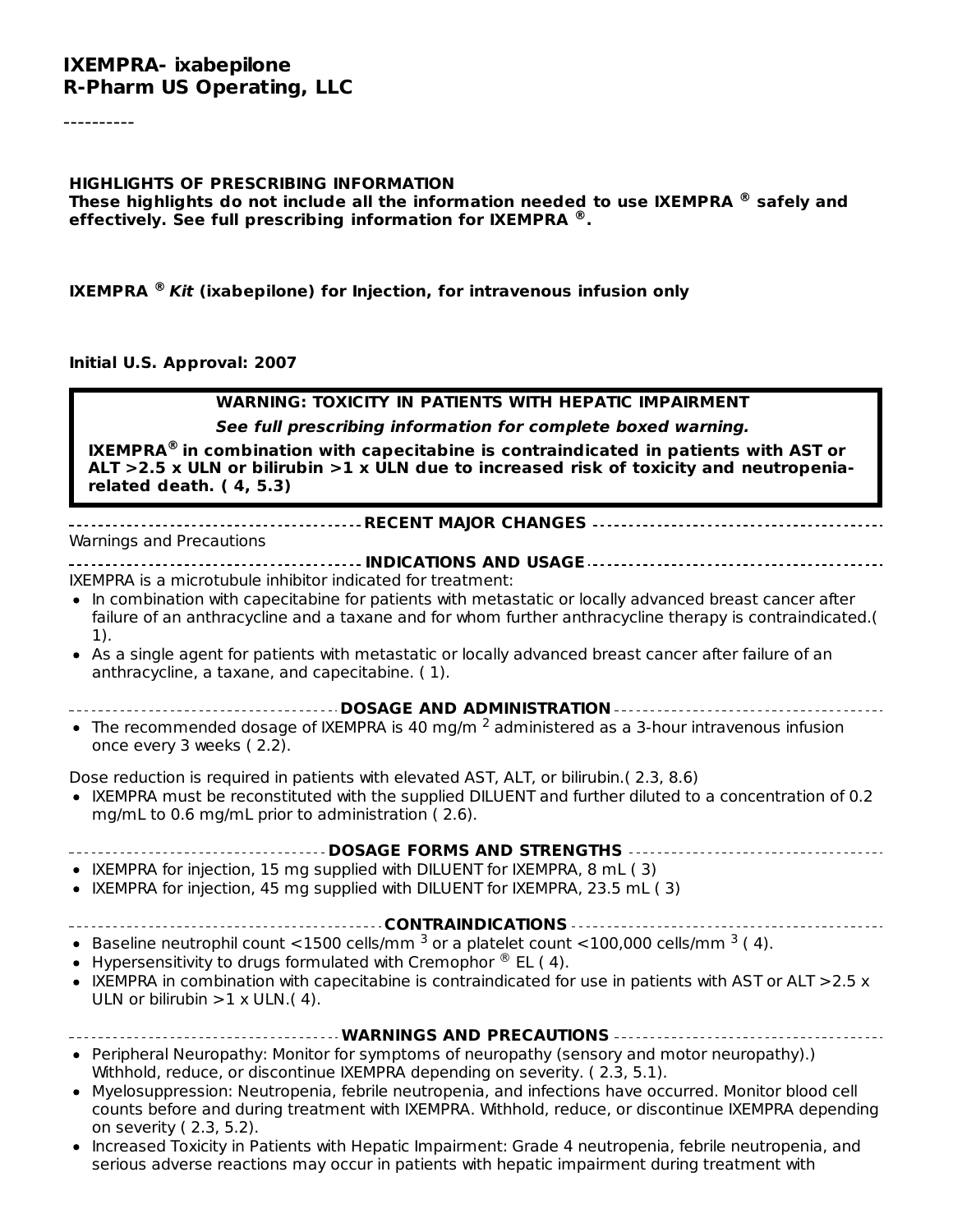serious adverse reactions may occur in patients with hepatic impairment during treatment with IXEMPRA. Reduce dose depending on severity. ( 2.3, 5.3, 6.1).

- Hypersensitivity Reactions: Severe hypersensitivity reactions (including anaphylaxis) have occurred. Premedicate all patients before treatment with IXEMPRA. Withhold, reduce, or discontinue IXEMPRA depending on severity ( 2.1, 2.3, 5.4).
- Cardiac Adverse Reactions: Myocardial ischemia and ventricular dysfunction have occurred. Closely monitor patients with a history of cardiac disease during treatment with IXEMPRA. Consider discontinuation of IXEMPRA in patients who develop cardiac ischemia or impaired cardiac function ( 2.3, 5.5).
- Embryo-Fetal Toxicity: Can cause fetal harm. Advise patients of potential risk to a fetus and to use effective contraception ( 5.6, 8.1, 8.3)
- Alcohol Content: The alcohol content in a dose of IXEMPRA may affect the central nervous system. This may include impairment of a patient's ability to drive or use machines immediately after infusion. ( 5.7).

**ADVERSE REACTIONS**

- The most common adverse reactions (≥20%) are peripheral sensory neuropathy, fatigue/asthenia, myalgia/arthralgia, alopecia, nausea, vomiting, stomatitis/mucositis, diarrhea, and musculoskeletal pain. Additional reactions occurred in ≥20% in combination treatment: palmar-plantar erythrodysesthesia syndrome, anorexia, abdominal pain, nail disorder, and constipation ( 6).
- Hematologic laboratory abnormalities (>40%) include neutropenia, leukopenia, anemia, and thrombocytopenia ( 6).

#### **To report SUSPECTED ADVERSE REACTIONS, contact R-Pharm US at 1-844-586-8953 or FDA at 1-800-FDA-1088 or www.fda.gov/medwatch**

**DRUG INTERACTIONS**

Strong CYP3A4 Inhibitors:

Avoid strong CYP3A4 inhibitors. If coadministration cannot be avoided, reduce the dosage of IXEMPRA ( 2.5, 7.1).

Strong CYP3A4 Inducers:

- Avoid strong CYP3A4 inducers. If coadministration cannot be avoided, reduce the dosage of IXEMPRA ( 2.5, 7.1).
- **USE IN SPECIFIC POPULATIONS**
- Lactation: Advise not to breastfeed ( 8.2).
- Hepatic Impairment: Reduce the dosage in patients with elevated AST, ALT, or bilirubin (2.4, 8.6).

#### **See 17 for PATIENT COUNSELING INFORMATION and FDA-approved patient labeling.**

**Revised: 2/2022**

#### **FULL PRESCRIBING INFORMATION: CONTENTS\* WARNING: TOXICITY IN PATIENTS WITH HEPATIC IMPAIRMENT 1 INDICATIONS AND USAGE**

#### **2 DOSAGE AND ADMINISTRATION**

- 2.1 Premedication
- 2.2 Recommended Dosage
- 2.3 Dosage Modification for Adverse Reactions
- 2.4 Dosage Modifications in Patients with Hepatic Impairment
- 2.5 Dosage Modification for Drug Interactions
- 2.6 Preparation and Administration

# **3 DOSAGE FORMS AND STRENGTHS**

# **4 CONTRAINDICATIONS**

# **5 WARNINGS AND PRECAUTIONS**

- 5.2 Myelosuppression
- 5.1 Peripheral Neuropathy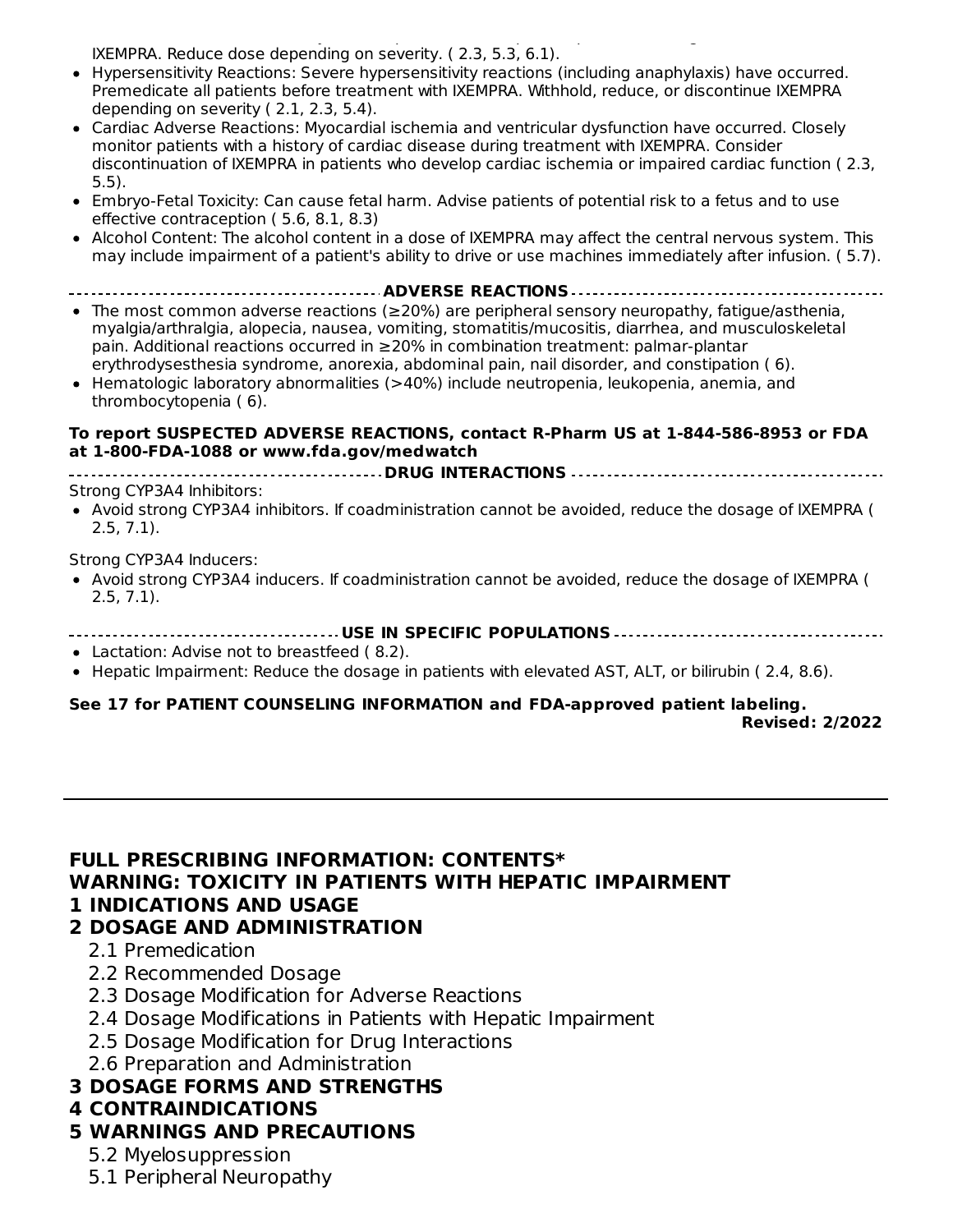- 5.3 Increased Toxicities in Patients with Hepatic Impairment
- 5.4 Hypersensitivity Reactions
- 5.5 Cardiac Adverse Reactions
- 5.6 Embryo-Fetal Toxicity
- 5.7 Alcohol Content

# **6 ADVERSE REACTIONS**

- 6.1 Clinical Trials Experience
- 6.2 Postmarketing Experience

# **7 DRUG INTERACTIONS**

- 7.1 Effect of Other Drugs on IXEMPRA
- 7.2 Effect of Ixabepilone on Other Drugs
- 7.3 Capecitabine

# **8 USE IN SPECIFIC POPULATIONS**

- 8.1 Pregnancy
- 8.2 Lactation
- 8.3 Females and Males of Reproductive Potential
- 8.4 Pediatric Use
- 8.5 Geriatric Use
- 8.6 Hepatic Impairment

# **10 OVERDOSAGE**

# **11 DESCRIPTION**

# **12 CLINICAL PHARMACOLOGY**

- 12.1 Mechanism of Action
- 12.2 Pharmacodynamics
- 12.3 Pharmacokinetics

# **13 NONCLINICAL TOXICOLOGY**

- 13.1 Carcinogenesis, Mutagenesis, Impairment of Fertility
- 13.2 Animal Toxicology and/or Pharmacology

# **14 CLINICAL STUDIES**

# **15 REFERENCES**

# **16 HOW SUPPLIED/STORAGE AND HANDLING**

# **17 PATIENT COUNSELING INFORMATION**

- 17.1 Peripheral Neuropathy
- 17.2 Fever/Neutropenia
- 17.3 Hypersensitivity Reactions
- 17.4 Cardiac Adverse Reactions
- 17.5 Embryo-Fetal Toxicity
- $\ast$  Sections or subsections omitted from the full prescribing information are not listed.

# **FULL PRESCRIBING INFORMATION**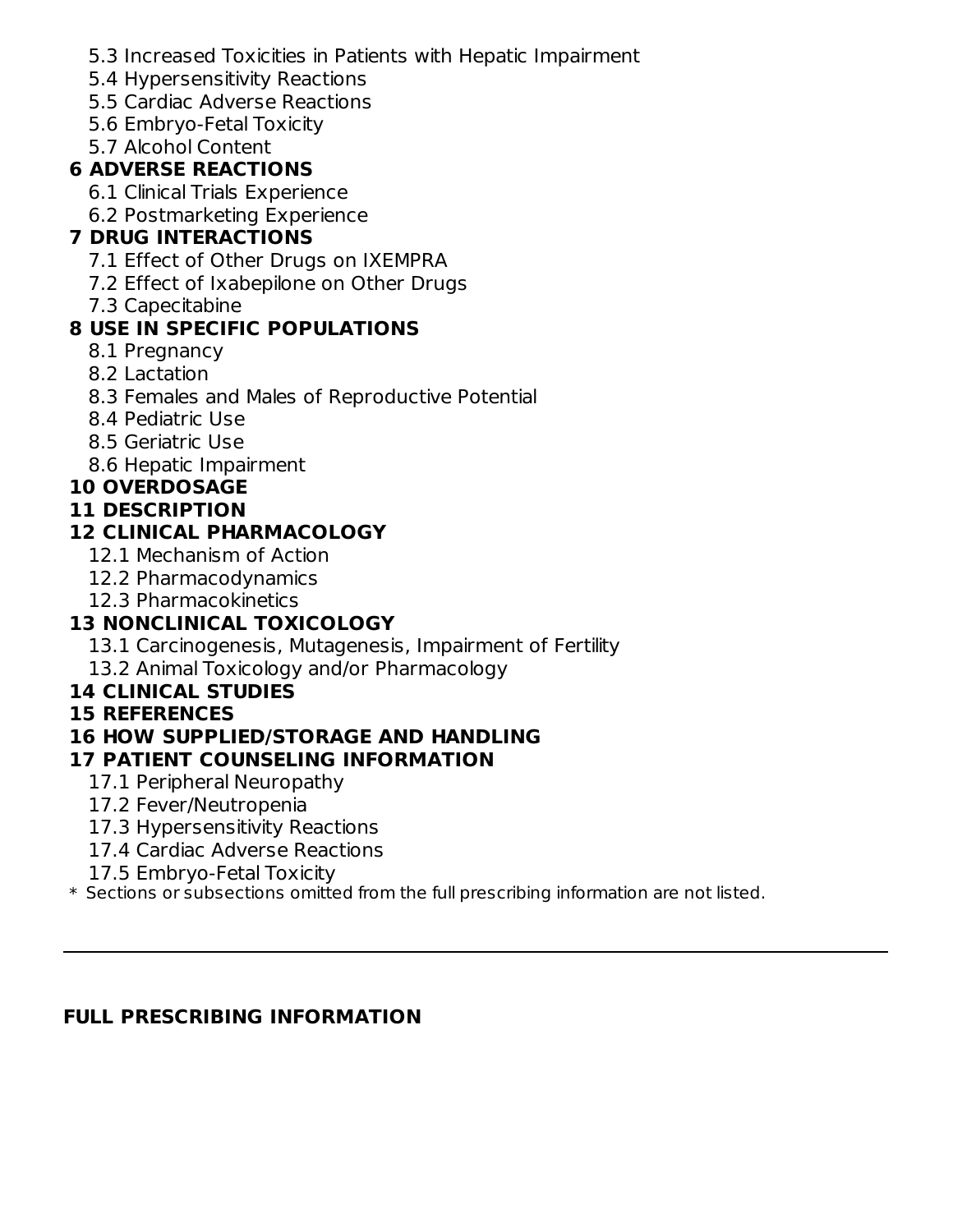# **WARNING: TOXICITY IN PATIENTS WITH HEPATIC IMPAIRMENT**

**IXEMPRA in combination with capecitabine is contraindicated in patients with AST or ALT >2.5 x ULN or bilirubin >1 x ULN due to increased risk of toxicity and neutropenia-related death [see Contraindications ( 4) and Warnings and Precautions ( 5.3)].**

# **1 INDICATIONS AND USAGE**

IXEMPRA is indicated in combination with capecitabine for the treatment of patients with metastatic or locally advanced breast cancer resistant to treatment with an anthracycline and a taxane, or whose cancer is taxane resistant and for whom further anthracycline therapy is contraindicated. Anthracycline resistance is defined as progression while on therapy or within 6 months in the adjuvant setting or 3 months in the metastatic setting. Taxane resistance is defined as progression while on therapy or within 12 months in the adjuvant setting or 4 months in the metastatic setting [see Clinical Studies ( 14)].

IXEMPRA is indicated as a single agent for the treatment of patients with metastatic or locally advanced breast cancer whose tumors are resistant or refractory to anthracyclines, taxanes, and capecitabine [see Clinical Studies ( 14)].

# **2 DOSAGE AND ADMINISTRATION**

# **2.1 Premedication**

All patients must be premedicated approximately 1 hour before the infusion of IXEMPRA with:

- An H  $_{\rm 1}$  antagonist (eg, diphenhydramine 50 mg orally or equivalent) and
- An H  $_2$  antagonist (eg, ranitidine 150 300 mg orally or equivalent).

Patients who experienced a hypersensitivity reaction to IXEMPRA require premedication with corticosteroids (eg, dexamethasone 20 mg intravenously, 30 minutes before infusion or orally, 60 minutes before infusion) in addition to pretreatment with H  $_{\rm 1}$  and H  $_{\rm 2}$  antagonists *[see Warnings and Precautions (*5.4*)]*.

# **2.2 Recommended Dosage**

The recommended dosage of IXEMPRA is 40 mg/m  $^2$  administered intravenously over 3  $\,$ hours every 3 weeks. Calculate doses for patients with body surface area (BSA) greater than 2.2 m  $^2$  should be calculated based on 2.2 m  $^2$ .

# **2.3 Dosage Modification for Adverse Reactions**

**Re-treatment Criteria:**Determine dosage modifications at the start of each cycle based on nonhematologic toxicity or blood counts from the preceding cycle following the guidelines in Table 1. Do not begin a new cycle of treatment unless the neutrophil count is at least 1500 cells/mm <sup>3</sup>, the platelet count is at least 100,000 cells/mm  $^3$  [see Contraindictions]. Withhold IXEMPRA until nonhematologic toxicities have improved to grade 1 (mild) or resolved prior to beginning a new cycle of treatment.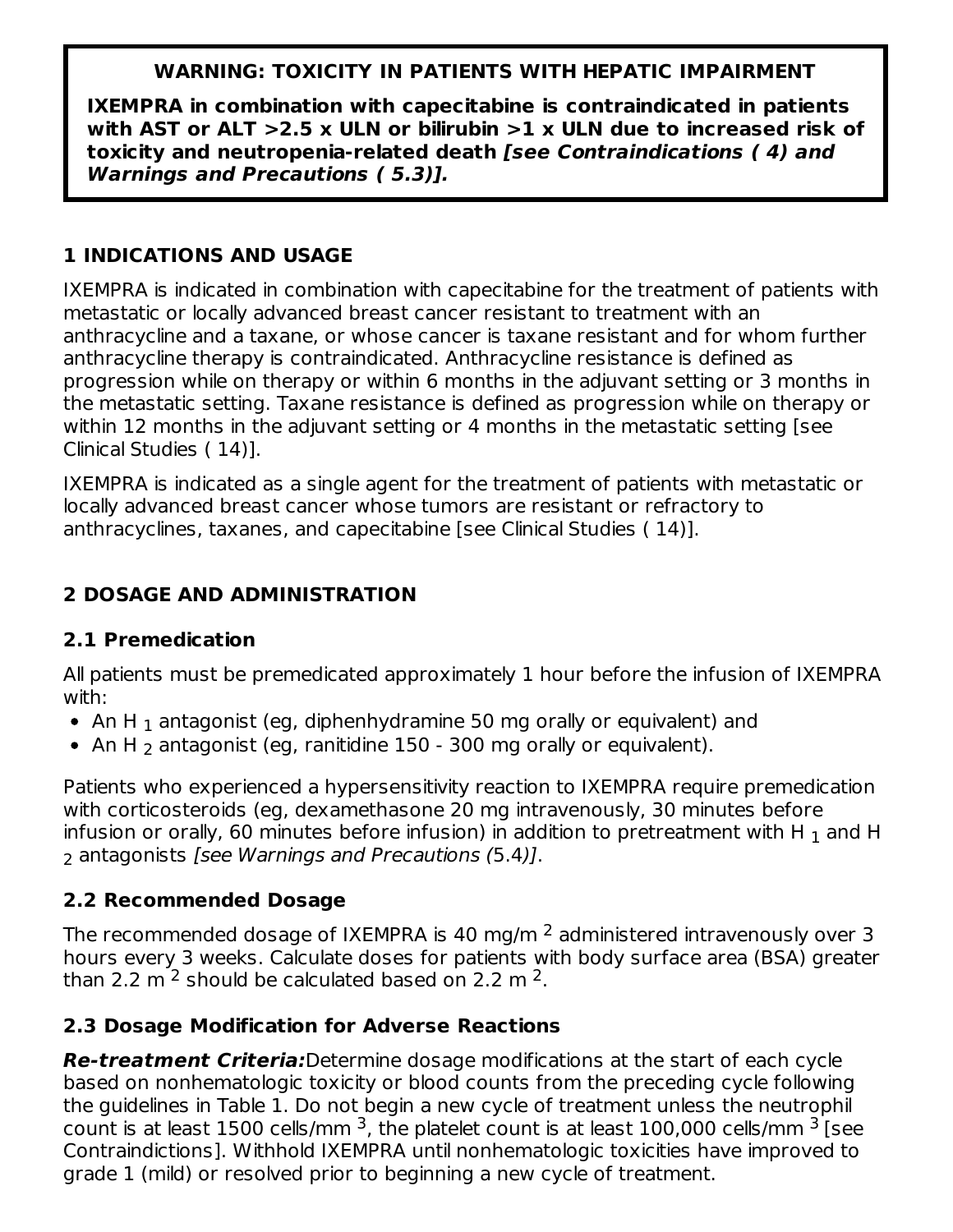Evaluate patients during treatment by periodic clinical observation and laboratory tests including complete blood cell counts [see the Warnings and Precautions (5)]. Dosage modifications for IXEMPRA for adverse reactions are shown in Table 1. If adverse reactions recur, reduce dose by an additional 20%.

| <b>IXEMPRA</b>                                                                                                                        | <b>IXEMPRA</b>                                                        |
|---------------------------------------------------------------------------------------------------------------------------------------|-----------------------------------------------------------------------|
| (Single Agent or Combination Therapy)                                                                                                 | <b>Dosage Modification</b>                                            |
| <b>Nonhematologic:</b>                                                                                                                |                                                                       |
| Grade 2 neuropathy (moderate) lasting $\geq$ 7 days                                                                                   | Decrease the dose by 20%                                              |
| Grade 3 neuropathy (severe) lasting <7 days                                                                                           | Decrease the dose by 20%                                              |
| Grade 3 neuropathy (severe) lasting $\geq$ 7 days or<br>disabling neuropathy                                                          | Discontinue treatment                                                 |
| Any grade 3 toxicity (severe) other than                                                                                              |                                                                       |
| neuropathy                                                                                                                            | Decrease the dose by 20%                                              |
| Transient grade 3 arthralgia/myalgia or fatigue<br>Grade 3 hand-foot syndrome (palmar-plantar<br>erythrodysesthesia)                  | No change in dose of IXEMPRA                                          |
| Any grade 4 toxicity (disabling)                                                                                                      | Discontinue treatment                                                 |
| <b>Hematologic:</b>                                                                                                                   |                                                                       |
| Neutrophil <500 cells/mm $^3$ for $\geq$ 7 days                                                                                       | Decrease the dose by 20%                                              |
| Febrile neutropenia                                                                                                                   | Decrease the dose by 20%                                              |
| Platelets <25,000/mm $^3$ or platelets <50,000/mm $^3$                                                                                |                                                                       |
| with bleeding                                                                                                                         | Decrease the dose by 20%                                              |
| <b>Capecitabine</b>                                                                                                                   | <b>Capecitabine</b>                                                   |
| (when used in combination with DCEMPRA)                                                                                               | <b>Dosage Modification</b>                                            |
|                                                                                                                                       | See capecitabine prescribing                                          |
| <b>Nonhematologic:</b>                                                                                                                | information                                                           |
| Hematologic:                                                                                                                          |                                                                       |
| Platelets <25,000/mm $^3$ or <50,000/mm $^3$ with                                                                                     |                                                                       |
| bleeding                                                                                                                              | Hold for concurrent diarrhea or                                       |
|                                                                                                                                       | stomatitis until platelet count<br>$>$ 50,000/mm $^3$ ,               |
|                                                                                                                                       | then continue at same dose.                                           |
| Neutrophils <500 cells/mm $3$ for $\geq$ 7 days or febrile                                                                            |                                                                       |
| neutropenia                                                                                                                           | Hold for concurrent diarrhea or                                       |
|                                                                                                                                       | stomatitis until neutrophil count<br>$>1,000$ cells/mm <sup>3</sup> , |
|                                                                                                                                       | then continue at same dose.                                           |
| a Toxicities graded in accordance with National Cancer Institute (NCI) Common<br>Terminology Criteria for Adverse Events(CTCAE v3.0). |                                                                       |

#### **Table 1: Dosage for Modification for Adverse Reactions a**

#### **Combination Therapy:**

IXEMPRA in combination with capecitabine is contraindicated in patients with AST or ALT  $>$  2.5 x ULN or bilirubin  $>$  1 x ULN. Patients receiving combination treatment who have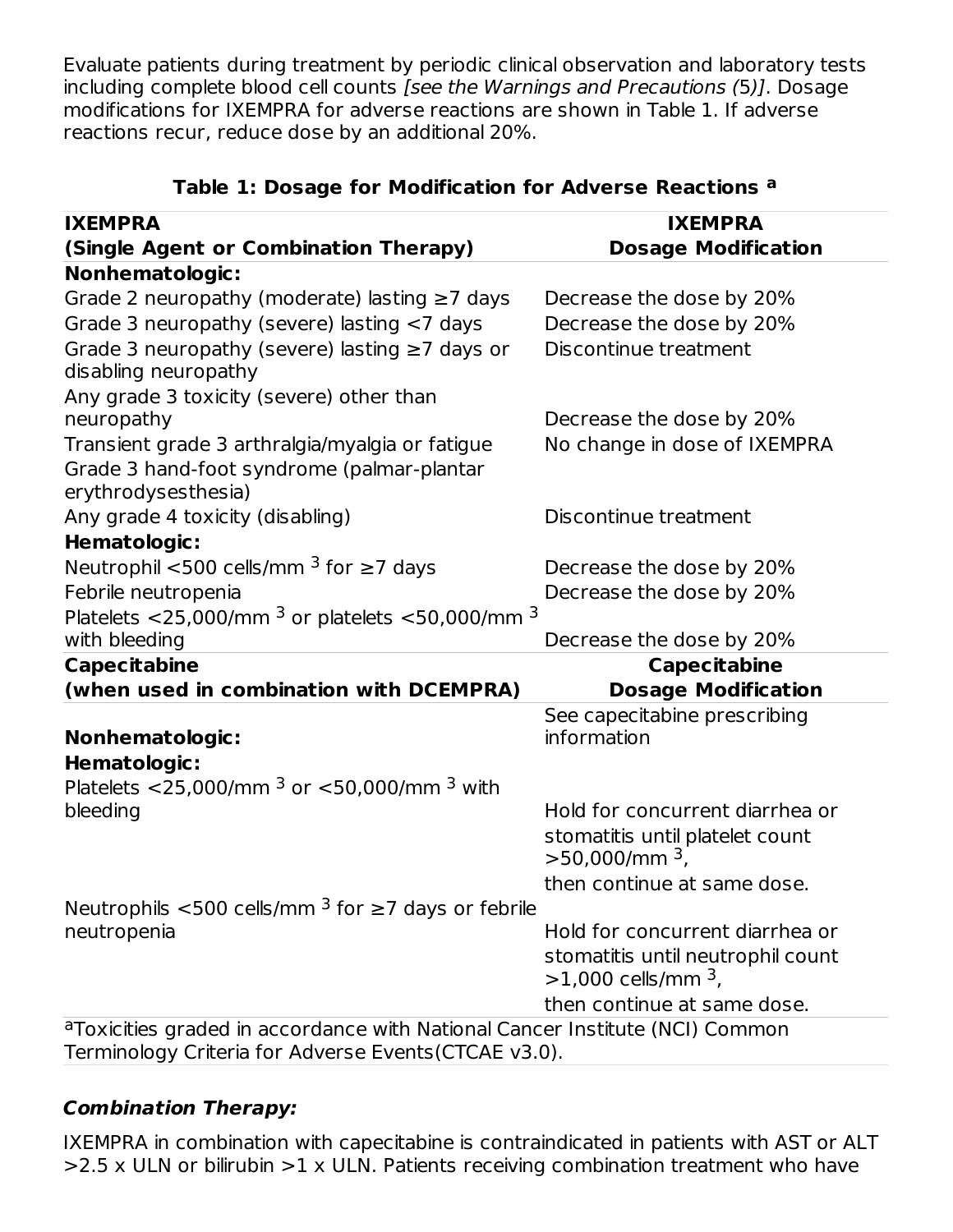AST and ALT  $\leq$  2.5 x ULN and bilirubin  $\leq$  1 x ULN [see Contraindictions (4)].

# **2.4 Dosage Modifications in Patients with Hepatic Impairment**

# **Dosage Modifications in Patients with Hepatic Impairment**

#### Combination Therapy

IXEMPRA in combination with capecitabine is contraindicated in patients with AST or ALT  $>$ 2.5 x ULN or bilirubin  $>$ 1 x ULN *[see Contraindications (4)]*.

#### Single Agent

Reduce the dose of IXEMPRA for patients with hepaptic impairment as recommended in Table 2. [see Warnings and Precautions ( 5.3) and Use in Specific Populations ( 8.6)].

#### **Table 2: Dose Modifications for IXEMPRA as a Single Agent for Patients with Hepatic Impairment**

| <b>Transaminase</b>              | <b>Bilirubin</b>             | <b>IXEMPRAD</b>    |
|----------------------------------|------------------------------|--------------------|
| <b>Levels</b>                    | Levels <sup>a</sup>          | (mg/m <sup>2</sup> |
|                                  |                              | <b>No</b>          |
| AST and ALT $\leq$ 2.5 x ULN     | and $\leq 1 \times$ ULN      | Modification       |
| AST and ALT $\leq 10x$ ULN       | and $\leq 1.5 \times$ ULN    | 32                 |
| AST and ALT $\leq 10 \times$ ULN | and $>1.5$ to $\leq$ 3 x ULN | $20-30$ c          |
| AST and $ALT > 10 \times ULN$    | or $>3 \times$ ULN           | Avoid Use          |

<sup>a</sup> Excluding patients whose total bilirubin is elevated due to Gilbert's disease.

<sup>b</sup> Dosage recommendations are for first course of therapy; further decreases in subsequent courses should be based on individual tolerance.

 $\text{c}$  For patients with AST and ALT  $\leq 10 \times$  ULN and lilirubin >1.5 to 3x ULN, consider increasing the dose from 20mg/m  $^2$  to 30mg/m  $^2$  in subsequent cycles if a dose of 20  $\,$ mg/m <sup>2</sup> is tolerated.

# **2.5 Dosage Modification for Drug Interactions**

# **Strong CYP3A4 Inhibitors**

Avoid the use of concomitant use of strong CYP3A4 inhibitors. If coadministration of a strong CYP3A4 inhibitor with IXEMPRA cannot be avoided, reduce the dose of IXEMPRA to 20 mg/m <sup>2</sup>. If the strong inhibitor is discontinued, increase the IXEMPRA dose (at  $1$ week after discontinuing the inhibitor) to that was used before starting the strong inhibitor [see Clinical Pharmacology ( 12.3)].

# **Strong CYP3A4 Inducers**

Avoid the concomitant use of strong CYP3A4 inducers. If coadministration of a strong CYP3A4 inducer with IXEMPRA cannot be avoided, gradually increase the dose from 40 mg/m2 to 60 mg/m  $^2$  as tolerated once a patient has been maintained on a strong CYP3A4 inducer. Administer IXEMPRA as a 4-hour intravenous infusion and monitor patients carefully for adverse reactions.

If the strong inducer is discontinued, reduce the IXEMPRA dose to that before that before starting the strong CYP3A4 inducer [see Clinical Pharmacology (12.3)].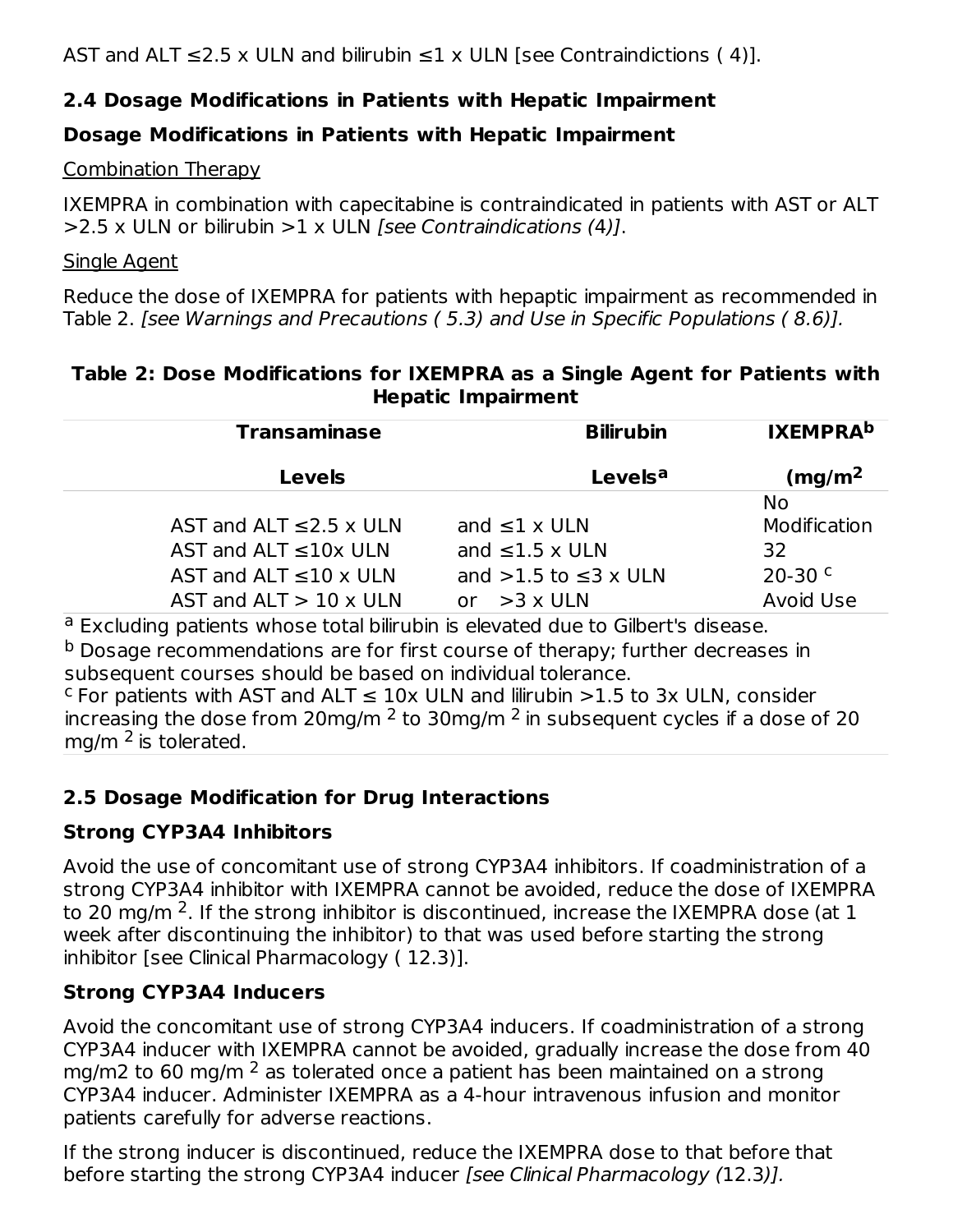# **2.6 Preparation and Administration**

IXEMPRA is a hazardous drug. Follow aplicable special handling and disposal procedures. 1

IXEMPRA Kit contains two vials, a vial labeled IXEMPRA (ixabepilone) for injection which contains ixabepilone powder and a vial containing DILUENT for IXEMPRA. Use only the supplied DILUENT to reconstitute IXEMPRA (ixabepilone) for injection.

#### Reconstituation

1. Prior to reconstituting, remove the IXEMPRA Kit from the refrigerator and allow it to stand at room temperature for approximately 30 minutes. When the vials are first removed from the refrigerator, a white precipitate may be observed in the DILUENT vial. This precipitate will dissolve to form a clear solution once the DILUENT warms to room temperature.

2. With a suitable syringe, aseptically withdraw the DILUENT and slowly inject it into the IXEMPRA for injection vial. The 15-mg IXEMPRA is reconstituted with 8 mL of DILUENT and the 45-mg IXEMPRA is reconstituted with 23.5 mL of DILUENT.

3. Gently swirl and invert the vial until the powder in IXEMPRA is completely dissolved.

4. After reconstituting with the DILUENT, the concentration of ixabepilone is 2 mg/mL.

5. After reconstituting IXEMPRA, dilute the reconstituted with infusion fluid as soon as possible. The reconstituted solution may be stored in the vial (not the syringe) for a maximum of 1 hour at room temperature and room light.

#### Dilution

Before administration, the reconstituted solution must be further diluted with one of the specified infusion fluids listed below. Other infusion fluids should not be used with IXEMPRA.

The IXEMPRA infusion must be prepared in a DEHP [di-(2-ethylhexyl) phthalate] free bag.

The following infusion fluids have been qualified for use in the dilution of IXEMPRA:

Lactated Ringer's Injection, USP

0.9% Sodium Chloride Injection, USP (pH adjusted with Sodium Bicarbonate Injection, USP)

When using a 250 mL or a 500 mL bag of 0.9% Sodium Chloride Injection to prepare the infusion, the pH must be adjusted to a pH between 6.0 and 9.0 by adding 2 mEq (ie, 2 mL of an 8.4% w/v solution or 4 mL of a 4.2% w/v solution) of Sodium Bicarbonate Injection, prior to the addition of the reconstituted IXEMPRA solution.

PLASMA-LYTE A Injection pH 7.4  $^{\circledR}$ 

For most doses, a 250 mL bag of infusion fluid is sufficient. However, it is necessary to check the final IXEMPRA infusion concentration of each dose based on the volume of infusion fluid to be used.

The final concentration for infusion must be between 0.2 mg/mL and 0.6 mg/mL. To calculate the final infusion concentration, use the following formulas: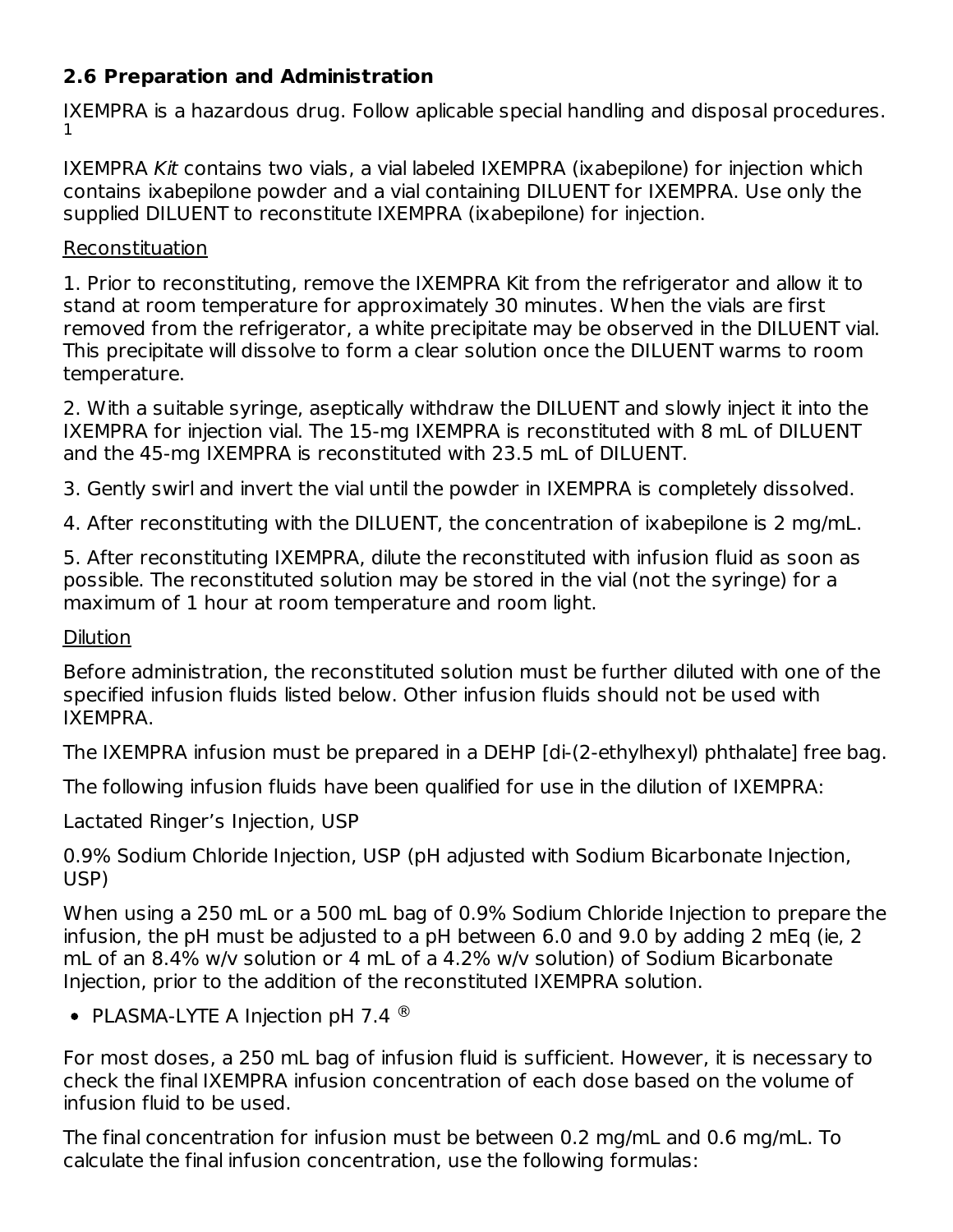Total Infusion Volume  $=$  mL of Reconstituted Solution  $+$  mL of infusion fluid

Final Infusion Concentration = Dose of IXEMPRA (mg)/Total Infusion Volume (mL)

1. Aseptically, withdraw the appropriate volume of reconstituted solution containing 2 mg of ixabepilone per mL.

2. Aseptically, transfer to an intravenous bag containing an appropriate volume of infusion fluid to achieve the final desired concentration of IXEMPRA.

3. Thoroughly mix the infusion bag by manual rotation.

4. Once diluted with infusion fluid, the solution is stable at room temperature and room light for a maximum of 6 hours. Administration of diluted IXEMPRA must be completed within this 6-hour period.

# Administration

The infusion solution must be administered through an appropriate in-line filter with a microporous membrane of 0.2 to 1.2 microns.

DEHP-free infusion containers and administration sets must be used.

Discard any remaining solution according to institutional procedures for hazardous drugs.

# **3 DOSAGE FORMS AND STRENGTHS**

IXEMPRA for injection, 15 mg single-dose vial supplied with DILUENT for IXEMPRA, 8 mL.

IXEMPRA for injection, 45 mg single-dose vial supplied with DILUENT for IXEMPRA, 23.5 mL.

# **4 CONTRAINDICATIONS**

IXEMPRA is contraindicated in patients who have:

- a neutrophil count  $<$ 1500 cells/mm  $^3$  or a platelet count  $<$ 100,000 cells/mm  $^3$  [see Warnings and Precautions ( 5.2)].
- a history of severe hypersensitivity to agents containing Cremophor  $^\circledR$  EL or its derivatives (e.g., polyoxyethylated castor oil) [see Warnings and Precautions ( 5.4)].

IXEMPRA in combination with capecitabine is contraindicated in patients with AST or ALT >2.5 x ULN or bilirubin >1 x ULN [see Boxed Warning and Warnings and Precautions ( 5.3)].

# **5 WARNINGS AND PRECAUTIONS**

# **5.2 Myelosuppression**

Severe, life-threatening, or fatal myelosuppression can occur in patients treated with IXEMPRA. Myelosuppression is dose-dependent and primarily manifests as neutropenia. In clinical studies, grade 4 neutropenia (<500 cells/mm  $^3$ ) occurred in 36% of patients treated with IXEMPRA in combination with capecitabine and 23% of patients treated with single agent IXEMPRA monotherapy. Febrile neutropenia and infection with neutropenia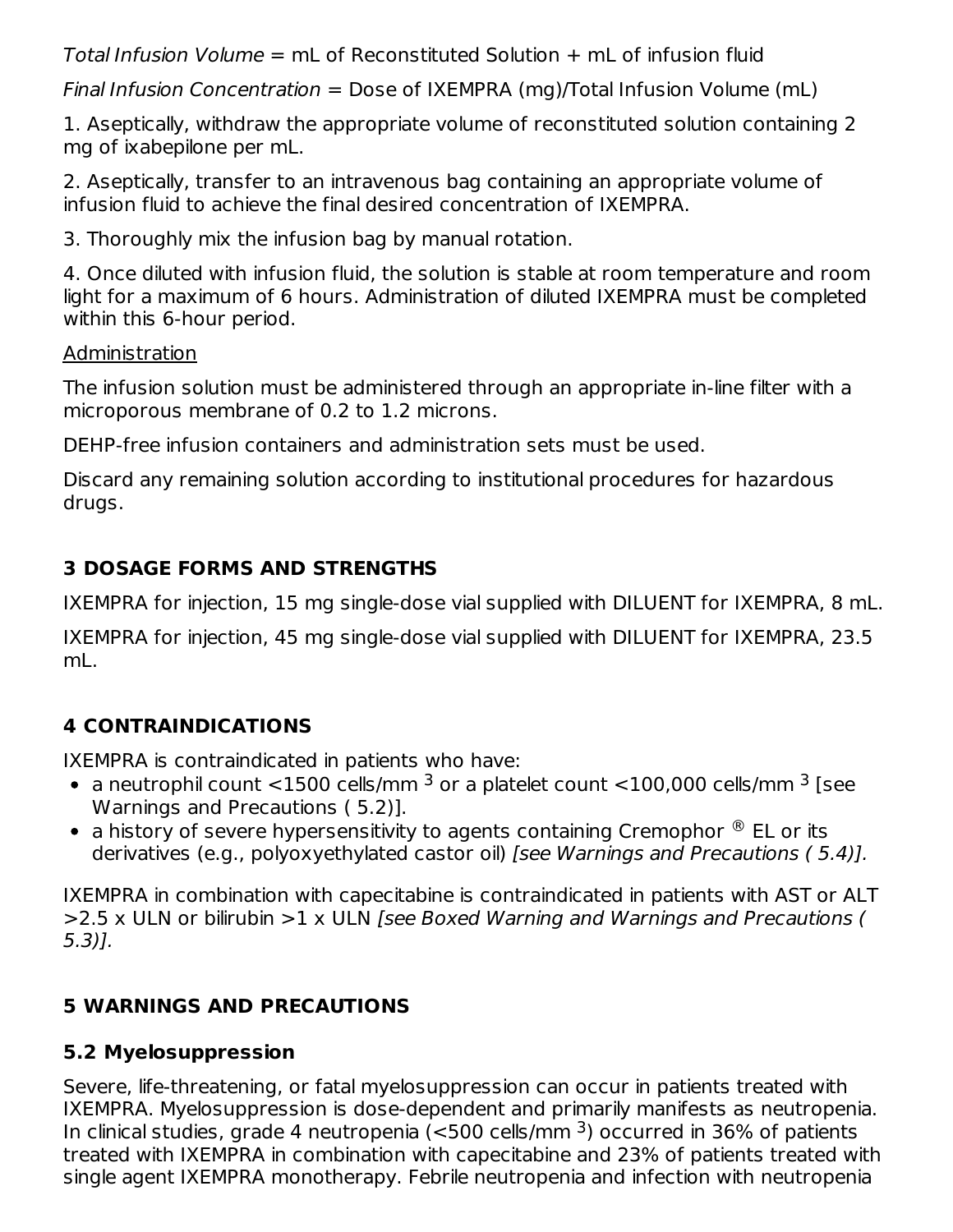were reported in 5% and 6% of patients treated with IXEMPRA in combination with capecitabine, respectively, and 3% and 5% of patients treated with IXEMPRA as a single agent, respectively. Neutropenia-related death occurred in 1.9% of 414 patients with normal hepatic function or mild hepatic impairment treated with IXEMPRA in combination with capecitabine. The rate of neutropenia-related deaths was higher (29%, 5 out of 17) in patients with AST or ALT  $>2.5$  x ULN or bilirubin  $>1.5$  x ULN [see Boxed Warning, Contraindications (4), and Warnings and Precautions (5.3)]. Neutropenia-related death occurred in 0.4% of 240 patients treated with IXEMPRA as a single agent. No neutropenia-related deaths were reported in 24 patients with AST or ALT >2.5 x ULN or bilirubin  $>1.5$  x ULN treated with IXEMPRA as a single agent.

IXEMPRA is contraindicated for use in patients with a neutrophil count of <1500 cells/mm <sup>3</sup>. [see Contraindications (4)].

Monitor patients receiving IXEMPRA for myelosuppression with frequent peripheral blood cell counts. Withhold, reduce, or discontinue IXEMPRA depending on the severity and persistence of myelosuppression [see Dosage and Administration (2.3)].

# **5.1 Peripheral Neuropathy**

Peripheral neuropathy (sensory and motor neuropathy) occurred in patients treated with IXEMPRA in combination with capecitabine and in patients treated with single agent IXEMPRA as shown in Table (see Table 3).

|                                                                                 | <b>IXEMPRA</b><br>with<br>capecitabine<br>Study 046 | <b>IXEMPRA</b><br>as<br><b>Single</b><br><b>Agent</b><br><b>Study</b><br>081 |
|---------------------------------------------------------------------------------|-----------------------------------------------------|------------------------------------------------------------------------------|
| Peripheral neuropathy (all grades) a,b                                          | 67%                                                 | 63%                                                                          |
| Peripheral neuropathy (grades 3/4) a,b                                          | 23%                                                 | 14%                                                                          |
| Discontinuation due to neuropathy                                               | 21%                                                 | 6%                                                                           |
| Median number of cycles to onset of grade 3/4 neuropathy                        | 4                                                   | 4                                                                            |
| Median time to improvement of grade 3/4 neuropathy to<br>baseline or to grade 1 | 6.0 weeks                                           | 4.6 weeks                                                                    |
| a Sensory and motor neuropathy combined.                                        |                                                     |                                                                              |

# **Table 3: Peripheral Neuropathy**

<sup>b</sup> 24% and 27% of patients in 046 and 081, respectively, had preexisting neuropathy (grade 1).

In Studies 046 and 081, 80% and 87%, respectively, of patients with peripheral neuropathy who received IXEMPRA had improvement or no worsening of their neuropathy following dose reduction. For patients with grade 3 or 4 neuropathy in Studies 046 and 081, 76% and 79%, respectively, had documented improvement to baseline or grade 1, twelve weeks after onset.

A pooled analysis of 1540 cancer patients treated with IXEMPRA indicated that patients with diabetes mellitus or preexisting peripheral neuropathy may be at increased risk of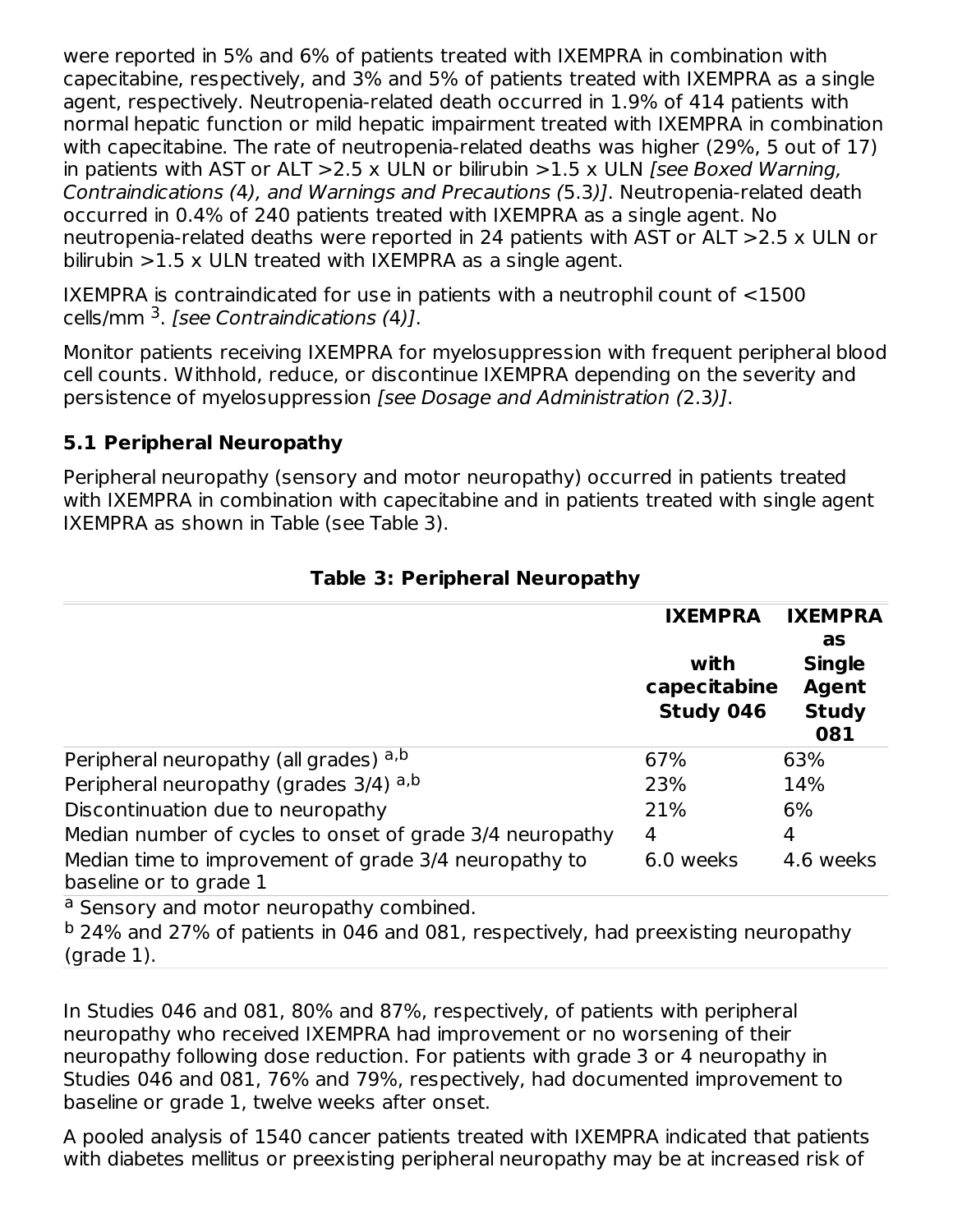severe neuropathy. Patients with moderate to severe neuropathy (grade 2 or greater) were excluded from studies with IXEMPRA.

Monitor patients for symptoms of neuropathy, such as burning sensation, hyperesthesia, hypoesthesia, paresthesia, discomfort, or neuropathic pain. Withhold, reduce, or discontinue IXEMPRA depending on the severity and persistence of peripheral neuropathy [ see Dosage and Administration (2.3)].

# **5.3 Increased Toxicities in Patients with Hepatic Impairment**

Patients with baseline AST or ALT  $>2.5$  x ULN or bilirubin  $>1.5$  x ULN experienced greater toxicity than patients with baseline AST or ALT  $\leq$ 2.5 x ULN or bilirubin  $\leq$ 1.5 x ULN when treated with IXEMPRA at 40 mg/m  $^2$  in combination with capecitabine or as single agent in breast cancer studies.

In combination with capecitabine, the overall frequency of grade 3/4 adverse reactions, febrile neutropenia, serious adverse reactions, and toxicity-related deaths was increased oin patients with hepatic impairment. IXEMPRA in combination with capecitabine is contraindicated in patients with AST or ALT  $>2.5$  x ULN or bilirubin  $>1$  x ULN due to increased risk of toxicity- and neutropenia-related death [see Boxed Warning, Contraindications ( 4), and Warnings and Precautions ( 5.2)].

With IXEMPRA single agent therapy, grade 4 neutropenia, febrile neutropenia, and serious adverse reatcitons were increased in patients with hepatic impairment [see Warnings and Precautions ( 5.2) and Adverse Reactions (6.1). Reduce the dose IXEMPRA based in the degree of hepatic impairment. Avoid use in patients with AST or ALT  $>$ 10 x ULN or bilirubin  $>3 \times$  ULN *[see Dosage and Administration (2.4)]* 

# **5.4 Hypersensitivity Reactions**

IXEMPRA is contraindicated in patients with a history of a severe hypersensitivity reaction to agents containing Cremophor  $^\circledR$  EL or its derivatives (eg, polyoxyethylated castor oil) [ see Contraindications (4)].

Of the 1323 patients treated with IXEMPRA in clinical studies, 9 patients (1 %) had experienced severe hypersensitivity reactions (including anaphylaxis). Three of the 9 patients were able to be retreated. Patients who experience a hypersensitivity reaction in one cycle of IXEMPRA must be premedicated in subsequent cycles with a corticosteroid in addition to the H  $_{\rm 1}$  and H  $_{\rm 2}$  antagonists, and extension of the infusion time should be considered [see Dosage and Administration ( 2.3) and Contraindications ( 4)]

Administer an H  $_{\rm 1}$  and H  $_{\rm 2}$ antagonist approximately  $1$  hour before IXEMPRA infusion and observe patients for hypersensitivity reaction occur, stop the infusion of IXEMPRA provide supportive treatment as clinically indicated (e.g.. epinephrine, corticosteriods).

# **5.5 Cardiac Adverse Reactions**

Cardiac adverse reactions (myocardial ischemia and ventricular dysfunction) occurred in patients receiving IXEMPRA in combination with capecitabine (1.9%) and as a single agent (0.3%). Supraventricular arrhythmias were observed in the combination arm  $(0.5\%)$ .

Closely monitor patients with a history of cardiac disease during treatment with IXEMPRA. Consider discontinuation of IXEMPRA in patients who develop cardiac ischemia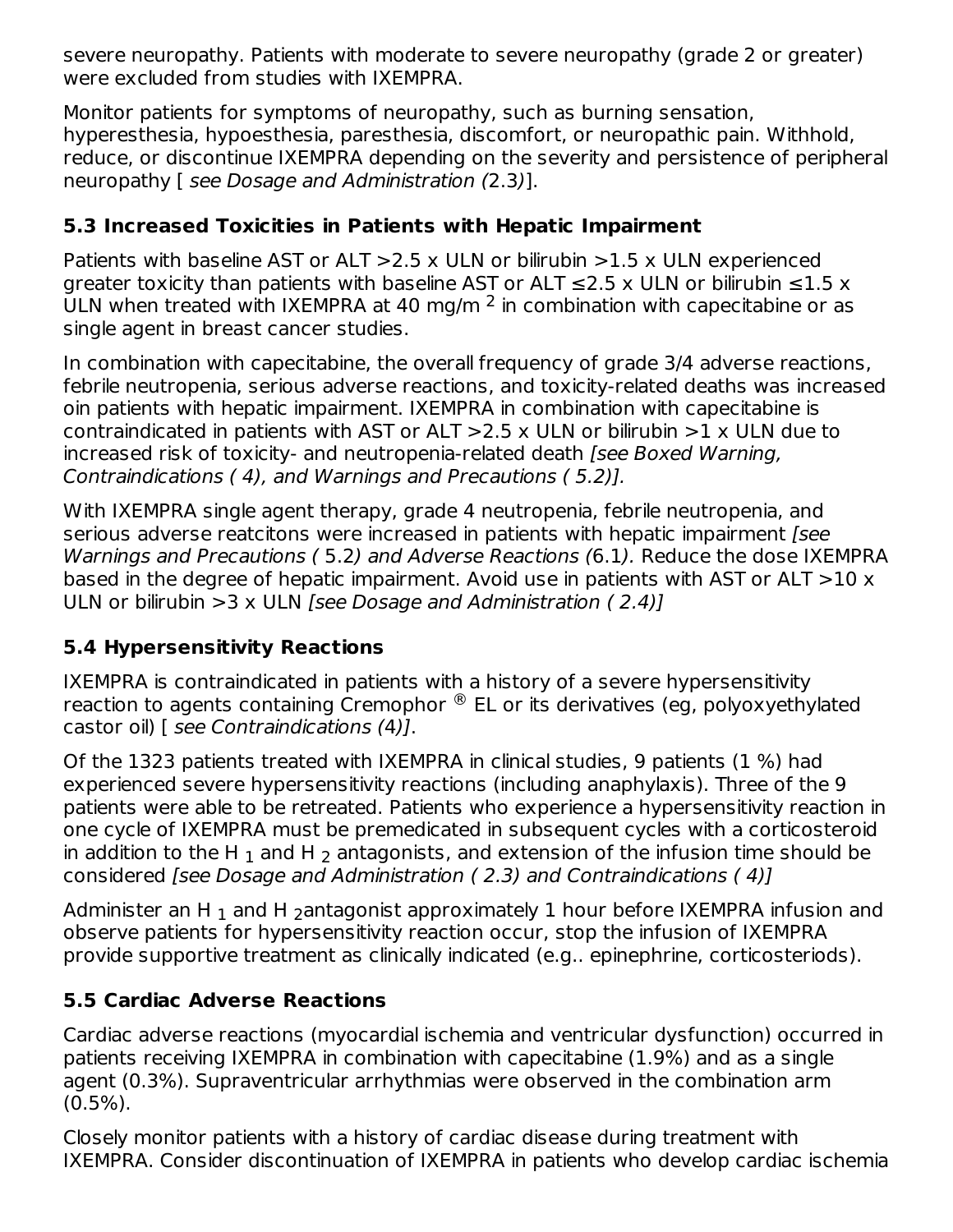or impaired cardiac function [see Dosage and Administration (2.3)].

# **5.6 Embryo-Fetal Toxicity**

Based on findings in animals and its mechanism of action, IXEMPRA can cause fetal harm when administered to a pregnant woman. In animal reproduction studies, intravenous administration of ixabepilone to pregnant rats and rabbits during the period of organogenesis caused maternal toxicity, embryo-fetal lethality, and fetal abnormalities at maternal exposures below the human clinical exposure based on AUC. Advise females of reproductive potential and pregnant women of the potential risk to a fetus. Advise females of reproductive potential to use effective contraception during treatment with IXEMPRA and for 7 months after the last dose. Advise male patients with female partners of reproductive potential to use effective contraception during treatment with IXEMPRA and for 4 months after the last dose [see Use in Specific Populations (8.1, 8.3) and Clinical Pharmacology (12.1)].

# **5.7 Alcohol Content**

The alcohol content in a dose of IXEMPRA may affect the central nervous system and should be taken into account for patients in whom alcohol intake should be avoided or minimized. Consideration should be given to the alcohol content in IXEMPRA on the ability to drive or use machines immediately after the infusion. Each administration of IXEMPRA at the recommended dosage of 40 mg/m  $^2$  delivers approximately 8.4 g/m  $^2$  of ethanol. For a patient with a BSA of 2.0 m  $^2$ , this would deliver approximately 16.8 grams of ethanol [see Description (11)].

# **6 ADVERSE REACTIONS**

The following adverse reactions are discussed in greater detail in other sections.

- Peripheral neuropathy [see Warnings and Precautions (5.1)]
- Myelosuppression [see Warnings and Precautions (5.2)]
- Hypersensitivity reactions [see Warnings and Precautions (5.4)]
- Cardiac Adverse reactions [see Warnings and Precautions (5.5)]

# **6.1 Clinical Trials Experience**

Because clinical trials are conducted under widely varying conditions, the adverse reaction rates observed in the clinical trials of a drug cannot be directly compared to rates in other clinical trials and may not reflect the rates observed in clinical practice.

Unless otherwise specified, assessment of adverse reactions is based on one randomized study (Study 046) and one single-arm study (Study 081). In Study 046, 369 patients with metastatic breast cancer were treated with IXEMPRA 40 mg/m  $^2$ administered intravenously over 3 hours every 21 days, combined with capecitabine  $1000$  mg/m  $2$  twice daily for 2 weeks followed by a 1-week rest period. Patients treated with capecitabine as a single agent (n=368) in this study received 1250 mg/m twice daily for 2 weeks every 21 days. In Study 081, 126 patients with metastatic or locally advanced breast cancer were treated with IXEMPRA 40 mg/m <sup>2</sup> administered intravenously over 3 hours every 3 weeks.

The most common adverse reactions (≥20%) reported by patients receiving IXEMPRA were peripheral sensory neuropathy, fatigue/asthenia, myalgia/arthralgia, alopecia,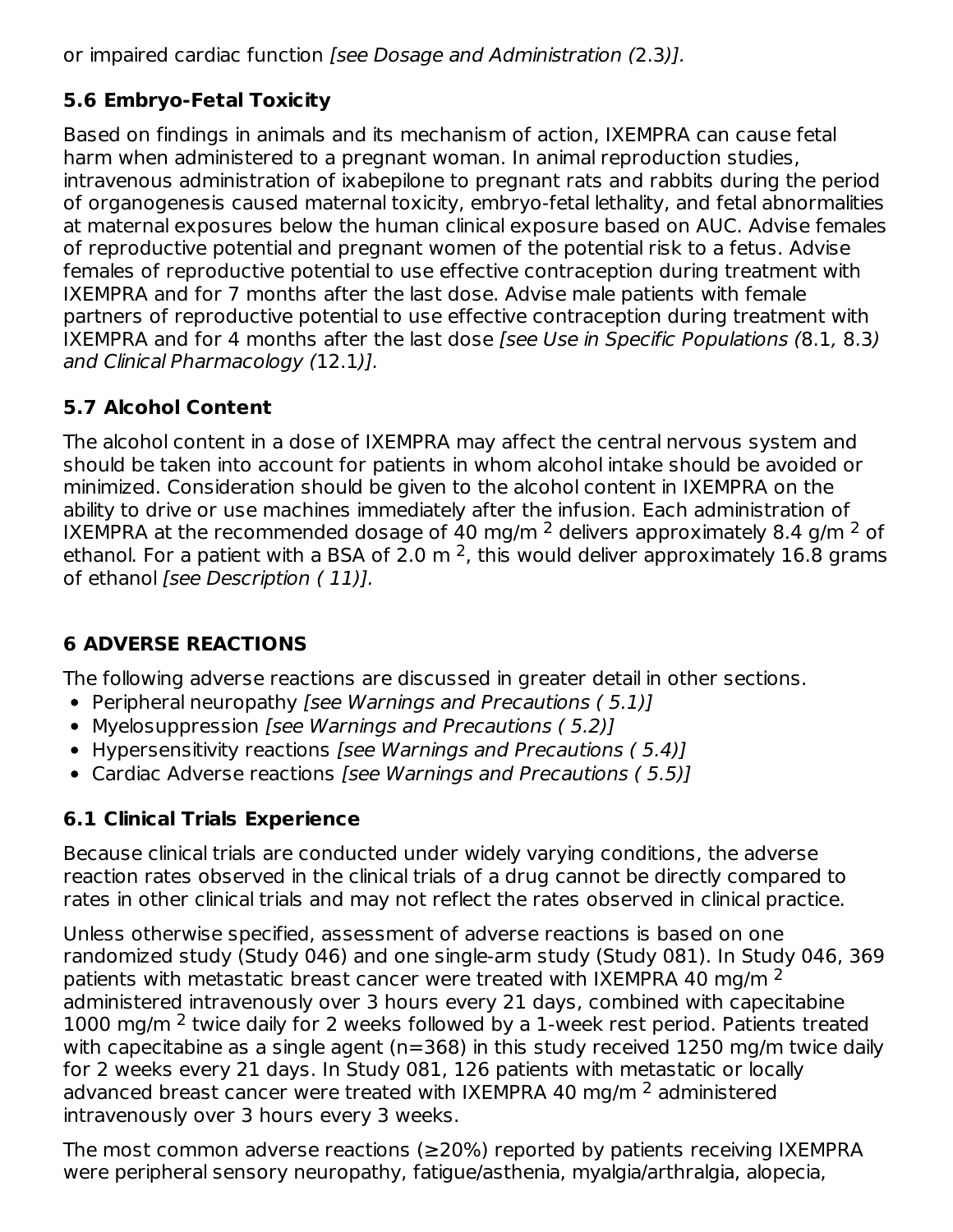nausea, vomiting, stomatitis/mucositis, diarrhea, and musculoskeletal pain. The following additional reactions occurred in ≥20% in combination treatment: palmar-plantar erythrodysesthesia (hand-foot) syndrome, anorexia, abdominal pain, nail disorder, and constipation. The most common hematologic abnormalities (>40%) include neutropenia, leukopenia, anemia, and thrombocytopenia.

Table 4 presents nonhematologic adverse reactions reported in 5% or more of patients. Hematologic abnormalities are presented separately in Table 5.

|                                    |                     |                   | <b>Study</b><br>046       |                  |                                    |                |
|------------------------------------|---------------------|-------------------|---------------------------|------------------|------------------------------------|----------------|
|                                    | <b>IXEMPRA with</b> |                   |                           |                  | <b>Study 081</b><br><b>IXEMPRA</b> |                |
|                                    |                     |                   | capecitabine Capecitabine |                  | Single Agent                       |                |
|                                    | $n = 369$           |                   | $n = 368$                 |                  |                                    | $n = 126$      |
|                                    | All                 | <b>Grade All</b>  |                           | <b>Grade All</b> |                                    | <b>Grade</b>   |
| <b>Adverse Reaction</b>            | <b>Grades</b>       | 3/4               | Grades 3/4                |                  | Grades 3/4                         |                |
| <b>Preferred Term</b>              | (% )                | (% )              | (% )                      | (% )             | $(\% )$                            | $(\% )$        |
| <b>Infections and Infestations</b> |                     |                   |                           |                  |                                    |                |
| Upper respiratory tract infection  | 4                   | $\overline{0}$    | 3                         | $\mathbf 0$      | 6                                  | $\mathbf 0$    |
| <b>Blood and Lymphatic System</b>  |                     |                   |                           |                  |                                    |                |
| <b>Disorders</b>                   |                     |                   |                           |                  |                                    |                |
| Febrile neutropenia                | 5                   | 4 <sup>c</sup>    | $\mathbf{1}$              | 1 <sup>d</sup>   | 3                                  | 3 <sub>d</sub> |
| <b>Immune System Disorders</b>     |                     |                   |                           |                  |                                    |                |
| Hypersensitivity b                 | $\overline{2}$      | 1 <sup>d</sup>    | $\overline{0}$            | $\mathbf 0$      | 5                                  | 1 <sup>d</sup> |
| <b>Metabolism and Nutrition</b>    |                     |                   |                           |                  |                                    |                |
| <b>Disorders</b>                   |                     |                   |                           |                  |                                    |                |
| Anorexia b                         | 34                  | 3 <sup>d</sup>    | 15                        | 1 <sup>d</sup>   | 19                                 | 2 <sup>d</sup> |
| Dehydration b                      | 5                   | $\overline{2}$    | $\overline{2}$            | $<$ 1 $d$        | 2                                  | 1 <sup>d</sup> |
| <b>Psychiatric Disorders</b>       |                     |                   |                           |                  |                                    |                |
| Insomnia b                         | 9                   | $<$ 1 $d$         | $\overline{2}$            | $\mathbf 0$      | 5                                  | $\overline{0}$ |
| <b>Nervous System Disorders</b>    |                     |                   |                           |                  |                                    |                |
| Peripheral neuropathy              |                     |                   |                           |                  |                                    |                |
| Sensory neuropathy b               | 65                  | 21                | 16                        | $\mathbf 0$      | 62                                 | 14             |
| Motor neuropathy b                 | 16                  | 5 <sup>d</sup>    | $<$ 1                     | $\overline{0}$   | 10                                 | 1 <sup>d</sup> |
| Headache                           | 8                   | $1<$ d            | 3                         | $\mathbf 0$      | 11                                 | $\mathbf 0$    |
| Taste disorder b                   | 12                  | $\mathbf 0$       | 4                         | 0                | 6                                  | 0              |
| <b>Dizziness</b>                   | 8                   | $\mathbf{1}$<br>d | 5                         | 1 <sup>d</sup>   | $\overline{7}$                     | $\mathbf 0$    |
| <b>Eye Disorders</b>               |                     |                   |                           |                  |                                    |                |
| Lacrimation increased              | 5                   | $\overline{0}$    | 4                         | $<$ 1 $d$        | 4                                  | $\overline{0}$ |
| <b>Vascular Disorders</b>          |                     |                   |                           |                  |                                    |                |
| Hot flush b                        | 5                   | $\overline{0}$    | 2                         | $\mathbf 0$      | 6                                  | $\mathbf 0$    |
| Respiratory, Thoracic, and         |                     |                   |                           |                  |                                    |                |
| <b>Mediastinal Disorders</b>       |                     |                   |                           |                  |                                    |                |
| Dyspnea <sup>b</sup>               | $\overline{7}$      | $\mathbf 1$       | 4                         | $\mathbf 1$      | 9                                  | 1 <sup>d</sup> |
| Cough b                            | 6                   | $\overline{0}$    | $\overline{2}$            | $\overline{0}$   | 2                                  | $\overline{0}$ |
| <b>Gastrointestinal Disorders</b>  |                     |                   |                           |                  |                                    |                |
| Nausea                             | 53                  | 3 <sup>d</sup>    | 40                        | 2 <sup>d</sup>   | 42                                 | 2 <sup>d</sup> |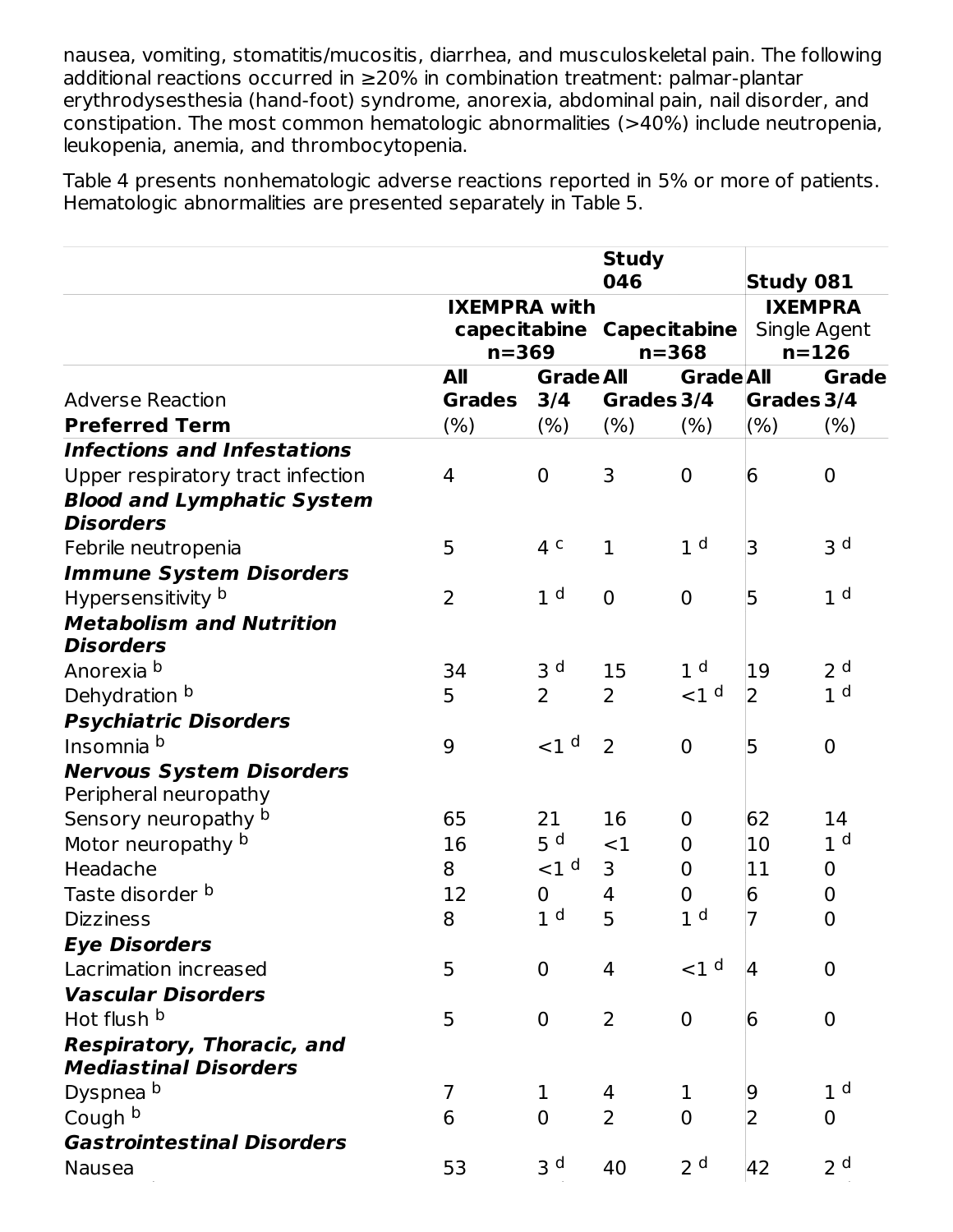| Vomiting b<br>Stomatitis/mucositis b<br>Diarrhea <sup>b</sup><br>Constipation<br>Abdominal pain b<br>Gastroesophageal reflux disease b<br><b>Skin and Subcutaneous Tissue</b><br><b>Disorders</b> | 39<br>31<br>44<br>22<br>24<br>$\overline{7}$ | 4 <sup>d</sup><br>$\overline{4}$<br>6 <sup>d</sup><br>$\mathbf 0$<br>2 <sup>d</sup><br>1 <sup>d</sup> | 24<br>20<br>39<br>6<br>14<br>8 | 2<br>3 <sup>d</sup><br>9<br>${<}1d$<br>1 <sup>d</sup><br>$\overline{0}$ | 29<br>29<br>22<br>16<br>13<br>$6\overline{6}$ | 1 <sup>d</sup><br>6<br>1 <sup>d</sup><br>2 <sup>d</sup><br>2 <sup>d</sup><br>$\overline{0}$ |
|---------------------------------------------------------------------------------------------------------------------------------------------------------------------------------------------------|----------------------------------------------|-------------------------------------------------------------------------------------------------------|--------------------------------|-------------------------------------------------------------------------|-----------------------------------------------|---------------------------------------------------------------------------------------------|
| Alopecia b                                                                                                                                                                                        | 31                                           | $\mathbf 0$                                                                                           | 3                              | $\mathbf 0$                                                             | 48                                            | $\mathbf 0$                                                                                 |
| Skin rash b                                                                                                                                                                                       | 17                                           | 1 <sup>d</sup>                                                                                        | $\overline{7}$                 | $\overline{0}$                                                          | $\overline{9}$                                | 2 <sup>d</sup>                                                                              |
| Nail disorder b                                                                                                                                                                                   | 24                                           | 2 <sup>d</sup>                                                                                        | 10                             | $<$ 1 $<$                                                               | $\overline{9}$                                | $\mathbf 0$                                                                                 |
| Palmar-plantar erythrodysesthesia                                                                                                                                                                 | 64                                           |                                                                                                       | 63                             | 17 <sup>d</sup>                                                         |                                               |                                                                                             |
| syndrome b                                                                                                                                                                                        |                                              | 18 <sup>d</sup>                                                                                       |                                |                                                                         | 8                                             | 2 <sup>d</sup>                                                                              |
| Pruritus                                                                                                                                                                                          | 5                                            | $\overline{0}$                                                                                        | 2                              | $\mathbf 0$                                                             | $6\overline{6}$                               | 1 <sup>d</sup>                                                                              |
| Skin exfoliation b                                                                                                                                                                                | 5                                            | $<1$ <sup>d</sup>                                                                                     | 3                              | $\mathbf 0$                                                             | 2                                             | $\pmb{0}$                                                                                   |
| Skin hyperpigmentation b                                                                                                                                                                          | 11                                           | $\overline{0}$                                                                                        | 14                             | $\overline{0}$                                                          | $\overline{2}$                                | $\mathbf 0$                                                                                 |
| <b>Musculoskeletal, Connective</b>                                                                                                                                                                |                                              |                                                                                                       |                                |                                                                         |                                               |                                                                                             |
| <b>Tissue, and Bone Disorders</b>                                                                                                                                                                 |                                              |                                                                                                       |                                |                                                                         |                                               |                                                                                             |
| Myalgia/arthralgia b                                                                                                                                                                              | 39                                           | 8 <sup>d</sup>                                                                                        | 5                              | $<$ 1 $d$                                                               | 49                                            | 8 <sup>d</sup>                                                                              |
| Musculoskeletal pain b                                                                                                                                                                            | 23                                           | 2 <sup>d</sup>                                                                                        | 5                              | $\overline{0}$                                                          | 20                                            | 3 <sup>d</sup>                                                                              |
| <b>General Disorders and</b>                                                                                                                                                                      |                                              |                                                                                                       |                                |                                                                         |                                               |                                                                                             |
| <b>Administration Site Conditions</b>                                                                                                                                                             |                                              |                                                                                                       |                                |                                                                         |                                               |                                                                                             |
| Fatigue/asthenia b                                                                                                                                                                                | 60                                           | 16                                                                                                    | 29                             | $\overline{4}$                                                          | 56                                            | 13                                                                                          |
| Edema b                                                                                                                                                                                           | 8                                            | $\mathbf 0$                                                                                           | 5                              | $<1$ <sup>d</sup>                                                       | 9                                             | 1 <sup>d</sup>                                                                              |
| Pyrexia                                                                                                                                                                                           | 10                                           | 1 <sup>d</sup>                                                                                        | $\overline{4}$                 | $\overline{0}$                                                          | 8                                             | 1 <sup>d</sup>                                                                              |
| Pain b                                                                                                                                                                                            | 9                                            | 1 <sup>d</sup>                                                                                        | $\overline{2}$                 | $\mathbf 0$                                                             | 8                                             | 3 <sub>d</sub>                                                                              |
| Chest pain b                                                                                                                                                                                      | 4                                            | 1 <sup>d</sup>                                                                                        | $<$ 1                          | $\Omega$                                                                | $\overline{5}$                                | 1 <sup>d</sup>                                                                              |
| <b>Investigations</b>                                                                                                                                                                             |                                              |                                                                                                       |                                |                                                                         |                                               |                                                                                             |
| Weight decreased                                                                                                                                                                                  | 11                                           | $\mathbf 0$                                                                                           | 3                              | $\mathbf 0$                                                             | 6                                             | $\mathbf 0$                                                                                 |

<sup>b</sup> A composite of multiple terms.

 $c$  Three patients (1 %) experienced Grade 5 (fatal) febrile neutropenia. Other neutropenia-related deaths (9) occurred in the absence of reported febrile neutropenia [see Warnings and Precautions ( 5.2)].

<sup>d</sup> No grade 4 reports.

<sup>e</sup> Peripheral sensory neuropathy was defined as the occurrence of any of the following: areflexia, burning sensation, dysesthesia, hyperesthesia, hypoesthesia, hyporeflexia, neuralgia, neuritis, neuropathy, neuropathy peripheral, neurotoxicity, painful response to normal stimuli, paresthesia, pallanesthesia, peripheral sensory neuropathy, polyneuropathy, polyneuropathy toxic and sensorimotor disorder.

Peripheral motor neuropathy was defined as the occurrence of any of the following: multifocal motor neuropathy, neuromuscular toxicity, peripheral motor neuropathy, and peripheral sensorimotor neuropathy.

 $^{\mathsf{f}}$  Palmar-plantar erythrodysesthesia (hand-foot syndrome) was graded on a  $1$  -3 severity scale in Study 046.

**Table 5: Hematologic Abnormalities in Patients with Metastatic or Locally Advanced Breast Cancer Treated with IXEMPRA**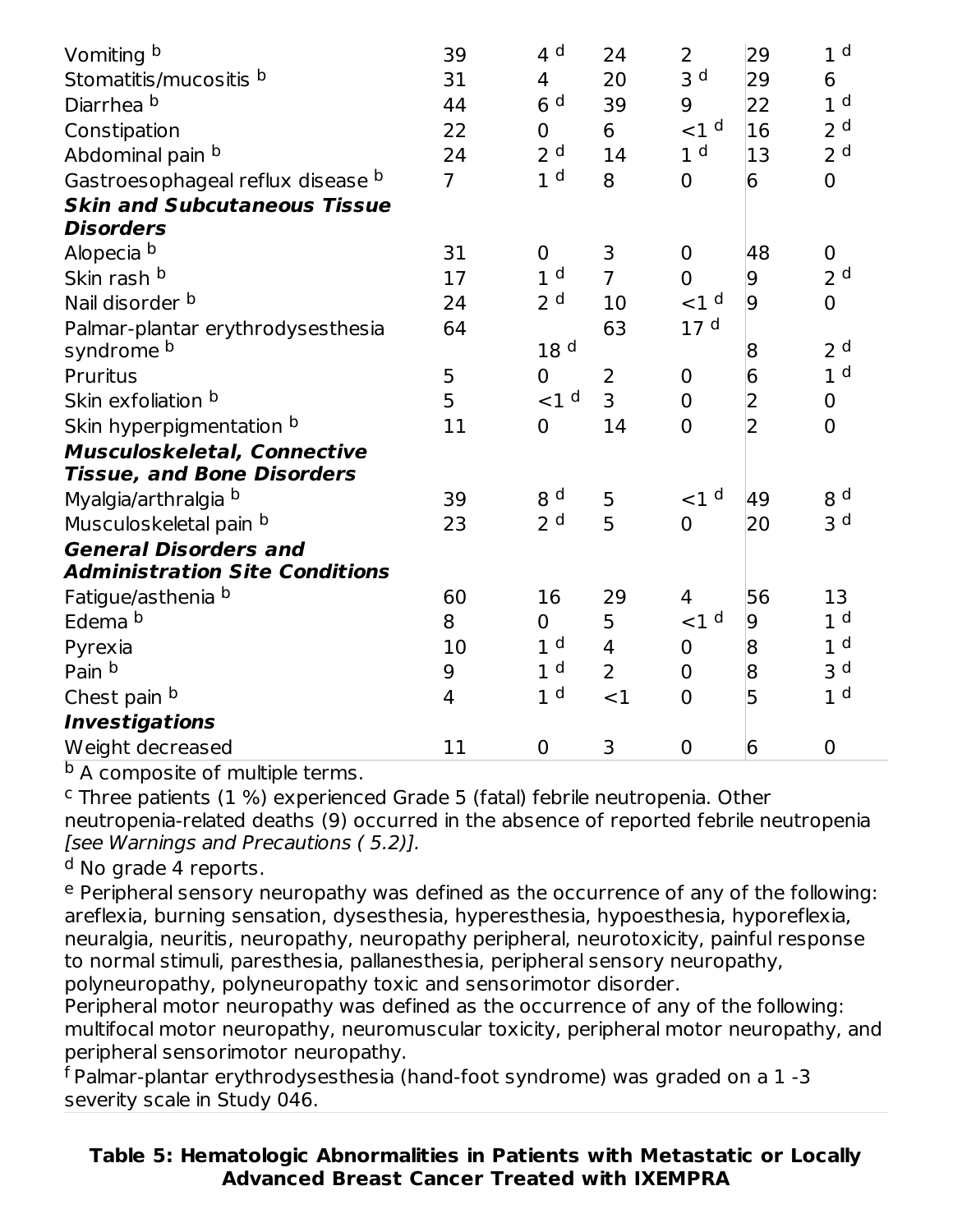|                                | Study 081      |                                                  |                |                                  |                                             |                 |
|--------------------------------|----------------|--------------------------------------------------|----------------|----------------------------------|---------------------------------------------|-----------------|
|                                |                | <b>IXEMPRA with</b><br>capecitabine<br>$n = 369$ |                | <b>Capecitabine</b><br>$n = 368$ | <b>IXEMPRA</b><br>single agent<br>$n = 126$ |                 |
| Hematology<br><b>Parameter</b> | Grade 3<br>(%) | Grade 4<br>(%)                                   | Grade 3<br>(%) | Grade 4<br>(%)                   | <b>Grade 3</b><br>(% )                      | Grade 4<br>(% ) |
| Neutropenia <sup>a</sup>       | 32             | 36                                               | 9              |                                  | 31                                          | 23              |
| Leukopenia (WBC)               | 41             | 16                                               | 5              |                                  | 36                                          | 13              |
| Anemia (Hgb)                   | 8              | $\overline{2}$                                   | 4              |                                  | 6                                           | 2               |
| Thrombocytopenia               | 5              | 3                                                | 2              | 2                                |                                             | 2               |

<sup>a</sup>G-CSF (granulocyte colony stimulating factor) or GM-CSF (granulocyte macrophage colony stimulating factor) was used in 20% and 17% of patients who received IXEMPRA in Study 046 and Study 081, respectively.

The following serious adverse reactions were also reported in 1323 patients treated with IXEMPRA as single agent or in combination with other therapies in clinical studies.

**Infections and Infestations:** sepsis, pneumonia, infection, neutropenic infection, urinary tract infection, bacterial infection, enterocolitis, laryngitis, lower respiratory tract infection

**Blood and Lymphatic System Disorders:** coagulopathy, lymphopenia

**Metabolism and Nutrition Disorders:** hyponatremia, metabolic acidosis, hypokalemia, hypovolemia

**Nervous System Disorders:** cognitive disorder, syncope, cerebral hemorrhage, abnormal coordination, lethargy

**Cardiac Disorders:** myocardial infarction, supraventricular arrhythmia, left ventricular dysfunction, angina pectoris, atrial flutter, cardiomyopathy, myocardial ischemia

**Vascular Disorders:** hypotension, thrombosis, embolism, hemorrhage, hypovolemic shock, vasculitis

**Respiratory, Thoracic, and Mediastinal Disorders:** pneumonitis, hypoxia, respiratory failure, acute pulmonary edema, dysphonia, pharyngolaryngeal pain

**Gastrointestinal Disorders:** ileus, colitis, impaired gastric emptying, esophagitis, dysphagia, gastritis, gastrointestinal hemorrhage

**Hepatobiliary Disorders:** acute hepatic failure, jaundice

**Skin and Subcutaneous Tissue Disorders:** erythema multiforme

**Musculoskeletal, Connective Tissue, and Bone Disorders:** muscular weakness, muscle spasms, trismus

**Renal and Urinary Disorders:** nephrolithiasis, renal failure

# **General Disorders and Administration Site Conditions:** chills

**Investigations:** increased transaminases, increased blood alkaline phosphatase, increased gamma-glutamyltransferase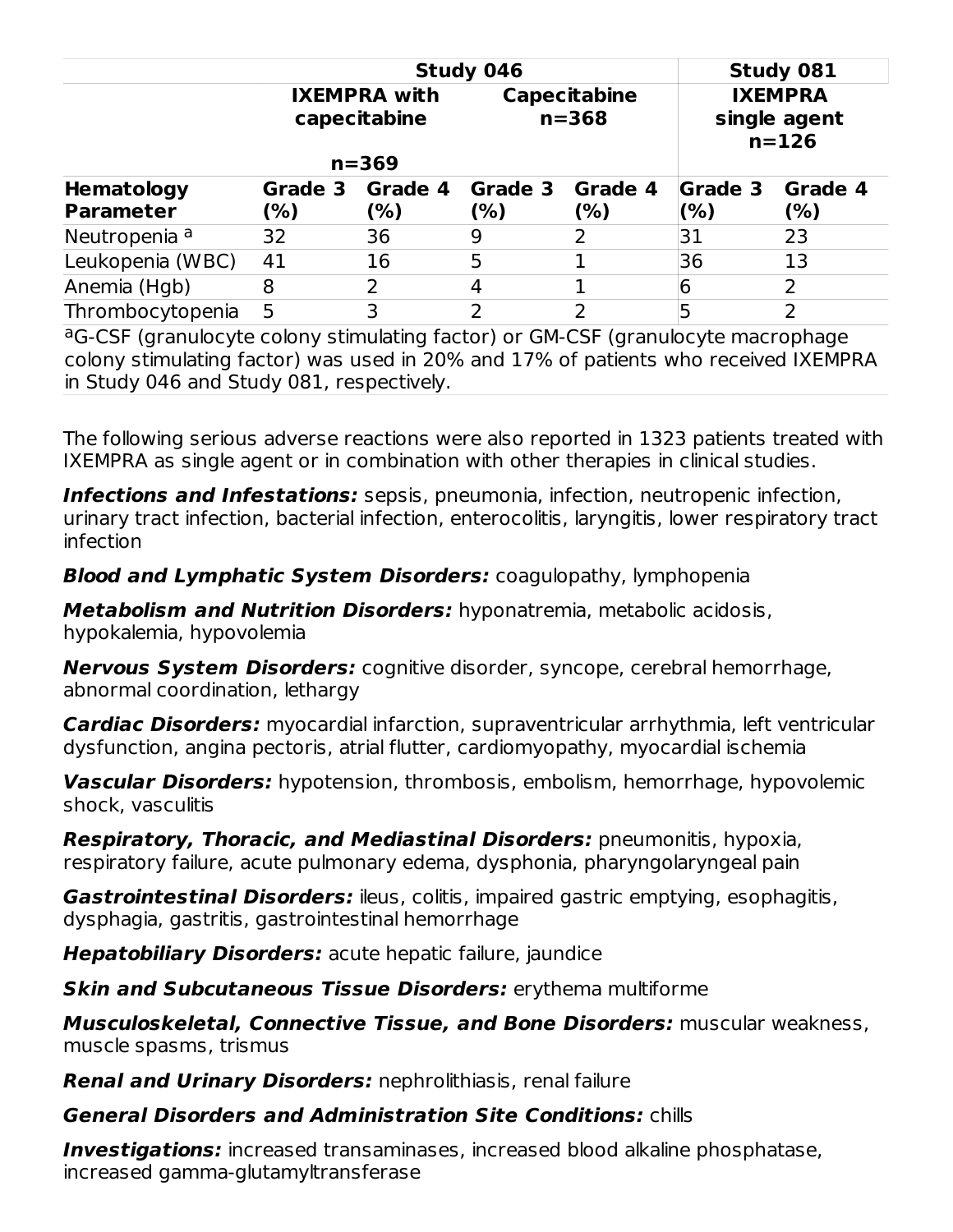# **6.2 Postmarketing Experience**

The following adverse reaction has been identified during postapproval use of IXEMPRA. Because these reactions are reported voluntarily from a population of uncertain size, it is not always possible to reliably estimate the frequency or establish a causal relationship to drug exposure.

Procedural Complications: Radiation recall

# **7 DRUG INTERACTIONS**

# **7.1 Effect of Other Drugs on IXEMPRA**

#### Strong CYP3A4 Inhibitors

The coadministration of IXEMPRA with a strong CYP3A4 inhibitor increased ixabepilone plasma concentration, which may increase the incidence and severity of adverse reactions of IXEMPRA. Avoid coadministration of IXEMPRA with strong CYP3A4 inhibitors. If the coadministration of IXEMPRA with strong CYP3A4 cannot be avoided, reduce the dose of IXEMPRA [see Dosage and Administration ( 2.5), Clinical Pharmacology ( 12.3].

#### Moderate or Weak CYP3A4 Inhibitors

The coadministration of IXEMPRA with moderate or weak CYP3A4 inhibitors may increase the incidence and severity of adverse reactions of IXEMPRA. Monitor for adverse reactions and reduce the dose of IXEMPRA as recommended [see Dosage and Administration ( 2.5), Adverse Reactions ( 6)].

#### Strong CYP3A4 Inducers

The coadministration of IXEMPRA with a strong CYP3A4 inducer, decreased plasma concentrations of ixabepilone, which may decrease the efficacy of IXEMPRA [see Clinical Pharmacology ( 12.3)]. Avoid the coadministration IXEMPRA with strong CYP3A4 inducers. If the coadministration of IXEMPRA with a strong CYP3A4 inducer cannot be avoided, increase the dose of IXEMPRA [see Dosage and Administration ( 2.4)].

# Concomitant Use of IXEMPRA and Capecitabine

No clinically meaningful differences in the pharmacokinetics of ixabepilone and capecitabine were observed when IXEMPRA was administered in combination with capecitabine (1000 mg/m  $^2$ ) [see Clinical Pharmacology (12.3)].

# **7.2 Effect of Ixabepilone on Other Drugs**

Ixabepilone does not inhibit CYP enzymes at relevant clinical concentrations and is not expected to alter the plasma concentrations of other drugs [see Clinical Pharmacology ( 12.3)].

# **7.3 Capecitabine**

In patients with cancer who received ixabepilone (40 mg/m  $2$ ) in combination with capecitabine (1000 mg/m  $^2$ ), ixabepilone Cmax decreased by 19%, capecitabine Cmax decreased by 27%, and 5-fluorouracil AUC increased by 14%, as compared to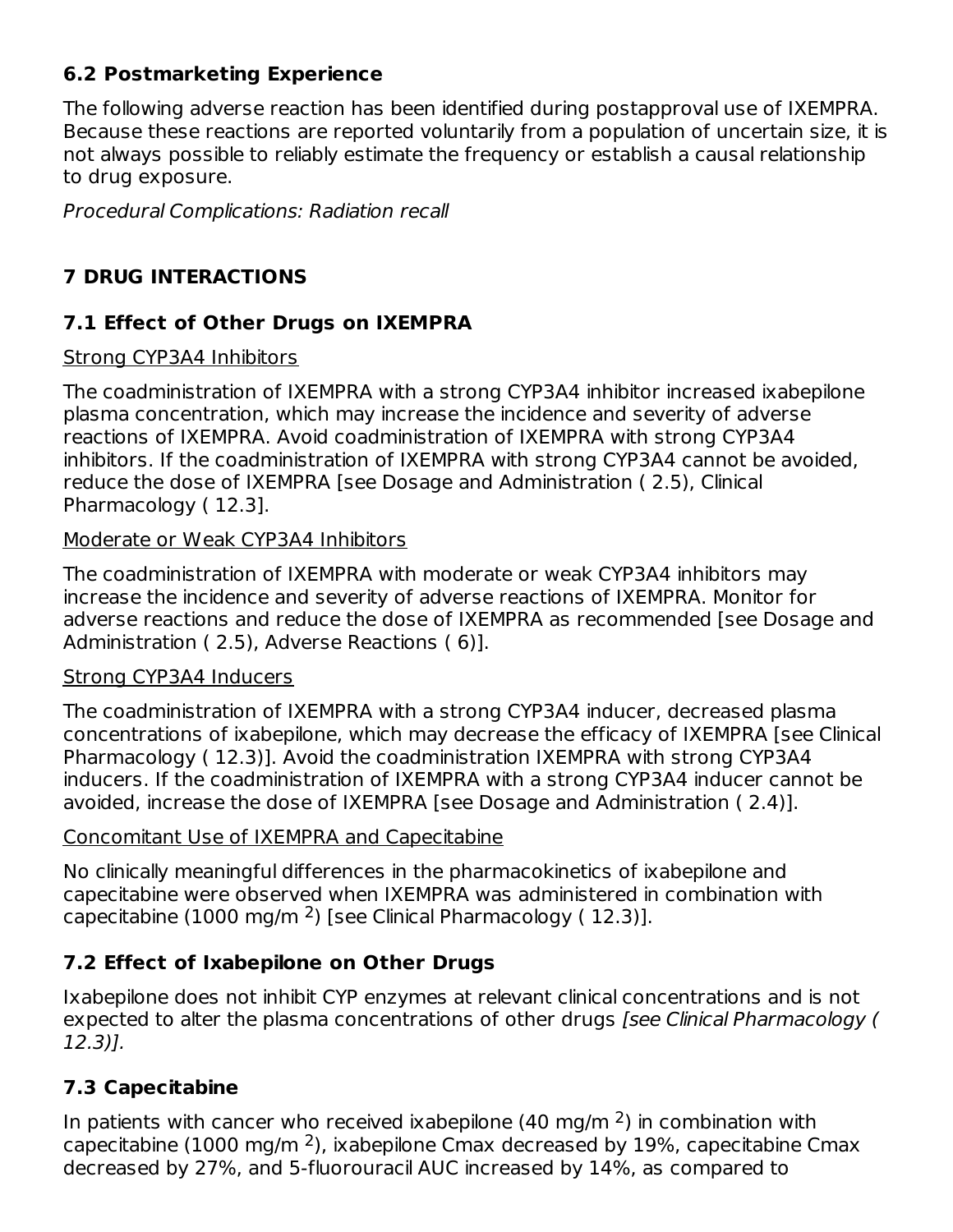ixabepilone or capecitabine administered separately. The interaction is not clinically significant given that the combination treatment is supported by efficacy data.

# **8 USE IN SPECIFIC POPULATIONS**

# **8.1 Pregnancy**

# Risk Summary

Based on findings in animals and its mechanism of action, IXEMPRA can cause fetal harm when administered to a pregnant woman [see Clinical Pharmacology (12.1)]. There are no available data on the use of IXEMPRA in pregnant women to inform the drugassociated risk. IXEMPRA contains alcohol which can interfere with neurobehavioral development [see Clinical Considerations]. In animal reproduction studies, intravenous administration of ixabepilone to pregnant rats and rabbits during the period of organogenesis caused maternal toxicity, embryo-fetal lethality, and fetal abnormalities at maternal exposures below the human clinical exposure based on AUC (see Data). Advise females of reproductive potential and pregnant women of the potential risk to a fetus.

The background risk of major birth defects and miscarriage for the indicated population is unknown. In the U.S. general population, the estimated background risk of major birth defects and miscarriage in clinically recognized pregnancies is 2% to 4% and 15% to 20%, respectively.

#### Clinical Considerations

IXEMPRA contains alcohol *[see Warnings and Precautions (5.7)]*. Published studies have demonstrated that alcohol is associated with fetal harm including central nervous system abnormalities, behavioral disorders, and impaired intellectual development.

# **Data**

# Animal data

In embryo-fetal development studies, pregnant rats and rabbits received intravenous doses of 0.02, 0.08, and 0.3 mg/kg/day and 0.01, 0.03, 0.11, and 0.3 mg/kg/day, respectively during the period of organogenesis. In rats, an increase in resorptions and post-implantation loss and a decrease in the number of live fetuses and fetal weight was observed at the maternally toxic dose of 0.3 mg/kg/day (approximately 0.1 times the human clinical exposure based on AUC). Abnormalities included a reduced ossification of caudal vertebrae, sternebrae, and metacarpals. In rabbits, ixabepilone caused maternal toxicity (death) and embryo-fetal toxicity (resorptions) at 0.3 mg/kg/day (approximately 0.1 times the human clinical dose based on body surface area).

# **8.2 Lactation**

#### Risk Summary

There is no data on the presence of IXEMPRA in human milk, the effects on the breastfed child, or the effects on milk production. Ixabepilone and/or its metabolites were present in milk of lactating rats (see Data). Because of the potential for serious adverse reactions in a breastfed child, advise women not to breastfeed during treatment with IXEMPRA and for 2 weeks after the last dose.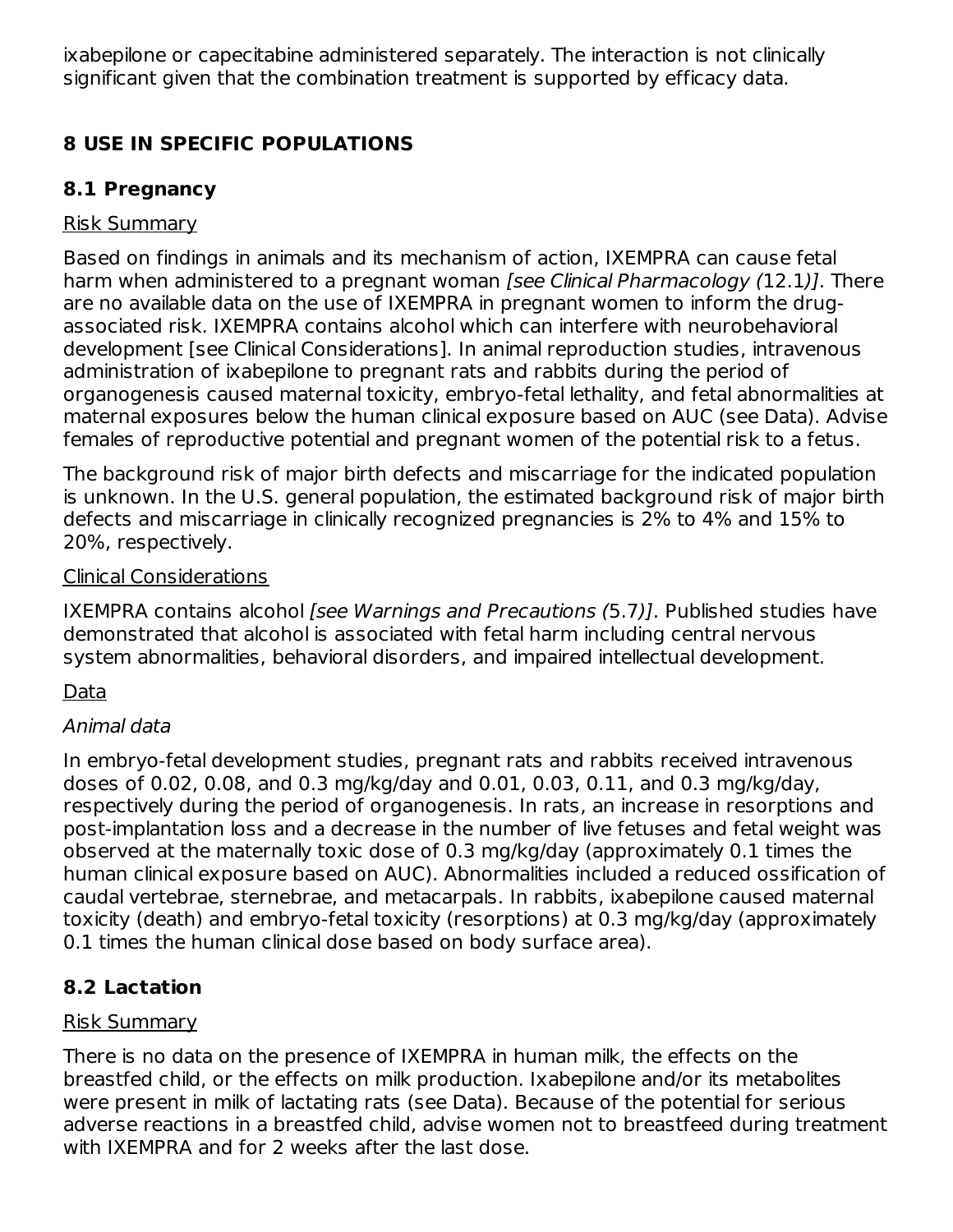#### Data

#### Animal data

Following intravenous administration of radiolabeled ixabepilone to rats on days 7 to 9 postpartum, concentrations of radioactivity in milk were comparable with those in plasma and declined in parallel with the plasma concentrations.

# **8.3 Females and Males of Reproductive Potential**

Based on findings in animals and its mechanism of action, IXEMPRA can cause fetal harm when administered to a pregnant woman [see Use in Specific Populations (8.1)].

#### Pregnancy Testing

Verify the pregnancy status of females of reproductive potential prior to initiating treatment with IXEMPRA.

#### **Contraception**

Females

Advise females of reproductive potential to use effective contraception during treatment with IXEMPRA and for 7 months after the last dose.

#### Males

Based on genotoxicity and animal studies, advise male patients with female partners of reproductive potential to use effective contraception during treatment with IXEMPRA and for 4 months after the last dose [see Nonclinical Toxicology (13.1)].

# **Infertility**

.

Based on findings in animals, IXEMPRA may impair male and female fertility [see Nonclinical Toxicology (13.1)].

# **8.4 Pediatric Use**

The alcohol content of IXEMPRA should be taken into account when given to pediatric patients [see Warnings and Precautions (5.6)].

The safety and effectiveness of IXEMPRA in pediatric patients have not been established. Safety and efficacy were assessed, but not established for IXEMPRA across two studies: an open-label, dose-finding trial in 21 patients aged 2 to 18 years with advanced or refractory solid tumors and hematologic malignancies [NCT00030108] and a trial with 28 patients aged 3 to 18 years with advanced or refractory solid tumors [NCT00331643] that was terminated early due to lack of efficacy. No new safety signals were identified. The median BSA normalized clearance of ixabepilone in 16 patients aged 2 to 18 years (17 L/h/m  $^2$ ) was within range of that of patients greater than 18 years (20 L/h/m  $^2$ ).

# **8.5 Geriatric Use**

Clinical studies of IXEMPRA did not include sufficient numbers of patients aged sixty-five and over to determine whether they respond differently from younger patients.

Of the 431 patients treated with IXEMPRA in combination with capecitabine, 10% were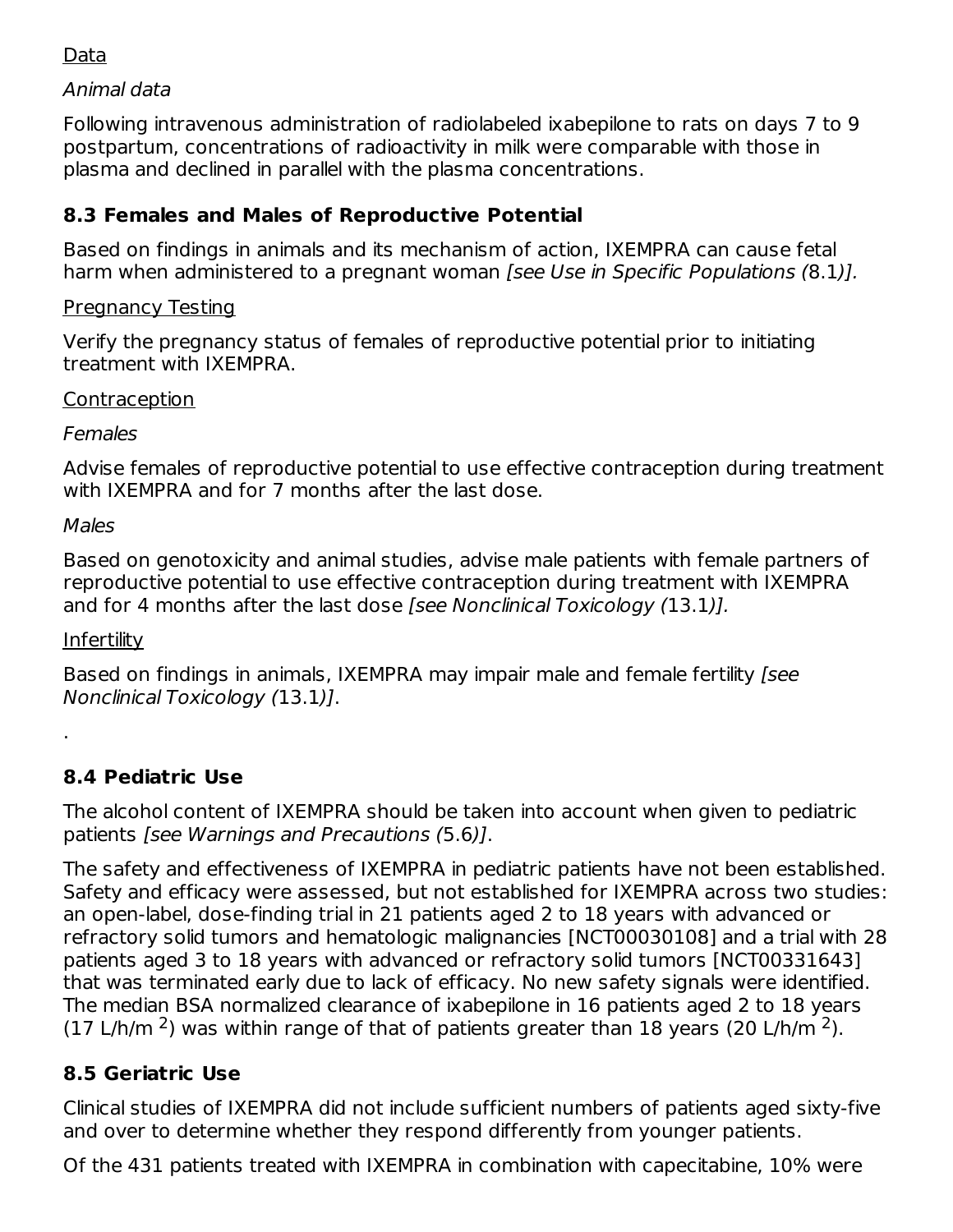65 years of age and over, and 0.1% were 75 years of age and over. The incidence of grade  $3/4$  adverse reactions was higher in patients  $365$  years of age versus those  $\leq 65$ years of age (82% versus 68%) including grade 3/4 stomatitis (9% versus 1%), diarrhea (9% versus 6%), palmar-plantar erythrodysesthesia syndrome (27% versus 20%), peripheral neuropathy (24% versus 22%), febrile neutropenia (9% versus 3%), fatigue (16% versus 12%), and asthenia (11% versus 6%). Deaths due to adverse reactions occurred in 2 (4.7%) of 43 patients <sup>3</sup>65 years with normal baseline hepatic function or mild impairment.

Of the 240 patients with breast cancer treated with IXEMPRA as a single agent, 13% were 65 years of age and over, and 0.2% were 75 years of age and over.

# **8.6 Hepatic Impairment**

Monitor hepatic function before initiation of IXEMPRA and periodically thereafter.

Dose reduction is recommended when administering IXEMPRA as a single agent to patients with hepatic impairment [see Dosage and Administration ( 2.4)].

IXEMPRA in combination with capecitabine is contraindicated in patients with AST or ALT  $>$ 2.5 x ULN or bilirubin  $>$ 1 x ULN [see Contraindications (4)].

The alcohol content of IXEMPRA should be taken into account when given to patients with hepatic impairment [see Warnings and Precautions (5.7)].

# **10 OVERDOSAGE**

In patients who received an overdosage of IXEMPRA of up to 100 mg/m  $^2$ (approximately 2.5 times the recommended dosage), peripheral neuropathy, fatigue, musculoskeletal pain/myalgia, and gastrointestinal symptoms (nausea, anorexia, diarrhea, abdominal pain, stomatitis) occurred.

There is no known antidote for overdosage of IXEMPRA. In case of overdosage, closely monitor patients for adverse reactions and provide supportive treatment as clinically indicated.

# **11 DESCRIPTION**

IXEMPRA (ixabepilone) is a microtubule inhibitor belonging to a class of antineoplastic agents, the epothilones and their analogs. The epothilones are isolated from the myxobacterium Sorangium cellulosum. Ixabepilone is a semisynthetic analog of epothilone B, a 16-membered polyketide macrolide, with a chemically modified lactam substitution for the naturally existing lactone.

The chemical name for ixabepilone is  $(1 5.3 5.7 5.10 R.11 S.12 S.16 R)$ -7.11 -dihydroxy-8,8,10,12,16-pentamethyl-3- [(1 E)-1 -methyl-2-(2-methyl-4-thiazolyl)ethenyl]-17-oxa-4 azabicyclo[14.1.0] heptadecane-5,9-dione, and it has a molecular weight of 506.7. Ixabepilone has the following structural formula: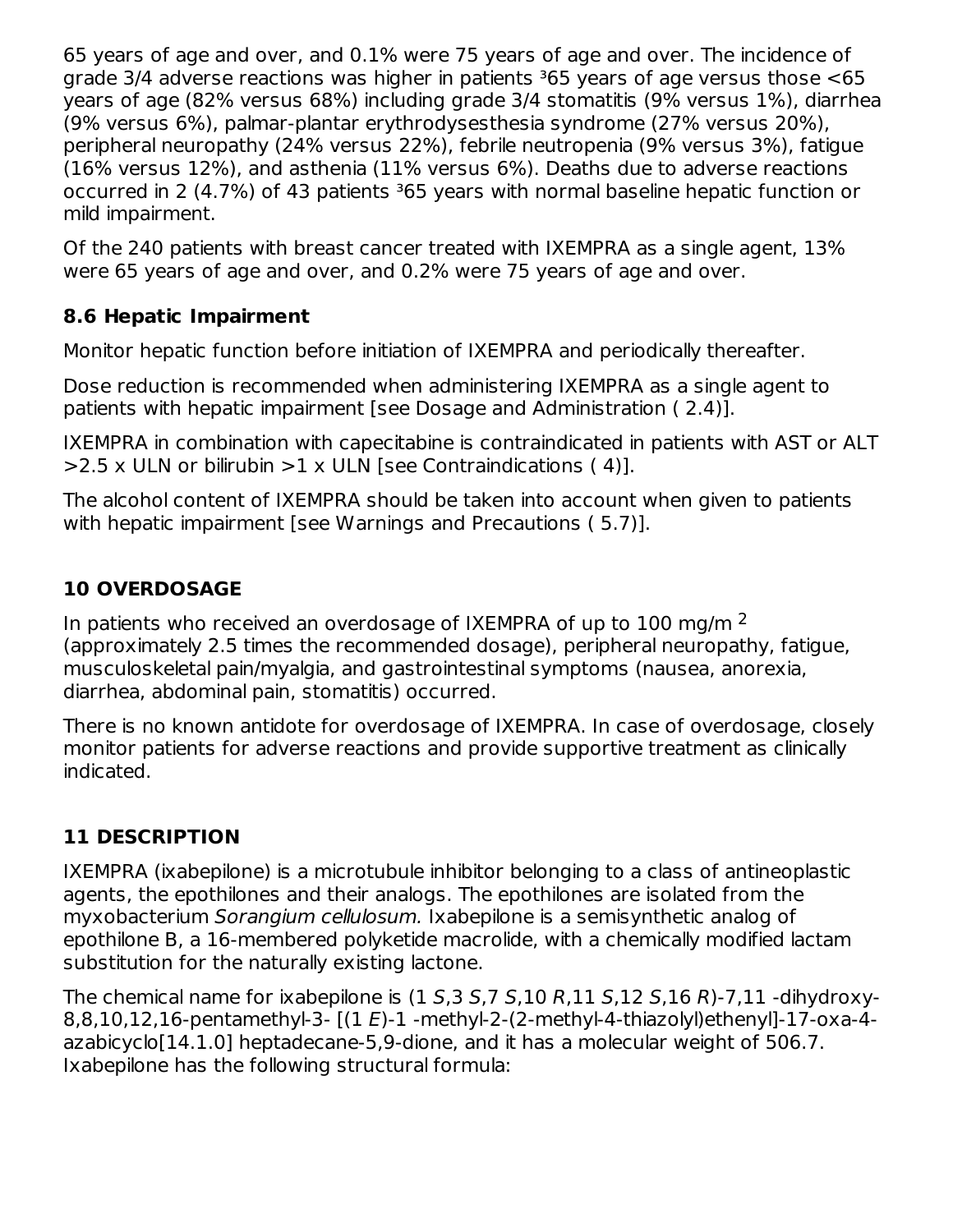

IXEMPRA (ixabepilone) for injection is intended for intravenous infusion only after constitution with the supplied DILUENT and after further dilution with a specified infusion fluid *[see dosage ( 2.)]*. IXEMPRA (ixabepilone) for injection is supplied as a sterile, nonpyrogenic, single-dose vial providing 15 mg or 45 mg ixabepilone as a lyophilized white powder. The DILUENT for IXEMPRA is a sterile, non-pyrogenic, solution of 52.8% (w/v) purified polyoxyethylated castor oil and 39.8% (w/v) dehydrated alcohol, USP. The IXEMPRA (ixabepilone) for injection and the DILUENT for IXEMPRA are copackaged and supplied as IXEMPRA Kit

# **12 CLINICAL PHARMACOLOGY**

# **12.1 Mechanism of Action**

Ixabepilone is a semi-synthetic analog of epothilone B. Ixabepilone binds directly to βtubulin subunits on microtubules, leading to suppression of microtubule dynamics. Ixabepilone suppresses the dynamic instability of  $\alpha\beta$ -II and  $\alpha\beta$ -III microtubules. Ixabepilone possesses low in vitro susceptibility to multiple tumor resistance mechanisms including efflux transporters, such as MRP-1 and P-glycoprotein (P-gp). Ixabepilone blocks cells in the mitotic phase of the cell division cycle, leading to cell death.

# **12.2 Pharmacodynamics**

Ixabepilone has a plasma concentration-dependent effect on tubulin dynamics in peripheral blood mononuclear cells that is observed as the formation of microtubule bundles.

#### Cardiac Electrophysiology

At the recommended dosage, IXEMPRA does not cause large mean increases (i.e., >20 msec) in the QT interval. The QT prolongation potential of ixabepilone was assessed as part of an uncontrolled, open-label, single-dose study in advanced cancer patients. Fourteen patients received a single dose of IXEMPRA 40 mg/m2 intravenously over 3 hours and serial ECGs were collected over 24 hours. The maximum mean ΔQTcF was observed 1 hour after the end of infusion and was 8 ms (upper 95% CI: 12 ms). No patients had a QTcF interval >450 ms or ΔQTcF >30 ms after IXEMPRA administration. However, small increases in QTc interval with the use of ixabepilone cannot be excluded due to study design limitations

# **12.3 Pharmacokinetics**

Following administration of a single 40 mg/m  $^2$  dose of IXEMPRA, the mean (%) coefficient of variation) maximum plasma concentration (Cmax) was 252 ng/mL (56%), and the mean (%CV) area under the curve (AUC) was 2,143 ng·hr/mL (48%). The pharmacokinetics of ixabepilone were linear at doses of 15 (0.375 times the approved recommended dosage) to 57 mg/m  $2$  (1.425 times the approved recommended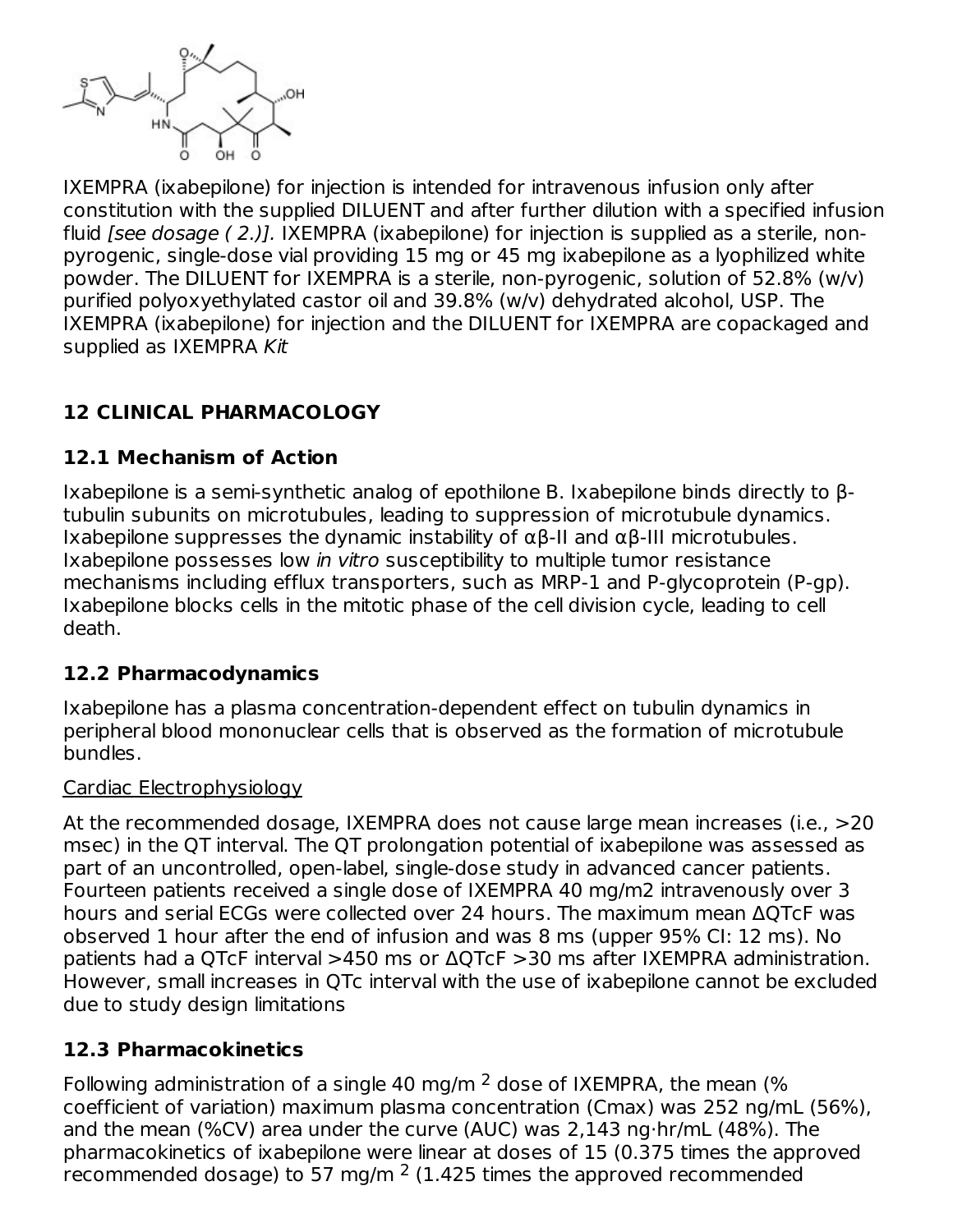#### dosage).

#### **Distribution**

The mean (%CV) volume of distribution at steady-state was greater than1,000 L (x CV%). Serum protein binding of ixabepilone ranged from 67% to 77% and the blood-toplasma concentration ratios ranged from 0.65 to 0.85.

#### **Elimination**

Ixabepilone has a terminal elimination half-life of approximately 52 hours (x CV%).

#### **Metabolism**

Ixabepilone is metabolized by CYP3A4.

# **Excretion**

Ixabepilone is eliminated primarily as metabolites in feces (65% of the dose) and in urine (21% of the dose). Unchanged ixabepilone accounted for approximately 1.6% and 5.6% of the dose in feces and urine, respectively.

#### Specific Populations

Based upon a population pharmacokinetic analysis in 676 cancer patients, gender, race, age, mild and moderate renal insufficiency (creatinine clearance [CLcr]CrCL >30 mL/min) do not have clinically meaningful effects on the pharmacokinetics of ixabepilone.

#### Patients with Hepatic Impairment

IXEMPRA was evaluated in 56 patients with mild to severe hepatic impairment defined by bilirubin levels and AST levels. Compared to patients with normal hepatic function (n=17), the area under the curve (AUC  $_{0\text{-infinity}}$ ) of ixabepilone AUC increased by:

- 22% in patients with mild hepatic impairment [a) bilirubin  $>$ 1 to 1.5 x ULN and AST  $<$ ULN or b) AST >ULN but bilirubin <1.5 x ULN];
- 30% in patients with moderate hepatic impairment (bilirubin >1.5 to 3 x ULN and any AST level);
- 81% in patients with severe hepatic impairment (bilirubin >3 x ULN and any AST level).

# Drug Interaction Studies

# Clinical Studies

# Effect of Strong CYP3A4 Inhibitors on IXEMPRA:

Coadministration of ixabepilone with ketoconazole, a strong CYP3A4 inhibitor, increased ixabepilone AUC by 79% compared to ixabepilone treatment alone.

Effect of Strong CYP3A4 Inducers on IXEMPRA:

Coadministration of IXEMPRA with rifampin, a strong CYP3A4 inducer, decreased ixabepilone AUC by 43% compared to IXEMPRA treatment alone.

# Capecitabine:

In patients with cancer who received ixabepilone (40 mg/m  $2$ ) in combination with capecitabine decreased (1000 mg/m  $^2$ ), ixabepilone Cmax decreased by 19% and capecitabine Cmax decreased by 27%, and 5-fluorouracil AUC increased by 14%; as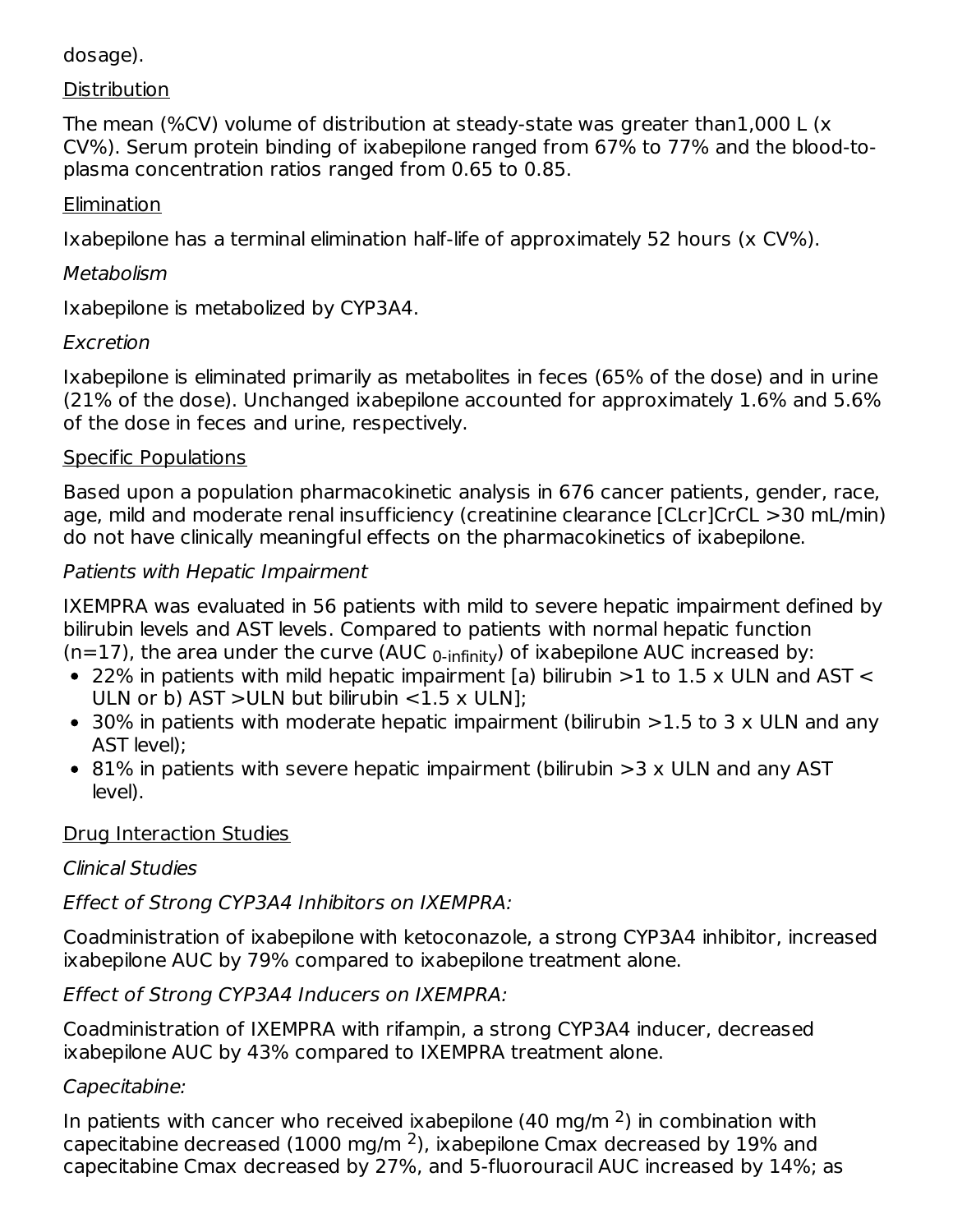compared to ixabepilone or capecitabine administered separately.

In Vitro Studies

Cytochrome P450 (CYP) Enzymes:

In vitro studies using human liver microsomes indicate that clinically relevant concentrations of ixabepilone do not inhibit CYP3A4, CYP1A2, CYP2A6, CYP2B6, CYP2C8, CYP2C9, CYP2C19, or CYP2D6.

Ixabepilone does not induce the activity or the corresponding mRNA levels of CYP1A2, CYP2B6, CYP2C9, or CYP3A4 in cultured human hepatocytes at clinically relevant concentrations.

# Transporter Systems:

Ixabepilone is a substrate of P-gp but is not a substrate of BCRP. Ixabepilone is an inhibitor of P-gp for the drug efflux transporter P‑glycoprotein (P-gp).

# **13 NONCLINICAL TOXICOLOGY**

# **13.1 Carcinogenesis, Mutagenesis, Impairment of Fertility**

Carcinogenicity studies with ixabepilone have not been conducted. Ixabepilone did not induce mutations in the microbial mutagenesis (Ames) assay and was not clastogenic in an in vitro cytogenetic assay using primary human lymphocytes. Ixabepilone was clastogenic (induction of micronuclei) in the *in vivo* rat micronucleus assay at doses  $≥0.625$  mg/kg/day.

There were no effects on male or female rat mating or fertility at doses up to 0.2 mg/kg/day in both males and females (approximately 0.1 times the expected human clinical exposure based on AUC). The effect of ixabepilone on human fertility is unknown. However, when rats were given an IV infusion of ixabepilone during breeding and through the first 7 days of gestation, a significant increase in resorptions and pre- and post-implantation loss and a decrease in the number of corpora lutea was observed at 0.2 mg/kg/day. Testicular atrophy or degeneration was observed in 6-month rat and 9 month dog studies when ixabepilone was given every 21 days at intravenous doses of 6.7 mg/kg (40 mg/m  $^2$ ) in rats (approximately 2.1 times the expected clinical exposure based on AUC) and 0.5 and 0.75 mg/kg (10 and 15 mg/m  $2$ ) in dogs (approximately 0.2 and 0.4 times the expected clinical exposure based on AUC).

# **13.2 Animal Toxicology and/or Pharmacology**

# **Overdosage**

In rats, single intravenous doses of ixabepilone from 60 to 180 mg/m  $^2$  (mean AUC values ≥8156ng·h/mL) were associated with mortality occurring between 5 and 14 days after dosing, and toxicity was principally manifested in the gastrointestinal, hematopoietic (bone-marrow), lymphatic, peripheral-nervous, and male-reproductive systems. In dogs, a single intravenous dose of  $100$  mg/m  $^2$  (mean AUC value of 6925 ng·h/mL) was markedly toxic, inducing severe gastrointestinal toxicity and death 3 days after dosing.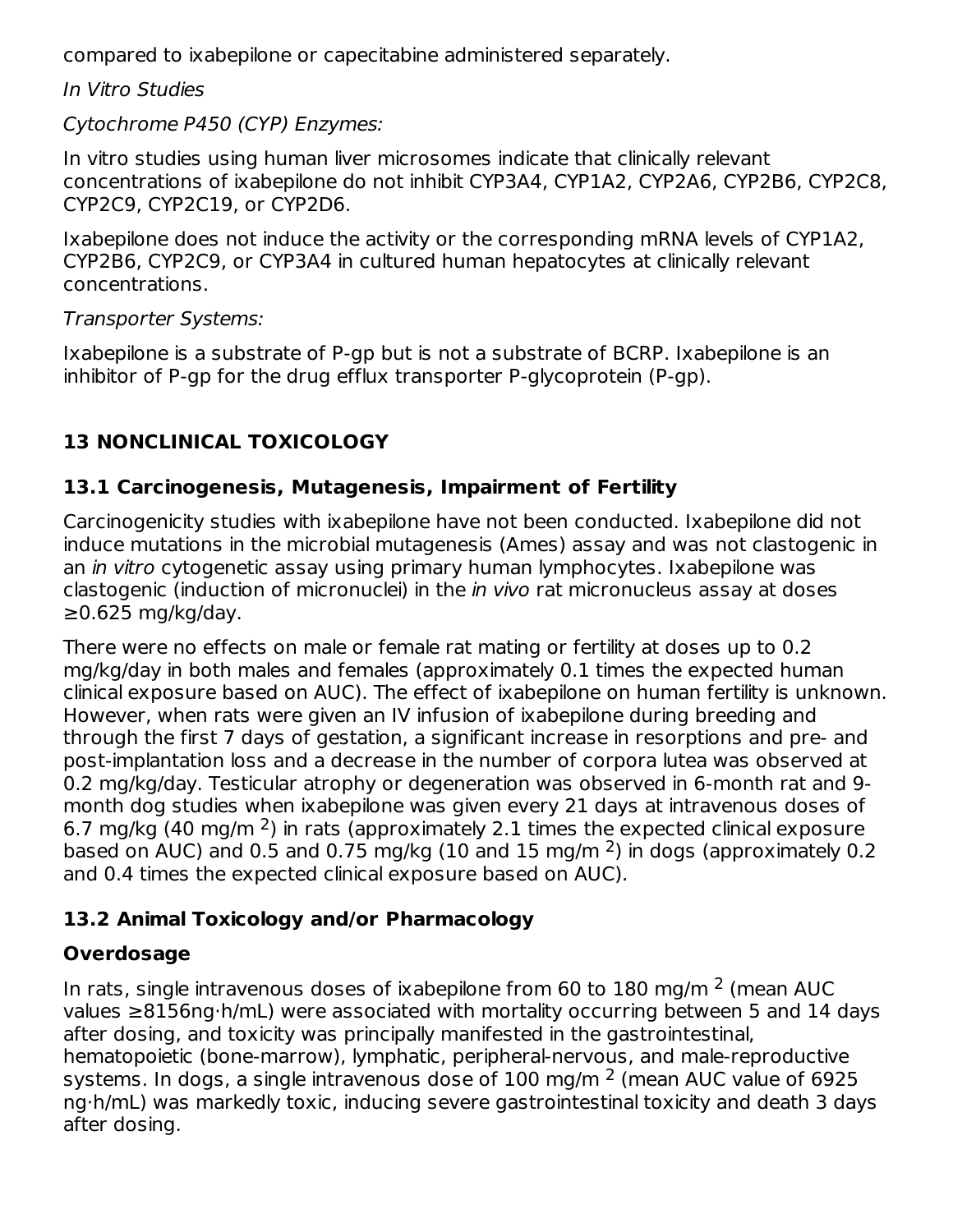# **14 CLINICAL STUDIES**

# **Combination Therapy**

In an open-label, multicenter, multinational, randomized trial of 752 patients with metastatic or locally advanced breast cancer, the efficacy and safety of IXEMPRA (40 mg/m  $^2$  every 3 weeks) in combination with capecitabine (at 1000 mg/m  $^2$  twice daily for 2 weeks followed by 1 week rest) were assessed in comparison with capecitabine as a single agent (at  $1250$  mg/m  $^2$  twice daily for 2 weeks followed by 1 week rest). Patients were previously treated with anthracyclines and taxanes. Patients were required to have demonstrated tumor progression or resistance to taxanes and anthracyclines as follows:

- tumor progression within 3 months of the last anthracycline dose in the metastatic setting or recurrence within 6 months in the adjuvant or neoadjuvant setting, and
- tumor progression within 4 months of the last taxane dose in the metastatic setting or recurrence within 12 months in the adjuvant or neoadjuvant setting.

For anthracyclines, patients who received a minimum cumulative dose of 240 mg/m  $^2$  of doxorubicin or 360 mg/m  $^2$  of epirubicin were also eligible.

In this study, the median age of patients was 53 years, 67% were White, 23% were Asian, and 3% were Black; Karnofsky performance status was 70-100%, and 75% had received prior adjuvant or neo-adjuvant chemotherapy. Tumors were ER-positive in 47% of patients, ER-negative in 43%, HER2-positive in 15%, HER2-negative in 61%, and ERnegative, PR-negative, HER2-negative in 25%. The baseline disease characteristics and previous therapies for all patients (n=752) are shown in Table 6.

| <b>IXEMPRA with</b><br>capecitabine n=375 | <b>Capecitabine</b><br>$n = 377$ |
|-------------------------------------------|----------------------------------|
|                                           |                                  |
| 316(84%)                                  | 315 (84%)                        |
| 245 (65%)                                 | 228(61%)                         |
| 180(48%)                                  | 174 (46%)                        |
| 250 (67%)                                 | 249 (66%)                        |
| 168(45%)                                  | 162 (43%)                        |
| 60(16%)                                   | 62(16%)                          |
| Number of prior chemotherapy regimens     |                                  |
| 27 (7%)                                   | 33 (9%)                          |
| 179(48%)                                  | 184(49%)                         |
| 152(41%)                                  | 138(37%)                         |
| 17 (5%)                                   | 22 ( 6%)                         |
| 164(44%)                                  | 165 (44%)                        |
|                                           |                                  |
| 40(11%)                                   | $ 44(12\%) $                     |
| 327 (87%)                                 | 319 (85%)                        |
|                                           |                                  |

#### **Table 6: Baseline Disease Characteristics and Previous Therapies**

<sup>a</sup>For IXEMPRA plus capecitabine versus capecitabine only, prior treatment in the metastatic setting included cyclophosphamide (25% vs. 23%), fluorouracil (22% vs.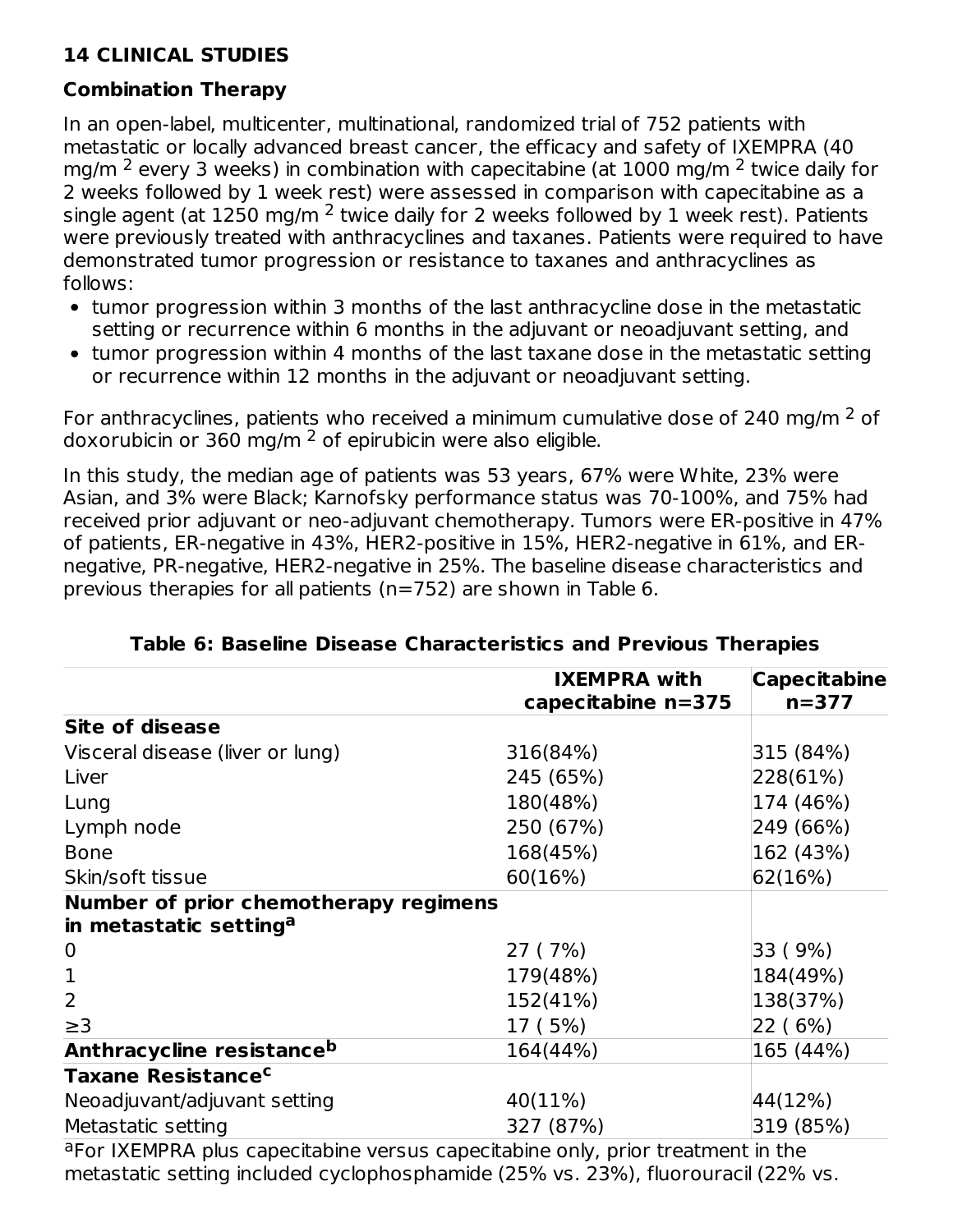16%), vinorelbine (11% vs. 12%), gemcitabine (9% each arm), carboplatin (9% vs. 7%), liposomal doxorubicin (3% each arm), and cisplatin (2% vs. 3%).

 $^{\rm b}$  Tumor progression within 3 months in the metastatic setting or recurrence within 6 months in the adjuvant or neoadjuvant setting.

 $c$  24% and 21% of patients had received 2 or more taxane-containing regimens in the combination and single agent treatment groups, respectively.

The patients in the combination treatment group received a median of 5 cycles of treatment and patients in the capecitabine single-agent treatment group received a median of 4 cycles of treatment.

The major efficacy outcome measures of the study was progression-free survival (PFS) defined as time from randomization to radiologic progression as determined by Independent Radiologic Review (IRR), clinical progression of measurable skin lesions or death from any cause. Additional efficacy outcome measures included objective tumor response based on Response Evaluation Criteria in Solid Tumors (RECIST), response duration, and overall survival.

IXEMPRA in combination with capecitabine resulted in a statistically significant improvement in PFS compared to capecitabine. The results of the study are presented in Table 7 and Figure 1.

| <b>Efficacy Parameter</b>                                                                                                     | <b>IXEMPRA</b><br>with    |                                  |
|-------------------------------------------------------------------------------------------------------------------------------|---------------------------|----------------------------------|
|                                                                                                                               | capecitabine<br>$n = 375$ | <b>Capecitabine</b><br>$n = 377$ |
| <b>PFS</b>                                                                                                                    |                           |                                  |
| Number of events                                                                                                              | 242                       | 256                              |
| Median                                                                                                                        | 5.7 months                | 4.1 months                       |
| $(95% \text{ Cl})$                                                                                                            | $(4.8 - 6.7)$             | $(3.1 - 4.3)$                    |
| Hazard Ratio (95% CI)                                                                                                         | $0.69(0.58 - 0.83)$       |                                  |
| p-value <sup>a</sup> (Log rank)                                                                                               | < 0.0001                  |                                  |
| Objective Tumor Response Rate                                                                                                 | 34.7%                     | 14.3%                            |
| $(95% \text{ Cl})$                                                                                                            | $(29.9 - 39.7)$           | $(10.9 - 18.3)$                  |
| p-value $a,b$ (CMH)                                                                                                           | < 0.0001                  |                                  |
| Duration of Response, Median                                                                                                  | 6.4 months                | 5.6 months                       |
| $(95% \text{ Cl})$                                                                                                            | $(5.6 - 7.1)$             | $(4.2 - 7.5)$                    |
| a Stratified by visceral metastasis in liver/lung, prior chemotherapy in metastatic setting,<br>and anthracycline resistance. |                           |                                  |

#### **Table 7: Efficacy of IXEMPRA in Combination with Capecitabine vs Capecitabine Alone - Intent-to-Treat Analysis**

and anthracycline resistance.

<sup>b</sup> Cochran-Mantel-Haenszel test

#### **Figure 1: Progression-free Survival Kaplan Meier Curves**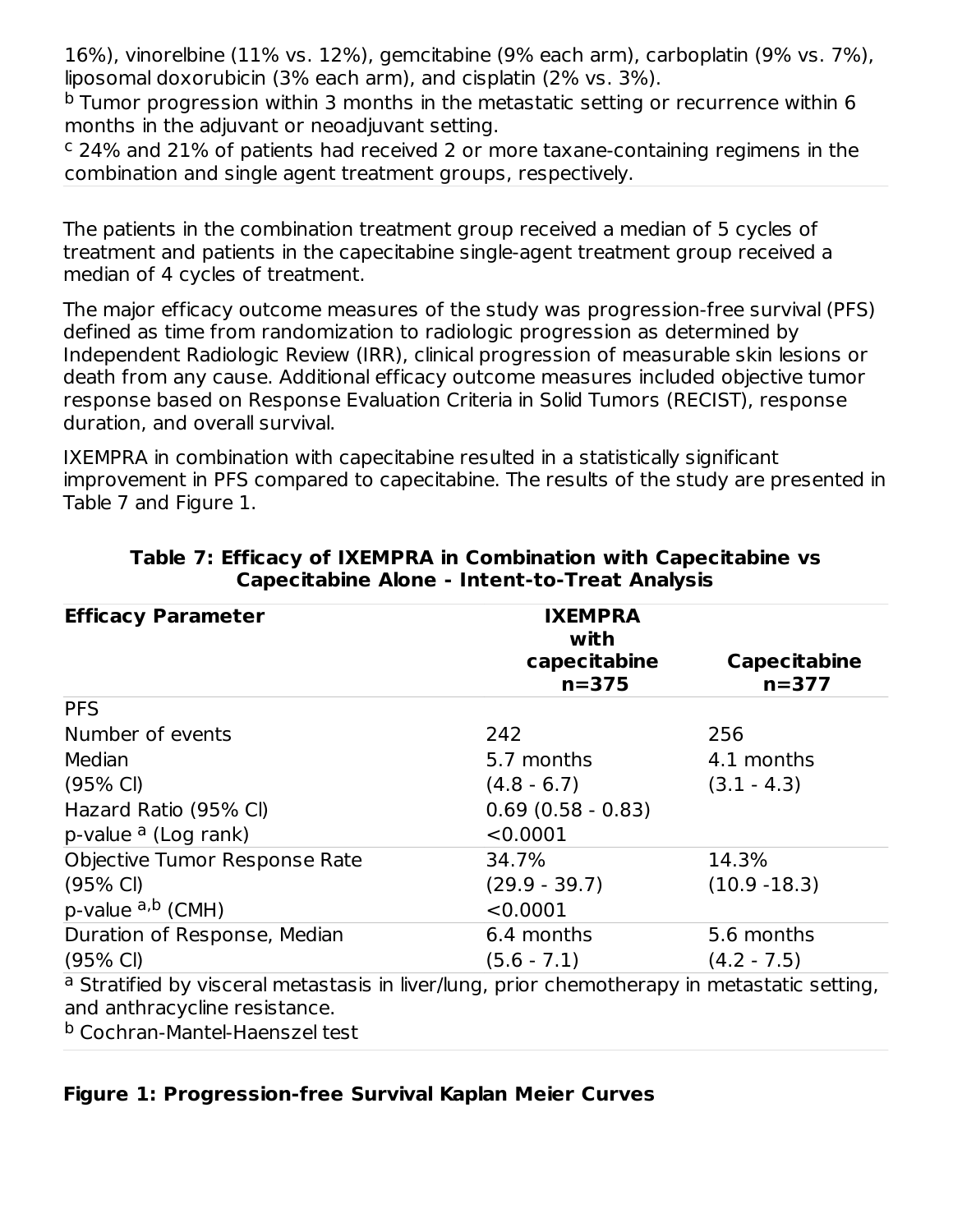

There was no statistically significant difference in overall survival between treatment arms in this study, as well as in a second similar study. In the study described above, the median overall survivals were 12.9 months (95% Cl: 11.5, 14.2) in the combination therapy arm and 11.1 months (95% Cl: 10.0,12.5) in the capecitabine alone arm [Hazard Ratio 90 (95% Cl: 0.77,1.05), p-value=0.19j.

In the second trial, comparing IXEMPRA in combination with capecitabine versus capecitabine alone, conducted in 1221 patients pretreated with an anthracycline and a taxane, the median overall survival was 16.4 months (95% Cl: 15.0,17.9) in the combination therapy arm and 15.6 months (95% Cl: 13.9,17.0), in the capecitabine alone arm [Hazard Ratio 0.90 (95% Cl: 0.78,1.03), p-value=0.12.

# **IXEMPRA as a Single Agent**

IXEMPRA was evaluated as a single agent in a multicenter single-arm study in 126 women with metastatic or locally advanced breast cancer. The study enrolled patients whose tumors had recurred or had progressed following two or more chemotherapy regimens including an anthracycline, a taxane, and capecitabine. Patients who had received a minimum cumulative dose of 240 mg/m  $^2$  of doxorubicin or 360 mg/m  $^2$  of epirubicin were also eligible. Tumor progression or recurrence were prospectively defined as follows:

- Disease progression while on therapy in the metastatic setting (defined as progression while on treatment or within 8 weeks of last dose),
- Recurrence within 6 months of the last dose in the adjuvant or neoadjuvant setting (only for anthracycline and taxane),
- HER2-positive patients must also have progressed during or after discontinuation of trastuzumab.

In this study, the median age was 51 years (range, 30-78), and 79% were White, 5% Black, and 2% Asian, Kamofsky performance status was 70-100%, 88% had received two or more prior chemotherapy regimens for metastatic disease, and 86% had liver and/or lung metastases. Tumors were ER-positive in 48% of patients, ER-negative in 44%, HER2-positive in 7%, HER2-negative in 72%, and ER-negative, PR-negative, HER2 negative in 33%.

IXEMPRA was administered at a dose of 40 mg/m  $^2$  intravenously over 3 hours every 3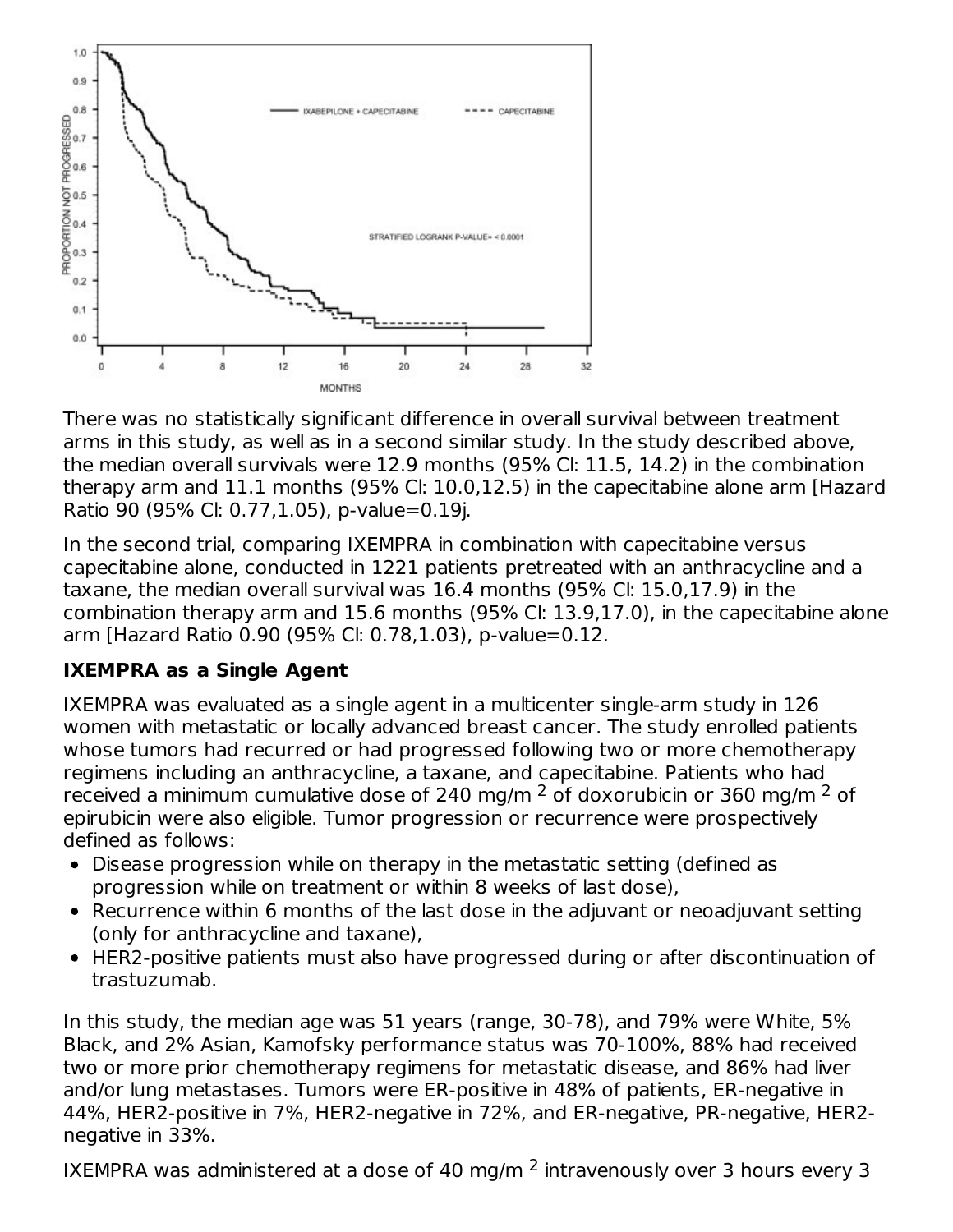weeks. Patients received a median of 4 cycles (range 1 to 18) of IXEMPRA therapy.

Objective tumor response was determined by independent radiologic and investigator review using RECIST. Efficacy results are presented in Table 8.

| Cancer                                                                                                                       |                                      |  |  |  |  |
|------------------------------------------------------------------------------------------------------------------------------|--------------------------------------|--|--|--|--|
| <b>Endpoint</b>                                                                                                              | <b>Result</b>                        |  |  |  |  |
| Objective tumor response rate<br>$(95% \text{ Cl})$<br>• IRR Assessment $a(n=113)$<br>• Investigator Assessment<br>$(n=126)$ | 12.4% (6.9 - 19.9) 18.3% (11.9-26.1) |  |  |  |  |
| Time to response $b$ (n=14)<br>• Median, weeks (min - max)                                                                   | $6.1(5 - 54.4)$                      |  |  |  |  |
| Duration of response $\frac{b}{n}$ (n=14)<br>• Median, months (95% CI)                                                       | $6.0$ $(5.0 - 7.6)$                  |  |  |  |  |
| <sup>a</sup> All responses were partial.                                                                                     |                                      |  |  |  |  |
| <sup>b</sup> As assessed by IRR.                                                                                             |                                      |  |  |  |  |

# **Table 8: Efficacy of IXEMPRA in Metastatic and Locally Advanced Breast Cancer**

#### **15 REFERENCES**

1. OSHA Hazardous Drugs. OSHA. http://www.osha.gov/SLTC/hazardousdrugs/index.html OSHA

#### **16 HOW SUPPLIED/STORAGE AND HANDLING**

IXEMPRA is supplied as a Kit containing one single-dose vial of IXEMPRA  $^\circledR$  (ixabepilone) for injection and one vial of DILUENT for IXEMPRA.

| NDC 70020-1910-1  | IXEMPRA ® Kit containing one single-dose<br>vial of IXEMPRA $\mathcal{B}$ (ixabepilone) for injection,<br>15 mg and one vial of DILUENT for<br>IXEMPRA, 8 mL                |
|-------------------|-----------------------------------------------------------------------------------------------------------------------------------------------------------------------------|
| NDC 70020-1911 -1 | IXEMPRA $\mathcal{B}$ Kit containing one single-dose<br>vial of IXEMPRA $\mathcal{B}$ (ixabepilone) for injection,<br>45 mg and one vial of DILUENT for<br>IXEMPRA, 23.5 mL |

IXEMPRA Kit must be stored in a refrigerator at  $2^{\circ}$  C to  $8^{\circ}$  C (36° F to 46° F). Retain in original package until time of use to protect from light.

IXEMPRA is a hazardous drug. Follow applicable special handling and disposal procedures. 1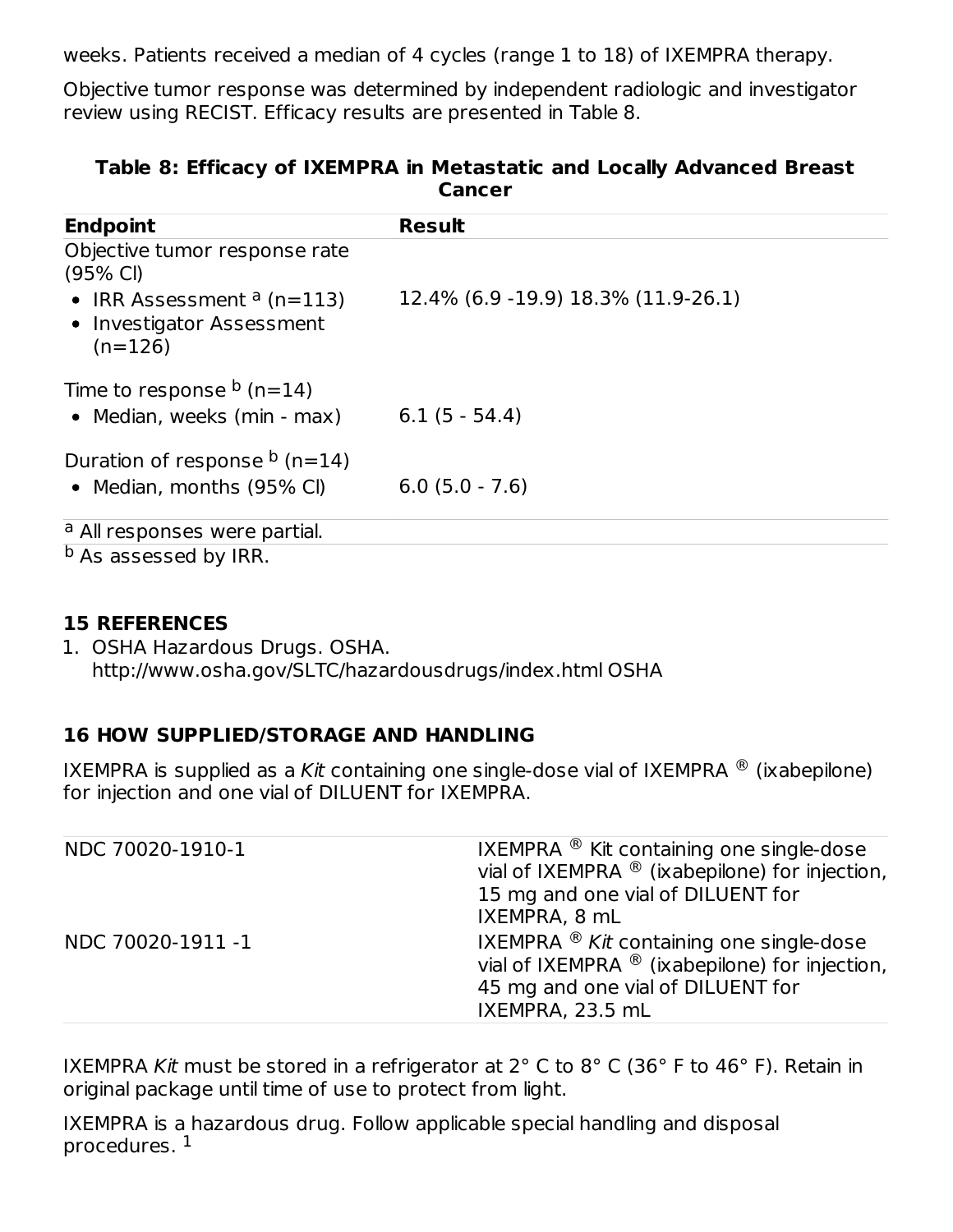# **17 PATIENT COUNSELING INFORMATION**

Advise the patient to read the FDA-approved patient labeling

# **17.1 Peripheral Neuropathy**

Advice patients to report any numbness and tingling of the hands or feet to their healthcare provider [see Warnings and Precautions (5.1)].

# **17.2 Fever/Neutropenia**

Instruct patients to immediately contact their healthcare provider if a fever of 100.5° F or greater or other evidence of potential infection such as chills, cough, or burning or pain on urination occur [see Warnings and Precautions ( 5.2)].

# **17.3 Hypersensitivity Reactions**

Advise patients to immediately contact their healthcare provider if they experience urticaria, pruritus, rash, flushing, swelling, dyspnea, chest tightness, or other hypersensitivity-related symptoms following an infusion of IXEMPRA *[see Warnings and* Precautions ( 5.4)].

# **17.4 Cardiac Adverse Reactions**

Advise patients to immediately contact call their healthcare provider if they experience chest pain, difficulty breathing, palpitations, or unusual weight gain [see Warnings and Precautions ( 5.5)].

# **17.5 Embryo-Fetal Toxicity**

Advise females of reproductive potential and pregnant women of the potential risk to a fetus. Advise patients to inform their healthcare provider of a known or suspected pregnancy.

Advise females of reproductive potential to use effective contraception during treatment with IXEMPRA and for 7 months after the last dose. Advise male patients with female partners of reproductive potential to use effective contraception during treatment with IXEMPRA and for 4 months after the last dose [see Warnings and Precautions (5.6) and Use in Specific Populations ( 8.1, 8.3)].

# **FDA-Approved Patient Labeling**

# **Patient Information**

**IXEMPRA Kit ®**

**(ĭk-'sĕm-pră)**

**(ixabepilone)**

# **for injection, for intravenous use**

# **What is the most important information I should know about IXEMPRA?**

Your healthcare provider should do blood tests to check your liver function:

• before you begin receiving IXEMPRA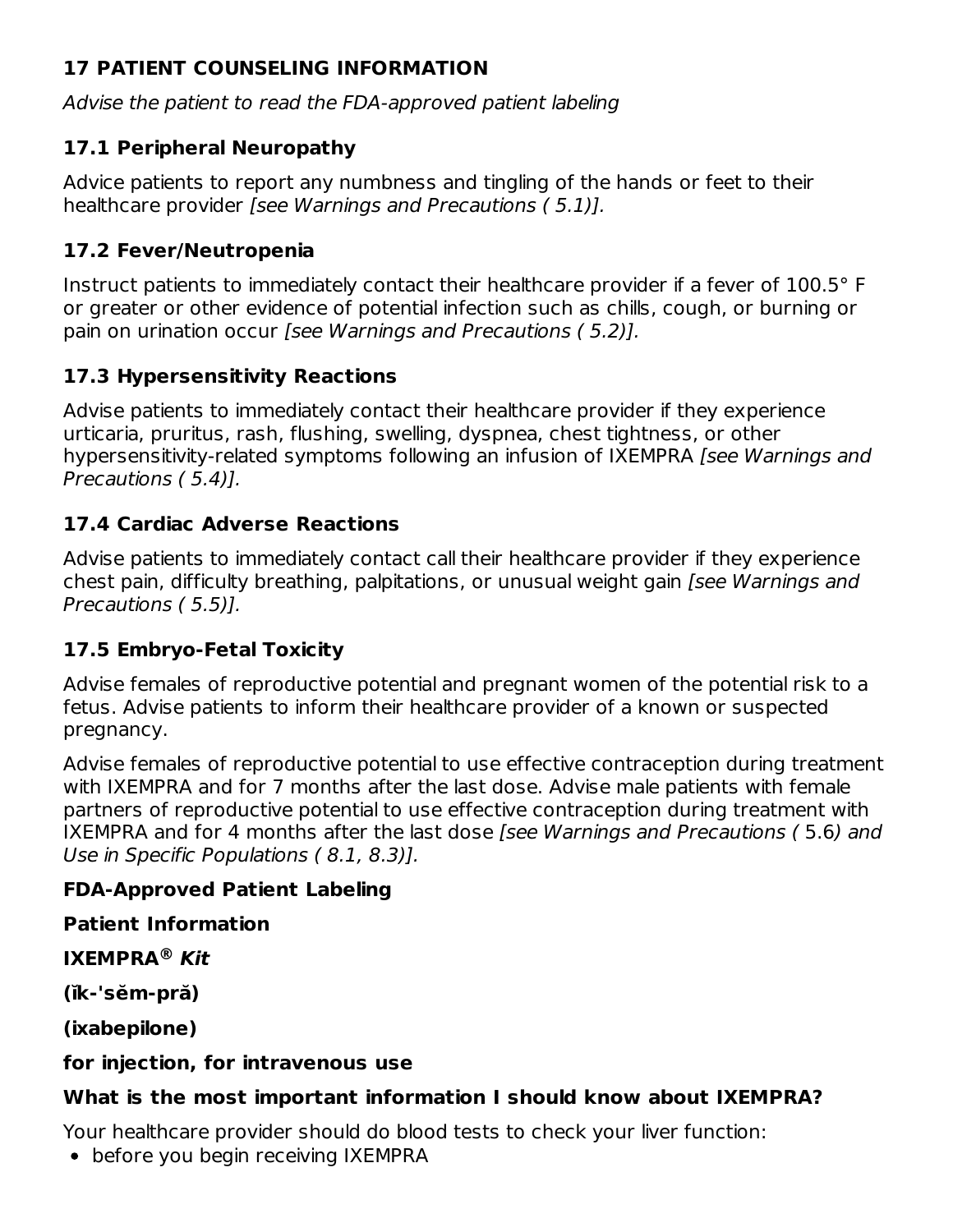• as needed while you are receiving IXEMPRA

If blood tests show that you have liver problems, do not receive injections of IXEMPRA along with the medicine capecitabine. Taking these two medicines together if you have liver problems increases your chance of serious problems. These include serious infection and death due to a very low white blood cell count (neutropenia).

# **What is IXEMPRA?**

IXEMPRA is used alone or with another cancer medicine called capecitabine to treat locally advanced breast cancer or breast cancer that has spread to other parts of the body (metastatic), when certain other medicines have not worked or no longer work.

It is not known if IXEMPRA is safe and effective in children.

#### **Do not receive IXEMPRA if you:**

- have low white blood cell or platelet counts. Your healthcare provider will check your blood counts.
- are allergic to a medicine, such as TAXOL®, that contains Cremophor® EL or polyoxyethylated castor oil..
- are also taking a cancer medicine called capecitabine and you have liver problems. **See "What is the most important information I should know about IXEMPRA?"**

#### **Before you receive IXEMPRA, tell your healthcare provider about all of your medical conditions, including if you:**

- have liver problems
- have heart problems or a history of heart problems
- have had an allergic reaction to IXEMPRA. You will receive medicines before each injection of IXEMPRA to decrease the chance of an allergic reaction. **See "How will I receive IXEMPRA?"**

are pregnant or plan to become pregnant. IXEMPRA can harm your unborn baby. Tell your healthcare provider right away if you become pregnant or think you are pregnant during treatment with IXEMPRA.

- o If you are able to become pregnant, your healthcare provider should do a pregnancy test before you start treatment with IXEMPRA.
- o Females who are able to become pregnant should use effective birth control during treatment with IXEMPRA and for 7 months after the last dose.
- o Males with female partners who are able to become pregnant should use effective birth control during treatment with IXEMPRA and for 4 months after the last dose.

· are breastfeeding or plan to breastfeed. It is not known if IXEMPRA passes into breast milk. Do not breastfeed during treatment with IXEMPRA and for 2 weeks after the last dose.

Tell your healthcare provider about all the medicines you take, including prescription and over-the-counter medicines, vitamins, and herbal supplements.

IXEMPRA and certain other medicines may affect each other causing side effects. IXEMPRA may affect the way other medicines work, and other medicines may affect how IXEMPRA works.

Know the medicines you take. Keep a list of your medicines with you to show your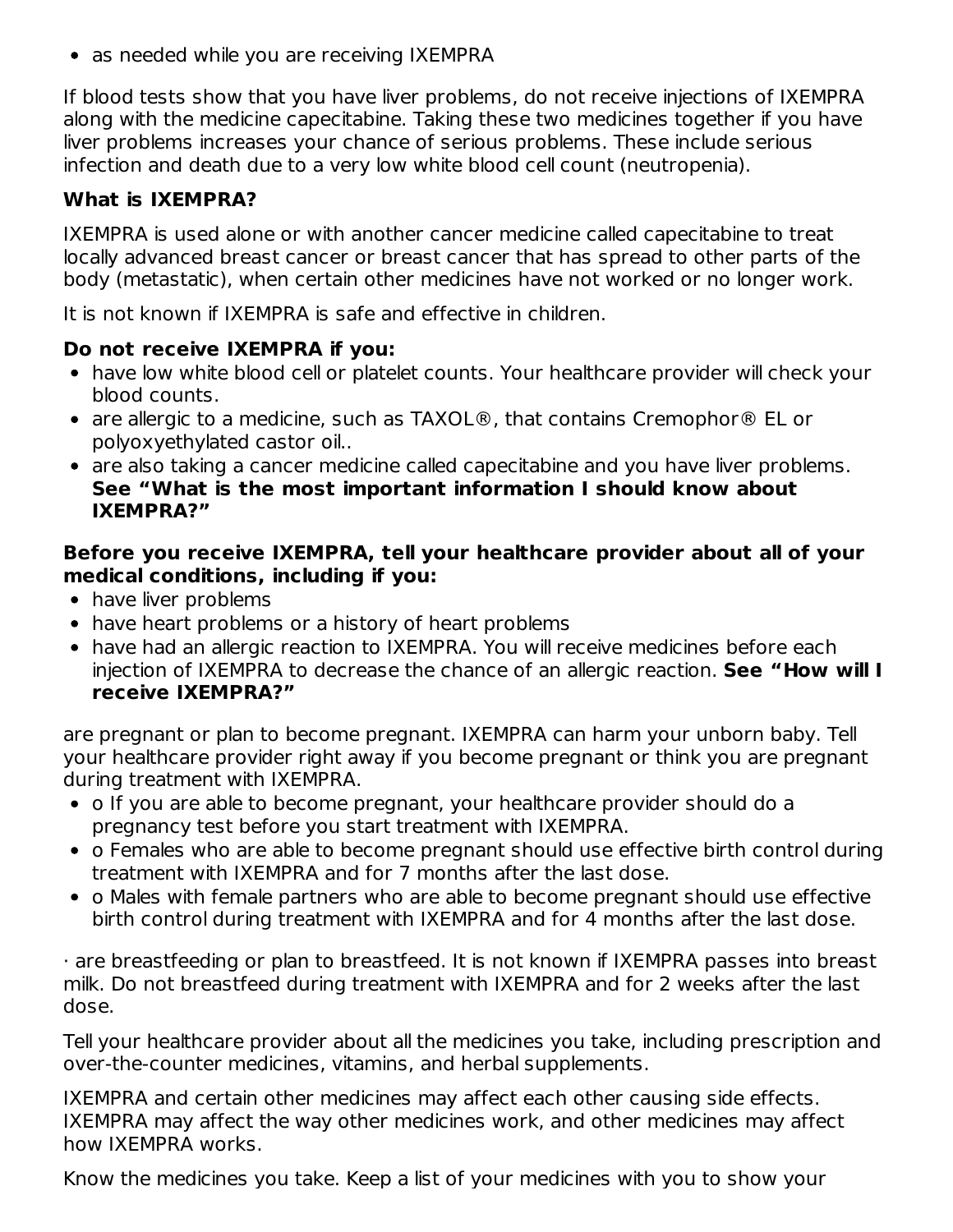Know the medicines you take. Keep a list of your medicines with you to show your healthcare provider.

# **How will I receive IXEMPRA?**

IXEMPRA is given by an injection directly into your vein (intravenous infusion). IXEMPRA is usually given 1 time every 3 weeks. Each treatment with IXEMPRA will take about 3 hours.

Your healthcare provider will decide how much IXEMPRA you will receive and how often you will receive it.

To lower the chance of allergic reaction, you will receive other medicines about 1 hour before each treatment with IXEMPRA. **See "What are the possible side effects of IXEMPRA?"**

If you have an allergic reaction to IXEMPRA, you will receive a steroid medicine before future doses of IXEMPRA. You may also need to receive your doses of IXEMPRA more slowly.

# **What should I avoid while receiving IXEMPRA?**

IXEMPRA contains alcohol. If you are dizzy or drowsy, avoid activities that may be dangerous, such as driving or operating machinery.

Do not drink grapefruit juice during treatment with IXEMPRA. Drinking grapefruit juice may cause you to have too much IXEMPRA in your blood and lead to side effects.

# **What are the possible side effects of IXEMPRA?**

IXEMPRA may cause serious side effects including:

- **Numbness, tingling, or burning in the hands or feet can occur during treatment with IXEMPRA peripheral neuropathy (PN).** These symptoms may be new or get worse during treatment with IXEMPRA. If you have diabetes, you may have a higher risk for severe neuropathy. These symptoms often occur early during treatment with IXEMPRA. Tell your healthcare provider if you have any of these symptoms. Your dose of IXEMPRA may need to be decreased, stopped until your symptoms get better, or totally stopped.
- **Low blood cell counts especially low white blood counts (neutropenia).** Low white blood cell counts are common with IXEMPRA treatment, but can sometimes be severe and have led to death. White blood cells help protect the body from infections caused by bacteria. If you get a fever or infection when your white blood cells are very low, you can become seriously ill and die. You may need treatment in the hospital with antibiotic medicines. Your healthcare provider will monitor your white blood cell count often with blood tests. Tell your healthcare provider right away or go to the nearest hospital emergency room if you have a fever (temperature above 100.5° F) or other signs of infection, such as chills, cough, burning or pain when you urinate, any time between treatments with IXEMPRA.
- **Allergic reactions.** Severe allergic reactions can happen with IXEMPRA and may cause death in some cases. Allergic reactions are most likely to happen while IXEMPRA is being injected into your vein. Tell your healthcare provider right away if you get any of the following signs and symptoms of an allergic reaction:
	- $\bullet$  itching, hives (raised itchy welts), rash
	- flushed face
	- sudden swelling of face, throat or tongue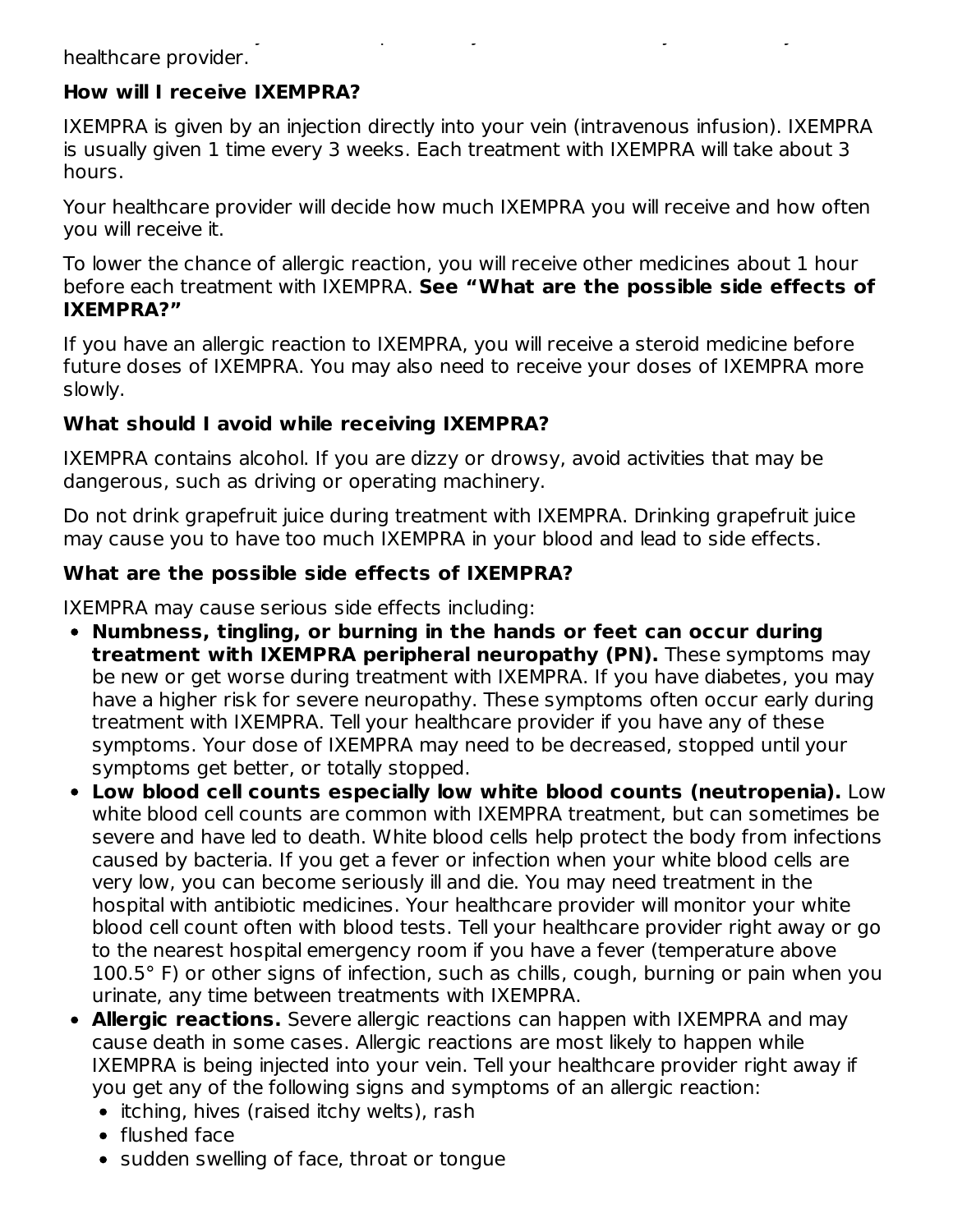- chest tightness, trouble breathing
- feel dizzy or faint
- feel your heart beating (palpitations)
- **Heart problems.** IXEMPRA might cause decreased blood flow to the heart, problems with heart function, and abnormal heart beat. This is seen more often in patients who also take capecitabine. **Tell your healthcare provider right away if you have any of the following symptoms:**
	- $\bullet$  chest pain
	- difficulty breathing
	- feel your heart beating (palpitations)
	- unusual weight gain

The most common side effects with IXEMPRA when used alone or with capecitabine may include:

- tiredness
- loss of appetite
- disorders of toenails and fingernails
- hair loss
- fever
- decreased red blood cell count (anemia)
- joint and muscle pain
- headache
- decreased platelet count (thrombocytopenia)
- nausea, vomiting, diarrhea, constipation, and abdominal pain
- sores on the lip, in the mouth and esophagus
- tender, red palms and soles of feet (hand-foot syndrome) that looks like a sunburn; the skin may become dry and peel. There may also be numbness and tingling.

IXEMPRA may cause fertility problems in females and males, which may affect your ability to have children. Talk to your healthcare provider if you have concerns about fertility.

These are not all of the possible side effects of IXEMPRA. Call your doctor for medical advice about side effects. You may report side effects to FDA at 1-800-FDA-1088.

# **General information about the safe and effective use of IXEMPRA**

Medicines are sometimes prescribed for purposes other than those listed in a Patient Information leaflet. If you would like more information about IXEMPRA, talk with your healthcare provider. You can ask your healthcare provider or pharmacist for information about IXEMPRA that is written for health professionals.

# **What are the ingredients in IXEMPRA?**

# **Active ingredient:** ixabepilone

**Inactive ingredients:**The DILUENT for IXEMPRA contains purified polyoxyethylated castor oil and dehydrated alcohol.

IXEMPRA  $^{\circledR}$  (ixabepilone) for injection Manufactured by: Baxter Oncology GmbH, 33790 Halle/Westfalen, Germany

DILUENT for IXEMPRA Manufactured by: Baxter Oncology GmbH, 33790 Halle/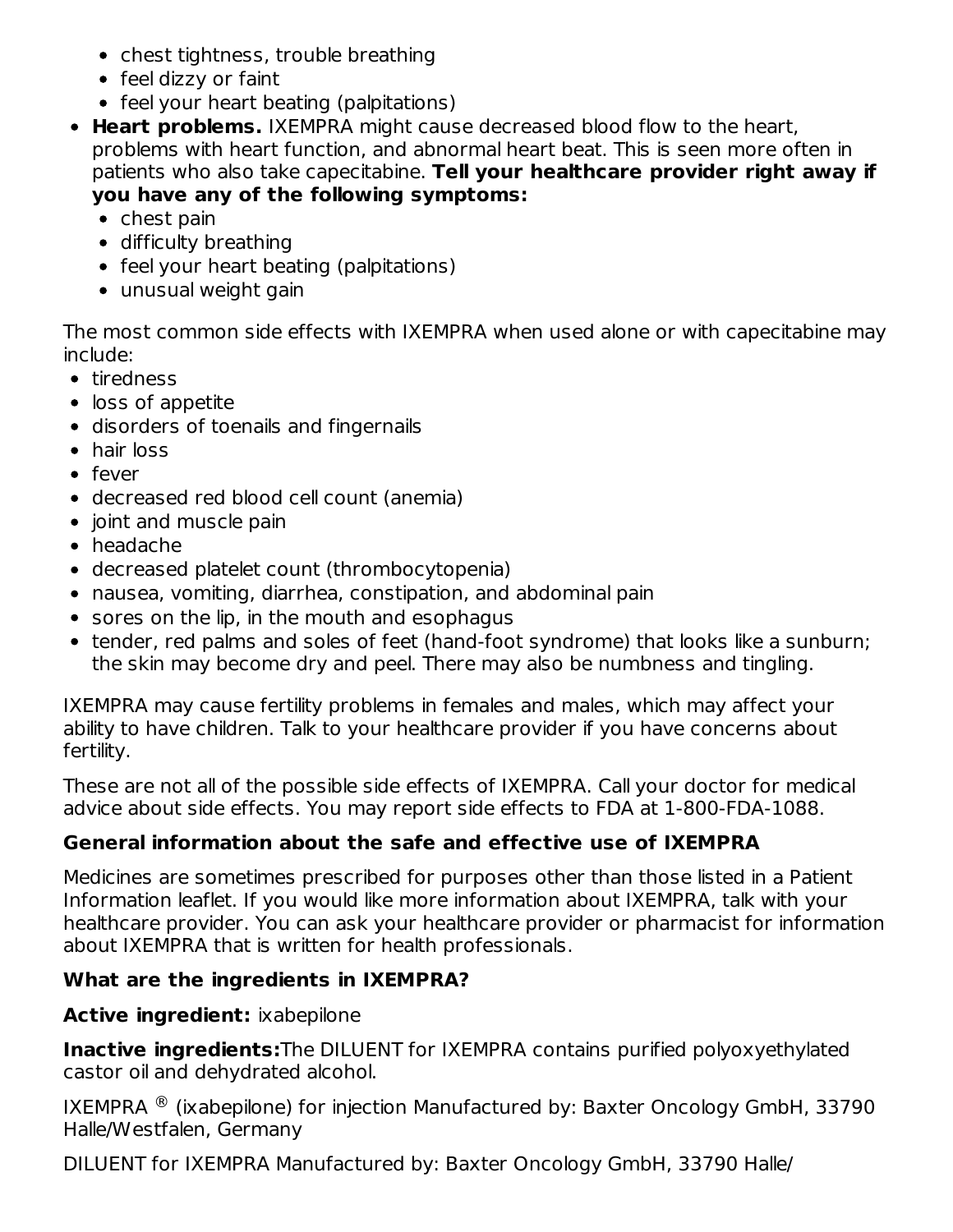Westfalen, Germany

Distributed by R-Pharm US LLC, Princeton, NJ 08543 USA

R-PHARM US

RPH-00002

5645-0006

For more information about IXEMPRA, call 1-844-586-8953.

This Patient Information has been approved by the U.S. Food and Drug Administration. Revised January 2022

# **Principal Display Panel - Carton Label**

**Single dose vials NDC 70020-1910-1**

# **IXEMPRA Kit ®**

(ixabepilone) for injection

**15 mg Rx only**

# **For intravenous infusion only**

# **Each carton contains**

1 vial IXEMPRA (ixabepilone)

for injection 15 mg

1 vial DILUENT for IXEMPRA 8 mL

# **Reconstitution and dilution required**

# **(see insert).**

# **Refrigerate**

Distribute by R-Pharm US LLC Princeton, NJ 08543 USA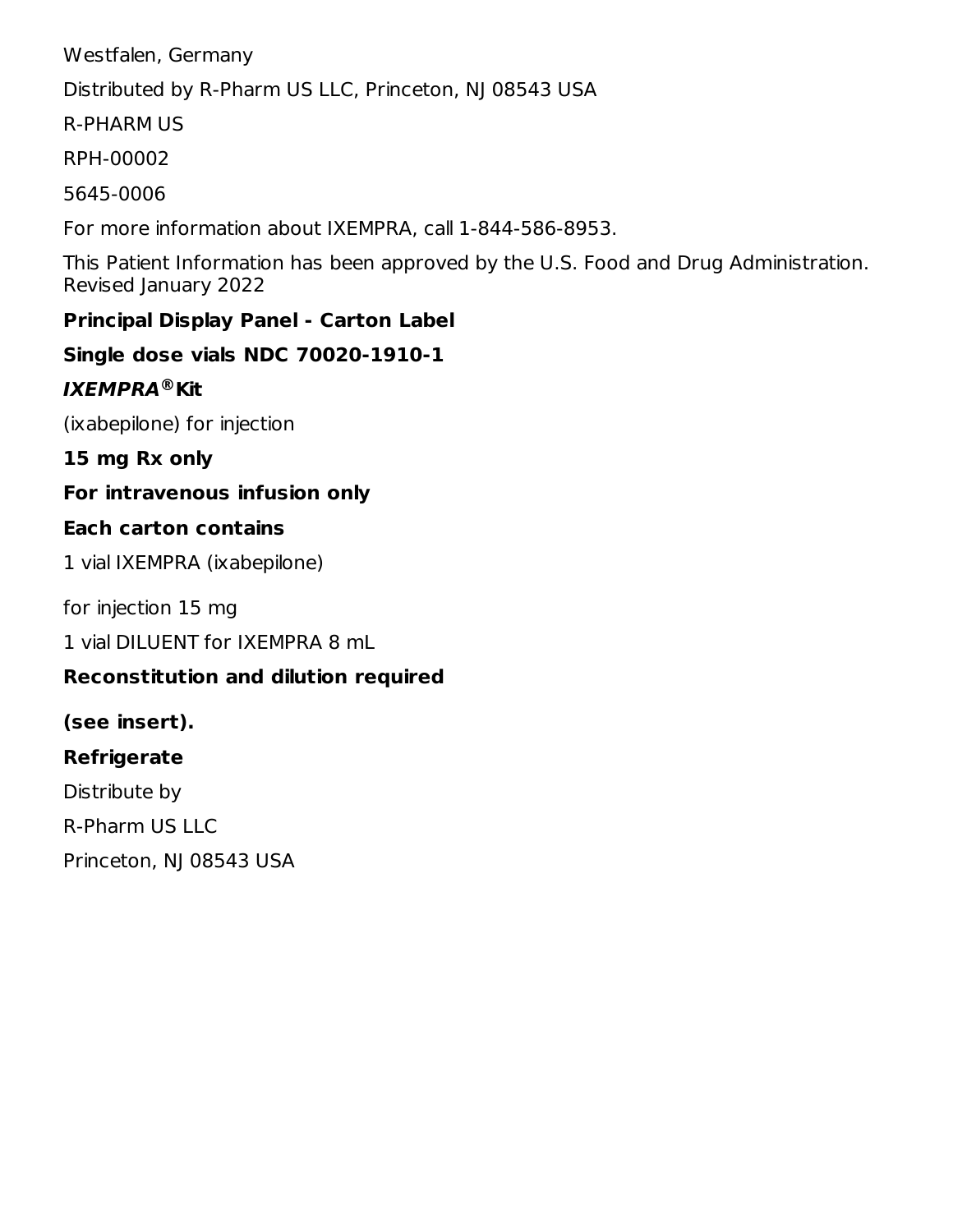

**Principal Display Panel - Carton Label Single dose vials NDC 70020-1911-1 IXEMPRA Kit ®**

(ixabepilone) for injection

**45 mg Rx only**

**For intravenous infusion only**

# **Each carton contains**

1 vial IXEMPRA (ixabepilone)

for injection 15 mg

1 vial DILUENT for IXEMPRA 23.5 mL

# **Reconstitution and dilution required (see insert).**

# **Refrigerate**

Distribute by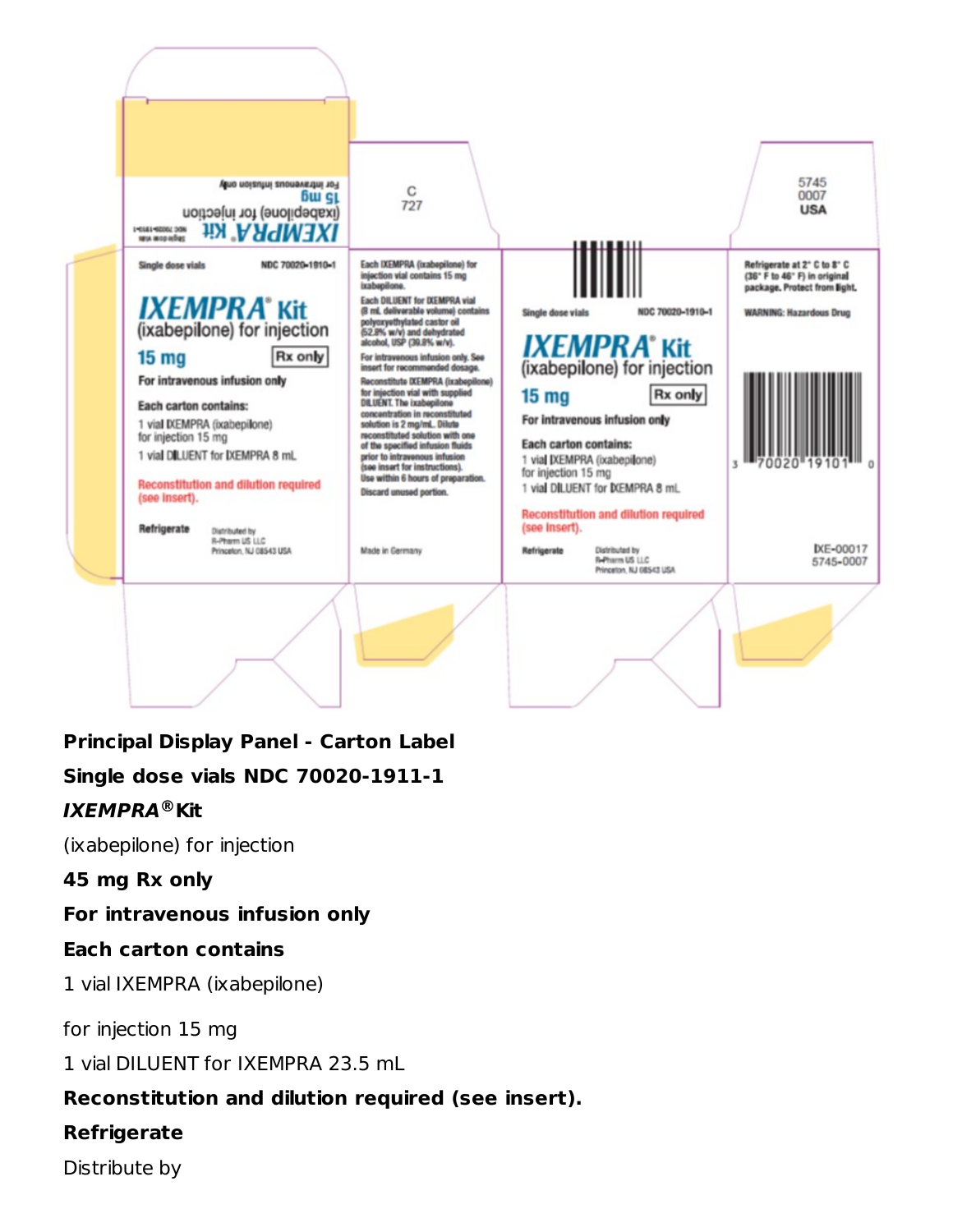R-Pharm US LLC

#### Princeton, NJ 08543 USA



**Principal Display Panel - Vial Label Single dose vial NDC 70020-1910-2 IXEMPRA ®**

(ixabepilone) for injection

**15 mg Rx only**

**For intravenous infusion only**

**reconstitution and dilution required**

#### **(see insert).**

Distributed by R-Pharm US LLC Princeton, NJ 08543 USA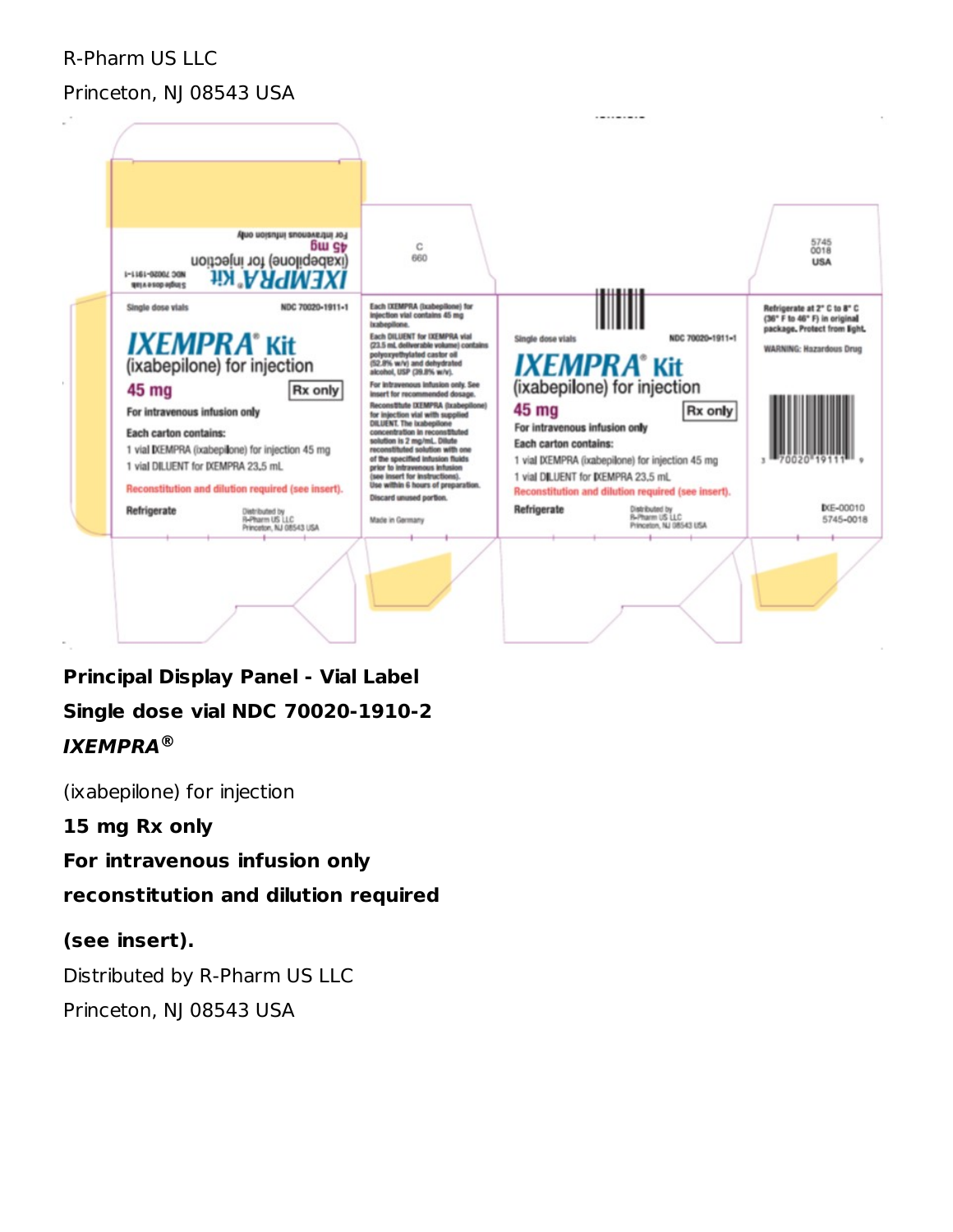

# **Principal Display Panel - Vial Label Single dose vial NDC 70020-1911-2 IXEMPRA ®**

(ixabepilone) for injection

**45 mg Rx only**

**For intravenous infusion only**

**Reconstitution and dilution required**

#### **(see insert).**

Distributed by R-Pharm US LLC

Princeton, NJ 08543 USA

# Contains 45 mg ixabepilone.

- $\sum_{n=0}^{\infty}$  Contains 45 mg ixabepilone.<br>  $\overline{m}$  See insert for recommended dosage. Must be
- S reconstituted with supplied DILUENT and diluted with one of the specified infusion fluids (see insert for instructions).

Discard unused portion.

Refrigerate at 2° C to 8° C (36° F to 46° F) in original package. Protect from light. **WARNING: Hazardous Drug** 

Made in Germany

IXE-00029 5545-0088

**Principal Display Panel - Vial Label Single dose vial NDC 70020-1265-1 DILUENT for**

# **IXEMPRA ®**

(ixabepilone) for injection

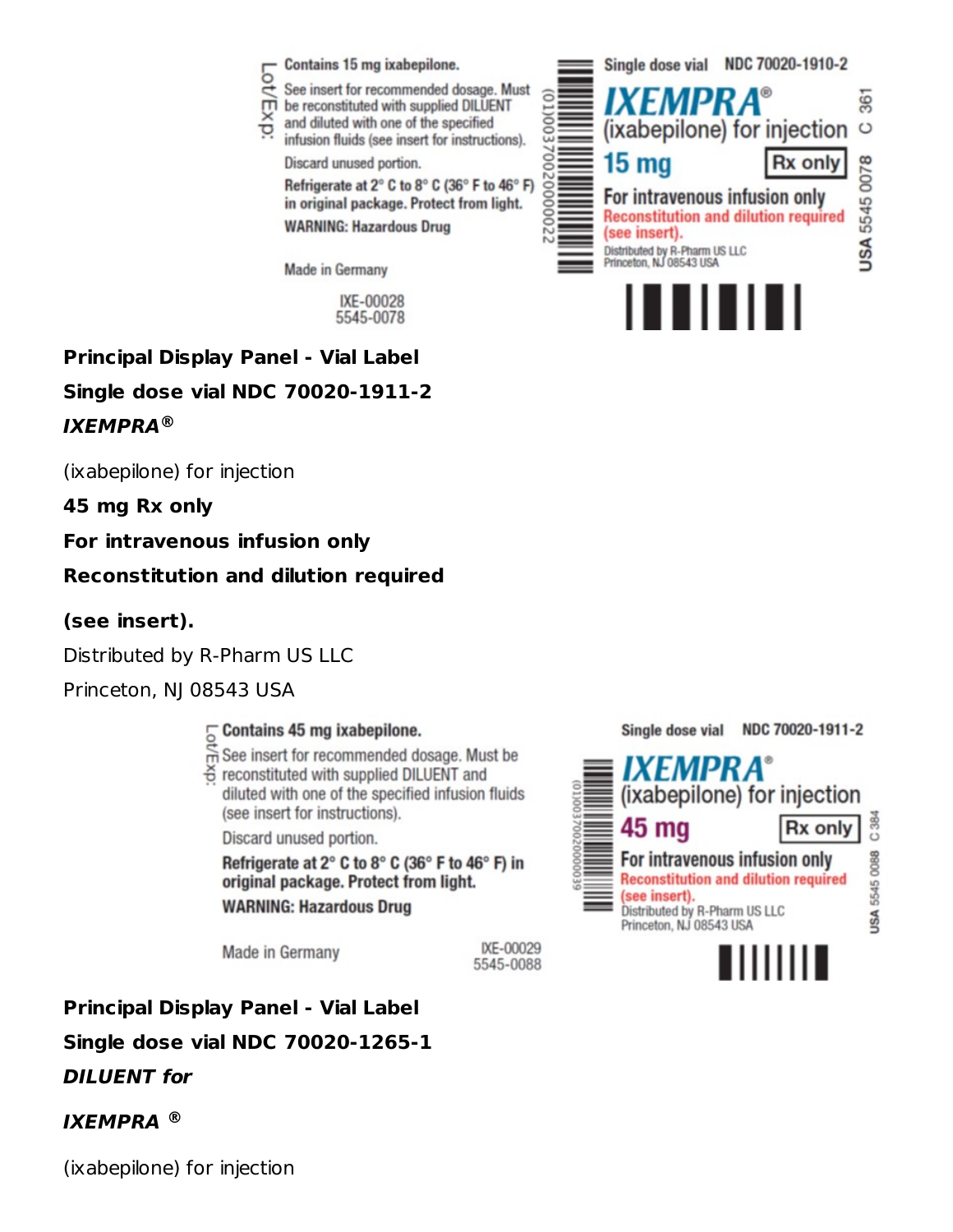# **8 mL Rx only**

# **Not for direct administration**

Distributed by R-Pharm US LLC

Princeton, NJ 08543 USA

- Contains polyoxyethylated castor oil
- ġ (52.8% w/v) and dehydrated alcohol, USP (39.8% w/v).
- ξx
- Only for dilution of IXEMPRA (ixabepilone) for injection vial.

See insert for preparation and administration instructions. Warm to room temperature before use.

Discard unused portion.

Refrigerate at 2° C to 8° C (36° F to 46° F) in original package. Protect from light.

**Made in Germany** 

IXE-00030 5545-0097



**Principal Display Panel - Vial Label Single dose vial NDC 70020-1266-2 DILUENT for**

# **IXEMPRA ®**

(ixabepilone) for injection

# **23.5 mL Rx only**

# **Not for direct administration**

Distributed by R-Pharm US LLC

Princeton, NJ 08543 USA

Contains polyoxyethylated castor oil (52.8% w/v) and dehydrated alcohol, USP (39.8% w/v).

Only for dilution of IXEMPRA (ixabepilone) for injection vial.

See insert for preparation and administration instructions. Warm to room temperature before use.

> IXE-00031 5545-0107

Discard unused portion.

Refrigerate at 2° C to 8° C (36° F to 46° F) in original package. Protect from light.

Made in Germany



C368 5545 0107 **JSA** 



for

**Rx only** 

**IXEMPRA** ixabepilone kit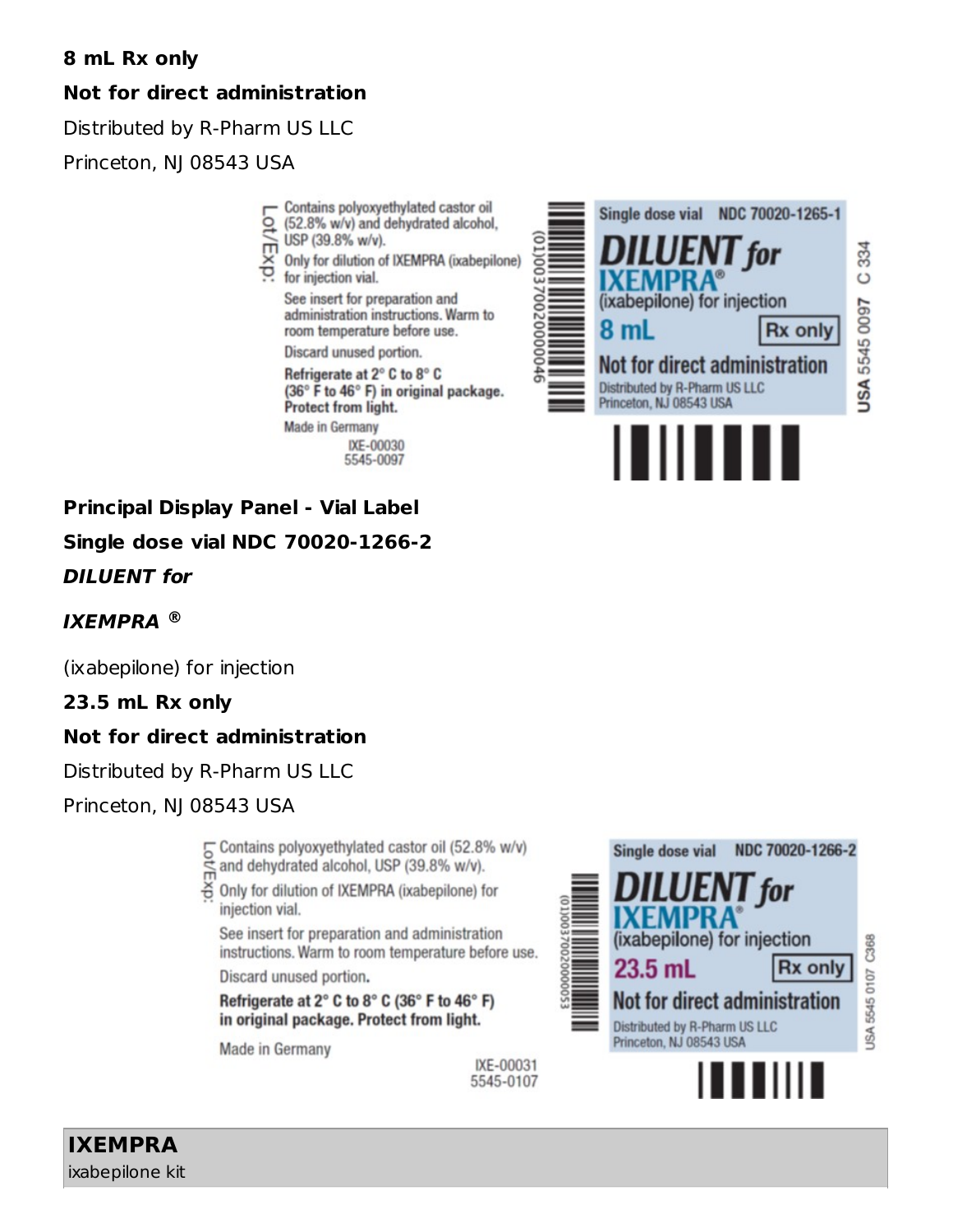| <b>Product Information</b>     |                                     |  |                                        |                                                                |       |                           |                                       |                                                       |
|--------------------------------|-------------------------------------|--|----------------------------------------|----------------------------------------------------------------|-------|---------------------------|---------------------------------------|-------------------------------------------------------|
| <b>Product Type</b>            |                                     |  |                                        | <b>HUMAN PRESCRIPTION DRUG</b>                                 |       | <b>Item Code (Source)</b> |                                       | NDC:70020-1910                                        |
|                                |                                     |  |                                        |                                                                |       |                           |                                       |                                                       |
|                                |                                     |  |                                        |                                                                |       |                           |                                       |                                                       |
| <b>Packaging</b>               |                                     |  |                                        |                                                                |       |                           |                                       |                                                       |
| # Item Code                    |                                     |  |                                        | <b>Package Description</b>                                     |       |                           | <b>Date</b>                           | <b>Marketing Start   Marketing End</b><br><b>Date</b> |
| $\mathbf{1}$<br>1910-1         | NDC:70020-                          |  | of Co-Package                          | 1 in 1 PACKAGE, COMBINATION; Type 1: Convenience Kit           |       |                           | 10/16/2007                            |                                                       |
|                                |                                     |  |                                        |                                                                |       |                           |                                       |                                                       |
|                                |                                     |  |                                        |                                                                |       |                           |                                       |                                                       |
| <b>Quantity of Parts</b>       |                                     |  |                                        |                                                                |       |                           |                                       |                                                       |
| Part #                         |                                     |  | <b>Package Quantity</b>                |                                                                |       |                           | <b>Total Product Quantity</b>         |                                                       |
| Part 1   1 VIAL, SINGLE-USE    |                                     |  |                                        |                                                                | 15 mg |                           |                                       |                                                       |
| Part 2 1 VIAL, SINGLE-USE      |                                     |  |                                        |                                                                | 8 mL  |                           |                                       |                                                       |
|                                |                                     |  |                                        |                                                                |       |                           |                                       |                                                       |
| Part 1 of 2                    |                                     |  |                                        |                                                                |       |                           |                                       |                                                       |
| <b>IXEMPRA</b>                 |                                     |  |                                        |                                                                |       |                           |                                       |                                                       |
|                                |                                     |  | ixabepilone injection, solution        |                                                                |       |                           |                                       |                                                       |
|                                |                                     |  |                                        |                                                                |       |                           |                                       |                                                       |
|                                |                                     |  |                                        |                                                                |       |                           |                                       |                                                       |
| <b>Product Information</b>     |                                     |  |                                        |                                                                |       |                           |                                       |                                                       |
| <b>Route of Administration</b> |                                     |  |                                        | <b>INTRAVENOUS</b>                                             |       |                           |                                       |                                                       |
|                                |                                     |  |                                        |                                                                |       |                           |                                       |                                                       |
|                                |                                     |  | <b>Active Ingredient/Active Moiety</b> |                                                                |       |                           |                                       |                                                       |
|                                |                                     |  |                                        | <b>Ingredient Name</b>                                         |       |                           | <b>Basis of Strength</b>              | <b>Strength</b>                                       |
|                                |                                     |  |                                        | IXABEPILONE (UNII: K27005NP0A) (IXABEPILONE - UNII:K27005NP0A) |       |                           | <b>IXABEPILONE</b>                    | 15 mg in 15 mg                                        |
|                                |                                     |  |                                        |                                                                |       |                           |                                       |                                                       |
| <b>Packaging</b>               |                                     |  |                                        |                                                                |       |                           |                                       |                                                       |
| #                              | <b>Item</b><br>Code                 |  |                                        | <b>Package Description</b>                                     |       |                           | <b>Marketing Start</b><br><b>Date</b> | <b>Marketing End</b><br><b>Date</b>                   |
| 1                              |                                     |  | <b>Combination Product</b>             | 15 mg in 1 VIAL, SINGLE-USE; Type 0: Not a                     |       |                           |                                       |                                                       |
|                                |                                     |  |                                        |                                                                |       |                           |                                       |                                                       |
|                                |                                     |  |                                        |                                                                |       |                           |                                       |                                                       |
| <b>Marketing Information</b>   |                                     |  |                                        |                                                                |       |                           |                                       |                                                       |
|                                | <b>Marketing</b><br><b>Category</b> |  |                                        | <b>Application Number or Monograph</b><br><b>Citation</b>      |       |                           | <b>Marketing Start</b><br>Date        | <b>Marketing End</b><br><b>Date</b>                   |
| <b>NDA</b>                     |                                     |  | NDA022065                              |                                                                |       |                           | 10/16/2007                            |                                                       |
|                                |                                     |  |                                        |                                                                |       |                           |                                       |                                                       |
|                                |                                     |  |                                        |                                                                |       |                           |                                       |                                                       |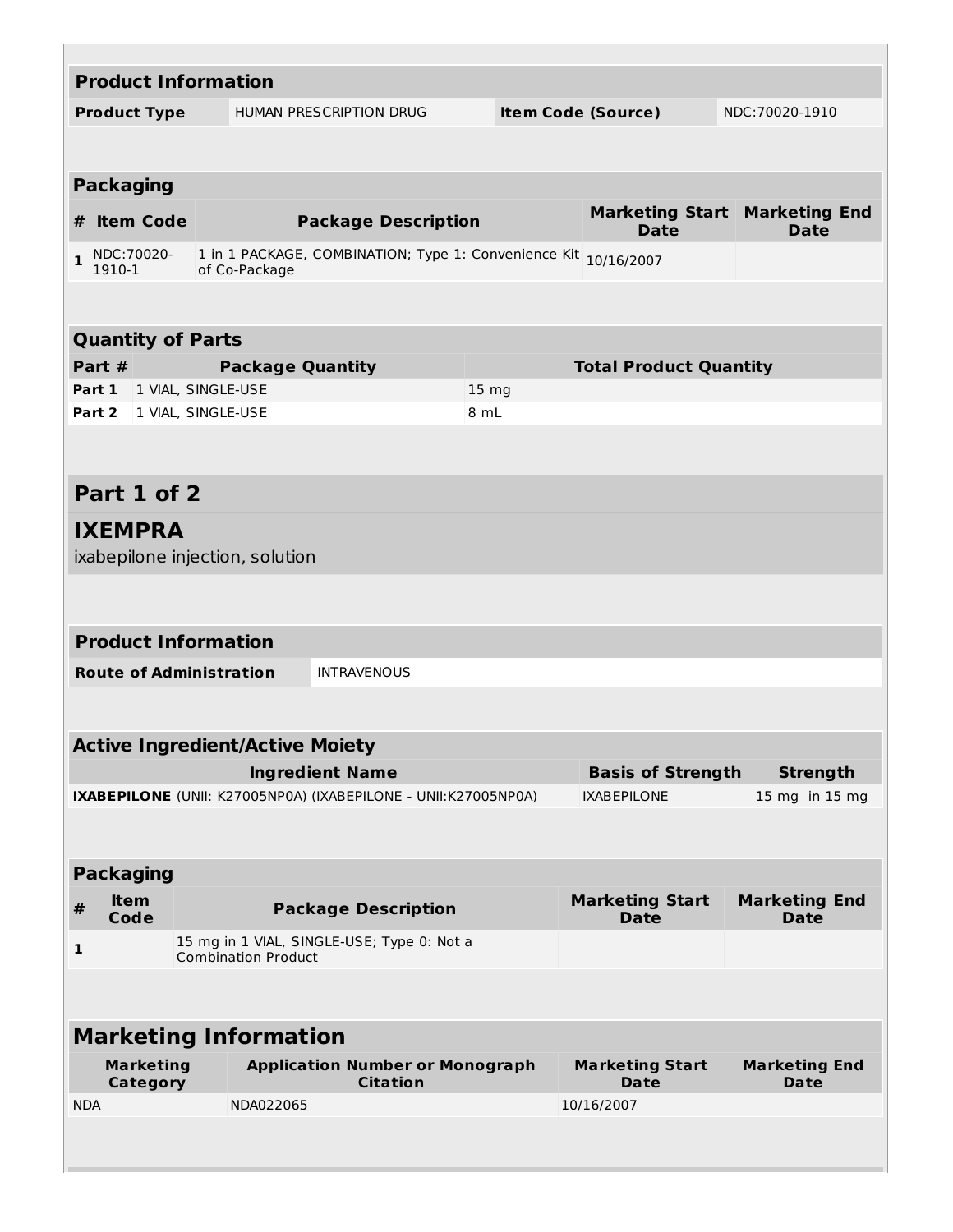# **Part 2 of 2**

# **DILUENT**

diluent injection, solution

|            | <b>Product Information</b>          |                                           |                                                                 |                                       |                                     |
|------------|-------------------------------------|-------------------------------------------|-----------------------------------------------------------------|---------------------------------------|-------------------------------------|
|            | <b>Route of Administration</b>      |                                           | <b>INTRAVENOUS</b>                                              |                                       |                                     |
|            |                                     |                                           |                                                                 |                                       |                                     |
|            | <b>Inactive Ingredients</b>         |                                           |                                                                 |                                       |                                     |
|            |                                     |                                           | <b>Ingredient Name</b>                                          |                                       | <b>Strength</b>                     |
|            |                                     | POLYOXYL 35 CASTOR OIL (UNII: 6D4M1DAL6O) |                                                                 |                                       |                                     |
|            |                                     | ALCOHOL (UNII: 3K9958V90M)                |                                                                 |                                       |                                     |
|            |                                     |                                           |                                                                 |                                       |                                     |
|            | <b>Packaging</b>                    |                                           |                                                                 |                                       |                                     |
| #          | <b>Item</b><br>Code                 |                                           | <b>Package Description</b>                                      | <b>Marketing Start</b><br><b>Date</b> | <b>Marketing End</b><br><b>Date</b> |
| 1          |                                     | <b>Combination Product</b>                | 8 mL in 1 VIAL, SINGLE-USE; Type 0: Not a                       |                                       |                                     |
|            |                                     |                                           |                                                                 |                                       |                                     |
|            |                                     | <b>Marketing Information</b>              |                                                                 |                                       |                                     |
|            | <b>Marketing</b><br><b>Category</b> |                                           | <b>Application Number or Monograph</b><br><b>Citation</b>       | <b>Marketing Start</b><br><b>Date</b> | <b>Marketing End</b><br>Date        |
| <b>NDA</b> |                                     | NDA022065                                 |                                                                 | 10/16/2007                            |                                     |
|            |                                     |                                           |                                                                 |                                       |                                     |
|            |                                     | <b>Marketing Information</b>              |                                                                 |                                       |                                     |
|            | <b>Marketing</b><br>Category        |                                           | <b>Application Number or Monograph</b><br><b>Citation</b>       | <b>Marketing Start</b><br>Date        | <b>Marketing End</b><br>Date        |
| <b>NDA</b> |                                     | NDA022065                                 |                                                                 | 10/16/2007                            |                                     |
|            |                                     |                                           |                                                                 |                                       |                                     |
|            | <b>IXEMPRA</b>                      |                                           |                                                                 |                                       |                                     |
|            | ixabepilone kit                     |                                           |                                                                 |                                       |                                     |
|            |                                     |                                           |                                                                 |                                       |                                     |
|            | <b>Product Information</b>          |                                           |                                                                 |                                       |                                     |
|            | <b>Product Type</b>                 |                                           | HUMAN PRESCRIPTION DRUG                                         | <b>Item Code (Source)</b>             | NDC:70020-1911                      |
|            |                                     |                                           |                                                                 |                                       |                                     |
|            | <b>Packaging</b>                    |                                           |                                                                 |                                       |                                     |
| #          | <b>Item Code</b>                    |                                           | <b>Package Description</b>                                      | <b>Marketing Start</b><br><b>Date</b> | <b>Marketing End</b><br><b>Date</b> |
|            | NDC:70020-                          |                                           | 1 in 1 PACKAGE, COMBINATION; Type 1: Convenience Kit 10/16/2007 |                                       |                                     |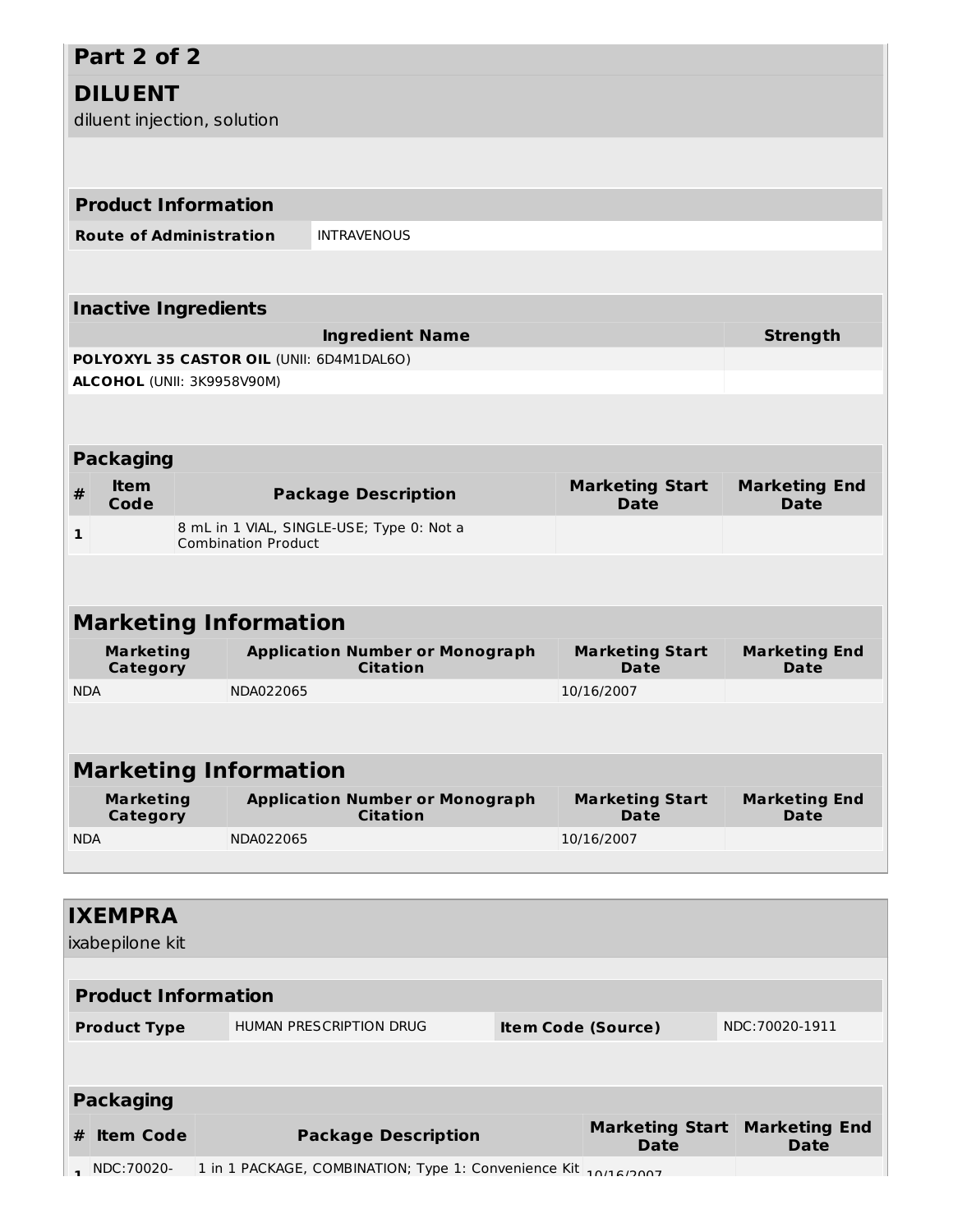| ÷.<br>1911-1     |                  | of Co-Package                          |                                                                |         | TON TOI COOL                          |                                     |
|------------------|------------------|----------------------------------------|----------------------------------------------------------------|---------|---------------------------------------|-------------------------------------|
|                  |                  |                                        |                                                                |         |                                       |                                     |
|                  |                  |                                        |                                                                |         |                                       |                                     |
|                  |                  | <b>Quantity of Parts</b>               |                                                                |         |                                       |                                     |
|                  |                  |                                        |                                                                |         |                                       |                                     |
| Part #           |                  | <b>Package Quantity</b>                |                                                                |         | <b>Total Product Quantity</b>         |                                     |
| Part 1           |                  | 1 VIAL, SINGLE-USE                     |                                                                | 45 mg   |                                       |                                     |
| Part 2           |                  | 1 VIAL, SINGLE-USE                     |                                                                | 23.5 mL |                                       |                                     |
|                  |                  |                                        |                                                                |         |                                       |                                     |
|                  |                  |                                        |                                                                |         |                                       |                                     |
| Part 1 of 2      |                  |                                        |                                                                |         |                                       |                                     |
|                  |                  |                                        |                                                                |         |                                       |                                     |
| <b>IXEMPRA</b>   |                  |                                        |                                                                |         |                                       |                                     |
|                  |                  | ixabepilone injection, solution        |                                                                |         |                                       |                                     |
|                  |                  |                                        |                                                                |         |                                       |                                     |
|                  |                  |                                        |                                                                |         |                                       |                                     |
|                  |                  |                                        |                                                                |         |                                       |                                     |
|                  |                  | <b>Product Information</b>             |                                                                |         |                                       |                                     |
|                  |                  | <b>Route of Administration</b>         | <b>INTRAVENOUS</b>                                             |         |                                       |                                     |
|                  |                  |                                        |                                                                |         |                                       |                                     |
|                  |                  |                                        |                                                                |         |                                       |                                     |
|                  |                  |                                        |                                                                |         |                                       |                                     |
|                  |                  | <b>Active Ingredient/Active Moiety</b> |                                                                |         |                                       |                                     |
|                  |                  |                                        | <b>Ingredient Name</b>                                         |         | <b>Basis of Strength</b>              | <b>Strength</b>                     |
|                  |                  |                                        | IXABEPILONE (UNII: K27005NP0A) (IXABEPILONE - UNII:K27005NP0A) |         | <b>IXABEPILONE</b>                    | 45 mg in 45 mg                      |
|                  |                  |                                        |                                                                |         |                                       |                                     |
|                  |                  |                                        |                                                                |         |                                       |                                     |
|                  |                  |                                        |                                                                |         |                                       |                                     |
|                  |                  |                                        |                                                                |         |                                       |                                     |
| <b>Packaging</b> |                  |                                        |                                                                |         |                                       |                                     |
| $\pmb{\#}$       | <b>Item</b>      |                                        | <b>Package Description</b>                                     |         | <b>Marketing Start</b><br><b>Date</b> | <b>Marketing End</b><br><b>Date</b> |
|                  | Code             |                                        |                                                                |         |                                       |                                     |
| 1                |                  | <b>Combination Product</b>             | 45 mg in 1 VIAL, SINGLE-USE; Type 0: Not a                     |         |                                       |                                     |
|                  |                  |                                        |                                                                |         |                                       |                                     |
|                  |                  |                                        |                                                                |         |                                       |                                     |
|                  |                  |                                        |                                                                |         |                                       |                                     |
|                  |                  | <b>Marketing Information</b>           |                                                                |         |                                       |                                     |
|                  | <b>Marketing</b> |                                        | <b>Application Number or Monograph</b>                         |         | <b>Marketing Start</b>                | <b>Marketing End</b>                |
|                  | Category         |                                        | <b>Citation</b>                                                |         | <b>Date</b>                           | <b>Date</b>                         |
| <b>NDA</b>       |                  | NDA022065                              |                                                                |         | 10/16/2007                            |                                     |
|                  |                  |                                        |                                                                |         |                                       |                                     |
|                  |                  |                                        |                                                                |         |                                       |                                     |
| Part 2 of 2      |                  |                                        |                                                                |         |                                       |                                     |
|                  |                  |                                        |                                                                |         |                                       |                                     |
| <b>DILUENT</b>   |                  |                                        |                                                                |         |                                       |                                     |
|                  |                  | diluent injection, solution            |                                                                |         |                                       |                                     |
|                  |                  |                                        |                                                                |         |                                       |                                     |
|                  |                  |                                        |                                                                |         |                                       |                                     |
|                  |                  |                                        |                                                                |         |                                       |                                     |
|                  |                  | <b>Product Information</b>             |                                                                |         |                                       |                                     |
|                  |                  | <b>Route of Administration</b>         | <b>INTRAVENOUS</b>                                             |         |                                       |                                     |
|                  |                  |                                        |                                                                |         |                                       |                                     |